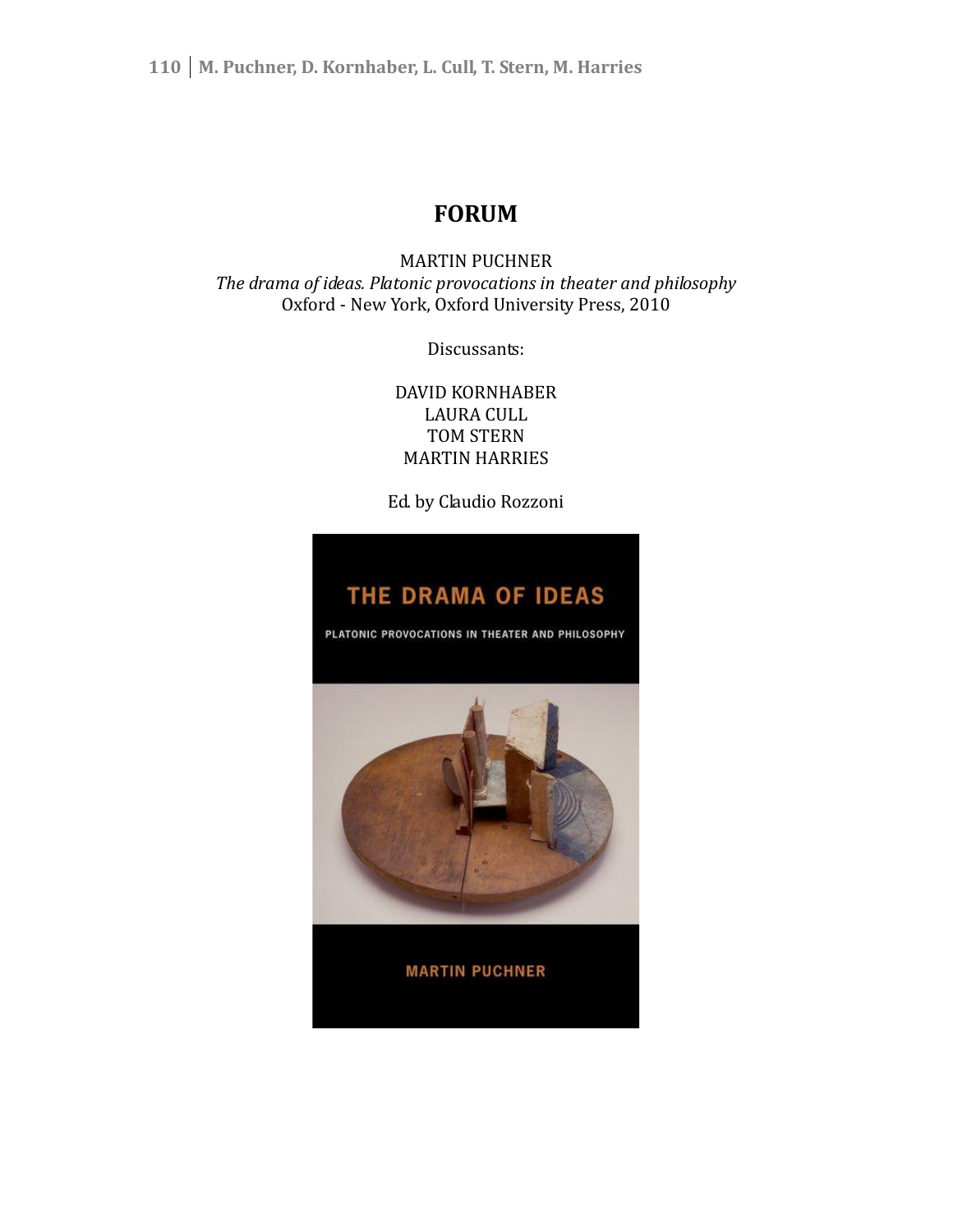# DAVID KORNHABER (The University of Texas at Austin)

# **PHILOSOPHY AS THEATRE**

According to Socrates, writing was a medium deeply unsuited to philo sophy. «It will introduce forgetfulness into the soul of those who learn it», he explains in the *Phaedrus*. Those who practice it «have not disco vered a potion for remembering, but for reminding»<sup>1</sup>. These are not the words of Socrates the philosopher, of course, but Socrates the cha racter as created by Plato, and in Martin Puchner's reading of this pas sage in *The drama of ideas* it functions not so much as an actual cri tique of the practice of writing philosophy but rather as a reminder of the uniqueness of Plato's approach to doing so. Writing – as Socrates goes on to explain in a second critique offered slightly later in the dialogue – may appear similar to speech, but it is petrified, unresponsive: «If you question anything that has been said because you want to learn more, it continues to signify just that very same thing forever»<sup>2</sup>. Yet Plato's dialogues, in Puchner's explanation, «model an interactive relation between actor and audience», gesturing toward the act of performance even as they unfold on the page (DOI, p. 29). «The theatrical dimension of Plato's dialogues, their particular type of participatory performance, is activated whether they are actually performed or not», he writes (DOI, p. 29). Plato, in other words, is already respon ding to Socrates' critique even as he writes it down. Surely this holds true of the moment of Socrates' first criticism of writing, which is itself already inscribed inside a micro-dialogue situated within the greater dialogue. It is not Socrates himself who utters this argument; it is the Egyptian god-king Thamus in a discussion with Theuth, inventor of writing, as told inside a parable that Socrates concocts and deploys. An argument put forth by a character who is embedded inside a story related by another character who is himself engaged in what is ultimately an imagined dialogue can hardly be accused of presenting only a ri-

<sup>1</sup> Plato, *Phaedrus*, trans. by A. Nehamas - P. Woodruff, Indianapolis, Hackett Publishing Company, 1995, p. 79.

<sup>2</sup> *Ibid*., pp. 80-81.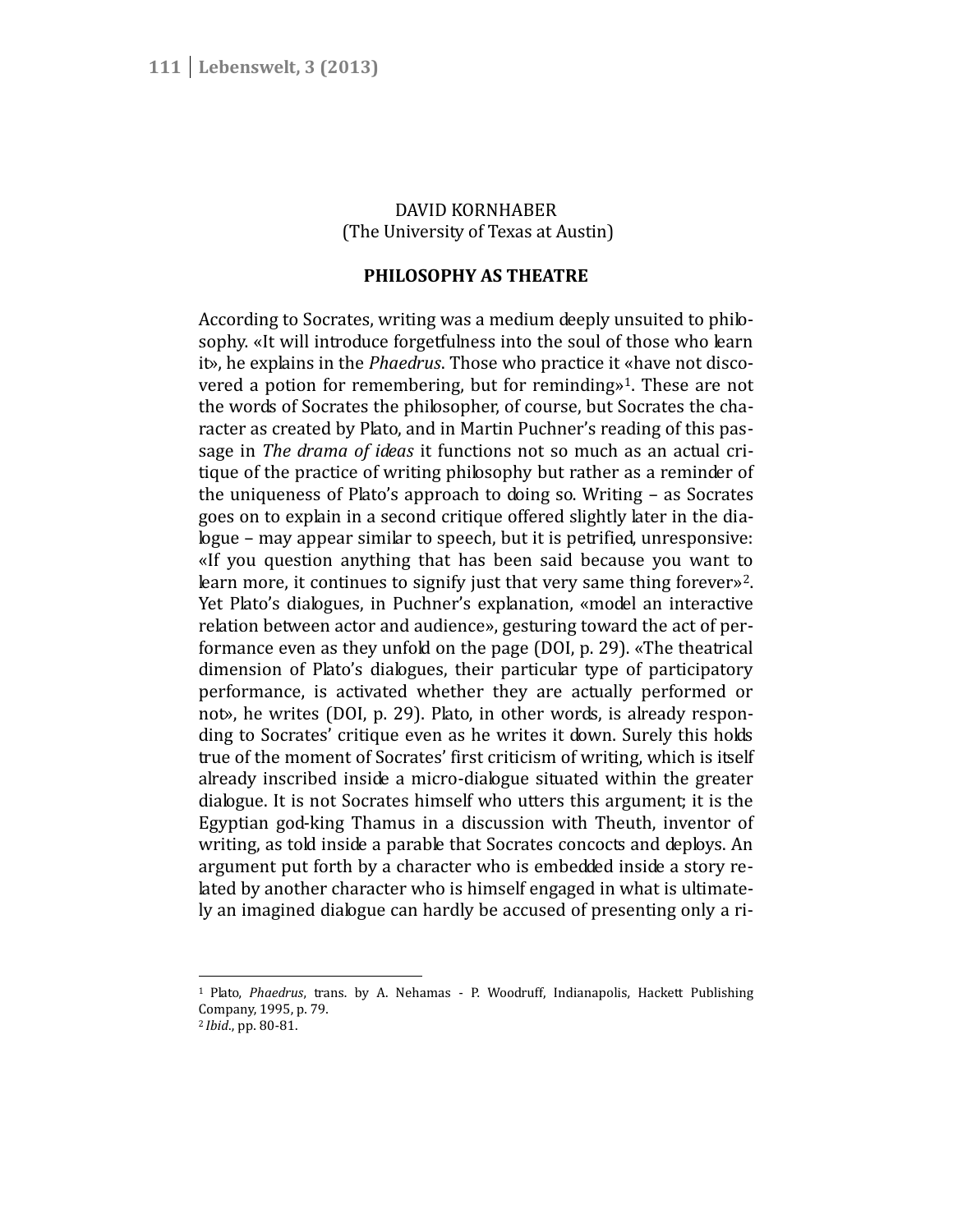gid, unbending meaning, of continuing «to signify just that very same thing forever».

Yet, in part because of these very caveats, I want to press further on Socrates' first critique of writing as it applies to Plato's work, even to the very idea of a dramatic Platonism as described by Puchner. I will take my charge in doing so from Socrates himself – which is to say, from Plato – based on his response to Phaedrus when challenged about the veracity of his fantastical tale of Thamus the god-king: «Why, though, don't you just consider whether what he says is right or wrong?»<sup>3</sup>. Is there something that we have forgotten in the long hi story of written philosophy to which Plato gives rise, something of which only trace reminders remain? If the problem of writing is that it «introduces forgetfulness», what exactly is it that Plato's text asks us to forget? And if writing is a medium best suited not to remembering but to reminding, then what precisely are we to be reminded of?

The answer, I believe, is theatre – a term that is at once vital to Puchner's study and peripheral to it. Though they are often deeply embedded in one another, the theatrical and the dramatic are not to be conflated or confused. Theatre, in Puchner's words, represents «a hori zon of the dramatic, a possibility that must be grappled with» (DOI, p. 123). Yet if theatre lies only on the far horizon of the long history of dramatic Platonism that Puchner describes – inclusive of both drama and philosophy – that is in part because it has been specifically and deliberately displaced. The Platonic dialogue, as Puchner records, was profoundly disruptive to the established theatrical forms of ancient Athens: «Plato rejected precisely those forms of theatre that were rooted in orality», he writes, «namely, the performance practices asso ciated with Athenian theatre and the recitation of Homeric rhapsodes» (DOI, p. 29). Yet I would add that it was equally disruptive to the esta blished mode by which philosophy was practiced – which is to say, as a form of theatre. In describing pre-Platonic philosophy as theatre, I mean so in the sense offered by Paul Woodruff in *The necessity of theatre* – as «human action being watched»<sup>4</sup>. Philosophy, like so much else in Athenian life, was part of a far-reaching theatrical culture that

<sup>3</sup> *Ibid*., p. 80.

<sup>4</sup> P. Woodruff, *The necessity of theatre: the art of watching and being watched*, Oxford, Oxford University Press, 2008, p. 38.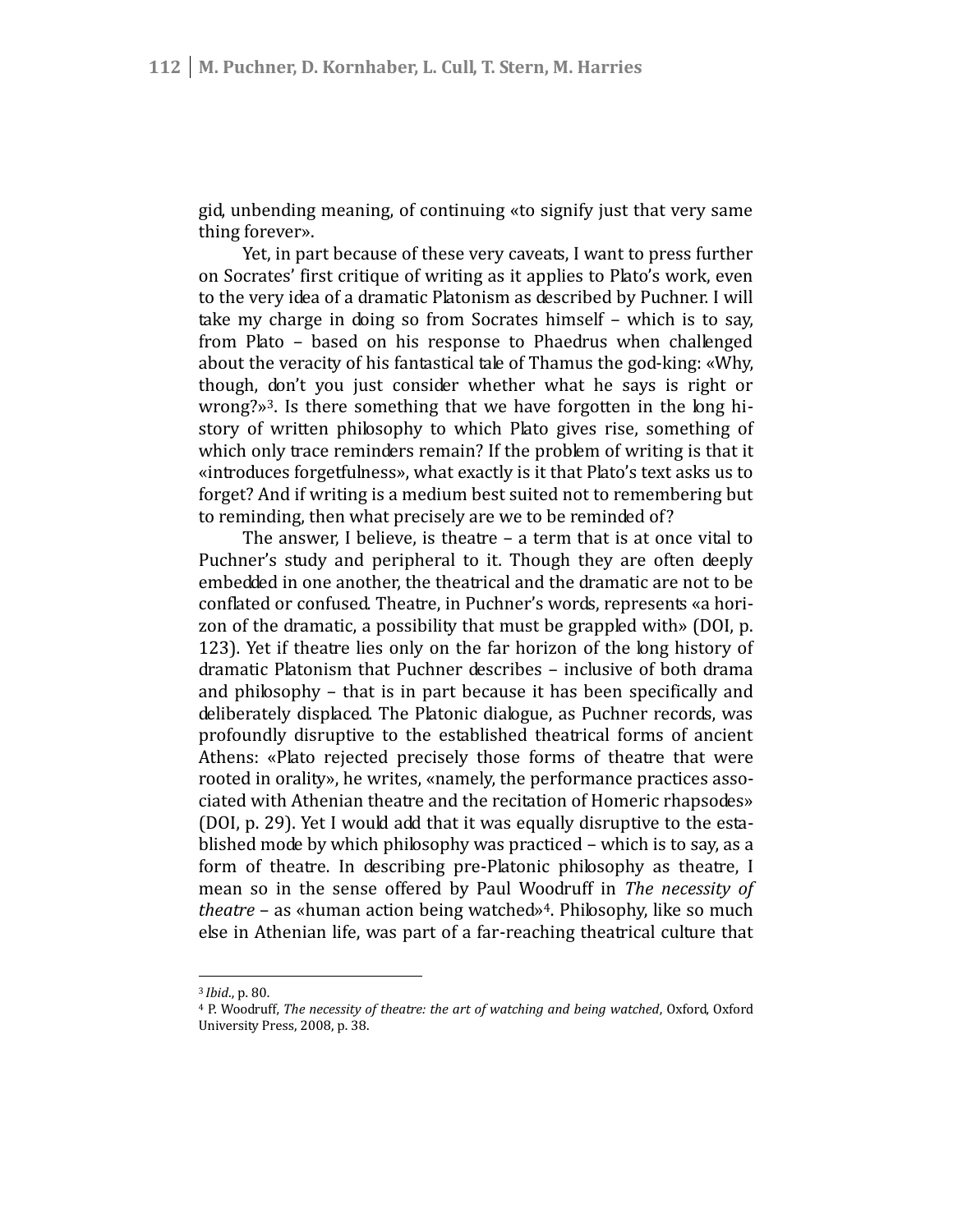prized public display. Sport, politics, law, dramatic theatre – all of them arenas enumerated by Woodruff as being species of theatre – were integral to the society in which philosophy as we know it arose. Thus philosophy, as it was practiced by Socrates as well as by many of his predecessors and contemporaries, was yet another mode of public performance making up the fabric of Athenian life, a theatre of ideas practiced in the streets. Woodruff calls it «a theatre of presence», one conducted for an audience of «young people who gathered to watch [Socrates] show that their elders [...] could not answer the vital questions he put to them»<sup>5</sup>.

As a form of theatre, philosophy as it was practiced before Plato shared much with what we would now associate with live perfor mance: it was a form of inquiry that was contingent, spontaneous, and improvisatory; grounded in the body and in the immediate material conditions of the world; and, ultimately, evaporative – each discussion and each argument recorded only in the memories of those who were its performers and its audience. And, as with so many forms of perfor mance, at its center stood an actor. This is one of the central points made by Friedrich Nietzsche in his lecture series on the pre-Platonic philosophers delivered while still at the University of Basel, ultimately culminating in the essay *Philosophy in the tragic age of the Greeks*. There he speaks of Socrates not just as a thinker but as a performer, the two sides of philosophy being nearly inseparable in the age before Plato. He speaks not only of Socrates' form of questioning and argu mentation but of his «dramatic effects» and «extremely likeable voice», quoting Spintharus as to the sources of Socrates' powers of persua sion in «his voice, his speech, his outward disposition, and, to comple ment all the things he said, the peculiar quality of his appearance»<sup>6</sup>. Likewise his treatment of Anaximander, who by tradition was the first philosopher to commit his thoughts to writing. Even this precursor to Plato understood his role as a philosopher as being one who must act his philosophy. «He walked the earth clad in an especially dignified garment and displayed a truly tragic pride in his gestures and customs of daily living», Nietzsche writes. «He lived as he wrote; he spoke as

<sup>5</sup> *Ibid*., p. 214.

<sup>6</sup> F. Nietzsche, *The pre-Platonic philosophers*, trans. by G. Whitlock, Champaign, Illinois, University of Illinois Press, 2006, p. 149.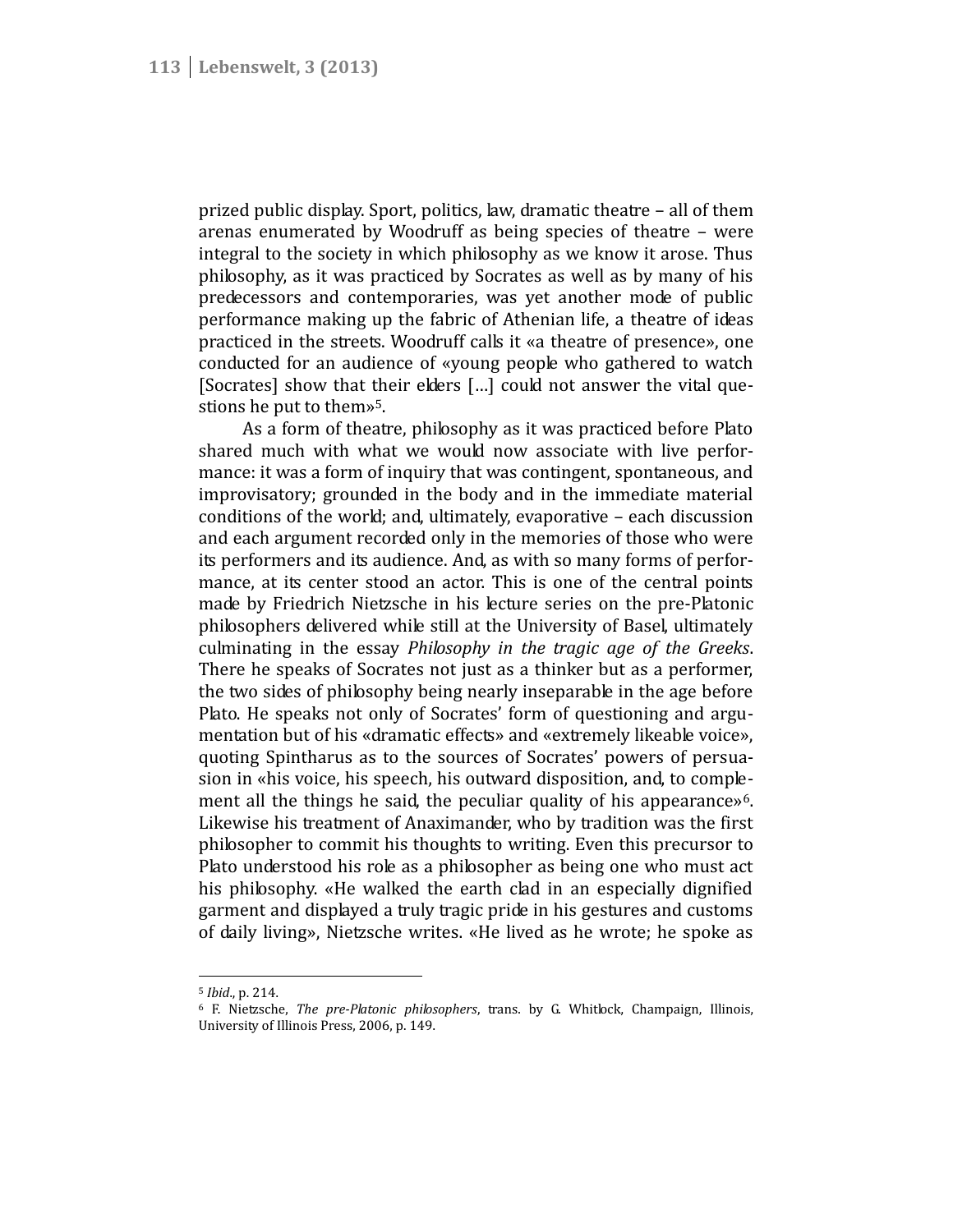solemnly as he dressed; he lifted his hands and placed his feet as though this existence were a tragic drama into which he had been born to play a hero»<sup>7</sup>. Understood in this way, philosophy can be said to have begun in the person of the philosopher – that is to say, in her actions and her interactions, her performance and her setting. The early texts of philosophy were texts of the body and the voice, akin to how Bruce Henderson describes the thin line between literary text and oratorical body in the tradition of Homeric recitation, an art of performance «that predated our contemporary notions […] of a text that can be separated in a meaningful way from the moment of performance or from the body of the performer». It was a mode, he writes, «in which the body (which included the voice and, by exten sion, all that the body could fill, including context, space, and even audience) was the medium for 'publication'»<sup>8</sup>.

It was in the context of this tradition of philosopher-as-actor and philosophy-as-theatre that Plato introduced his innovations; so it should not be surprising that within Plato's dialogues are traces of such theatre. What Puchner calls the «material pull» (DOI, p. 19) of Plato's writing is one of the form's most distinctive and important con ditions, encompassing everything from the exigencies of the dramatic situation to the force of personality at its center to the necessities and indelicacies of the body that intrude on the discussion of ideas. The material concerns represented in Plato's dialogues powerfully evince the argument that «philosophy […] is embodied and lived», as Puchner writes (DOI, p. 22), providing a necessary counterweight to Plato nism's potential for pure idealism. Yet ultimately these staged contin gencies are only so many gestures toward the material; they stand in roughly the same relationship to the street theatre of Socrates as a comedy of manners does to a fairground entertainment – the former may reference a world of contingencies and exigencies, but the latter actually inhabits it. Plato's drama may borrow from the philosophical theatre that preceded it (and his work was, in fact, intended for performance within a limited context) but it also irrevocably recasts

<sup>7</sup> Id., *Philosophy in the tragic age of the Greeks*, trans. by M. Cowan, Washington, D.C., Regnery Publishing, 1962, p. 49.

<sup>8</sup> B. Henderson, *The strange case of the body in the performance of literature classroom: an enduring mystery*, in D.S. Madison - J. Hamera (eds.), *The SAGE handbook of performance studies*, Thousand Oaks, California, SAGE Publications, 2006, pp. 188-205, here p. 192.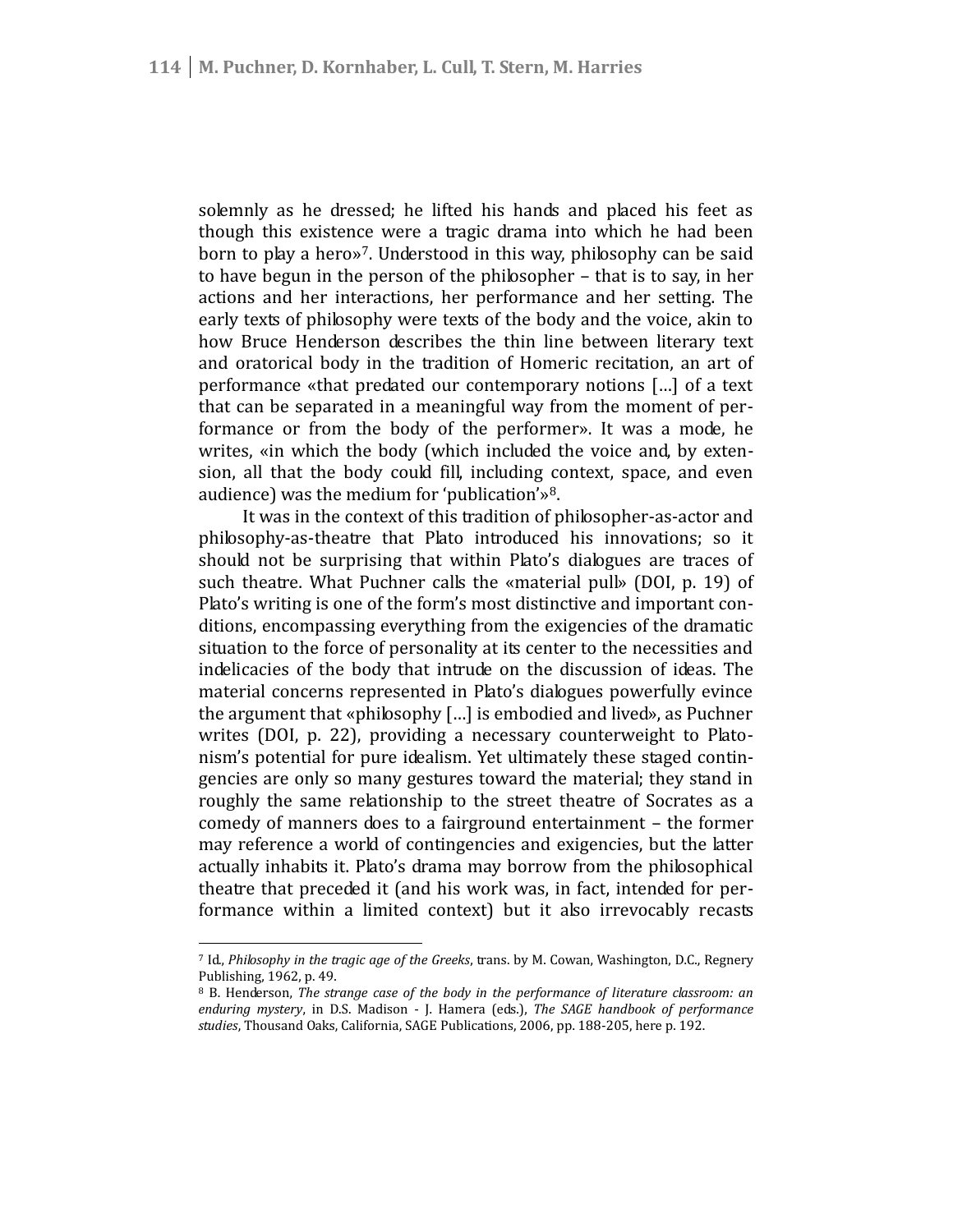philosophy's relationship to theatre. As Puchner explains, drawing on work by Eric A. Havelock and Walter J. Ong, Plato's brand of drama re presented the challenge of a newly expanding literacy to an older, oral culture and was bent on «asserting the superiority of the values implied by the new literacy, such as reason and structured argument» – and, importantly, even abstraction itself (DOI, p. 29). It was a form, in other words, that made gestures toward the theatre even while it insisted on the supremacy of the text. In this sense, Plato can be said to have anticipated what W.B. Worthen describes, in the context of our modern age, as «the historical condition of print and print culture», one wherein «dramatic performance has increasingly come to be understood on the model of print transmission, as a reproduction or reiteration of *writing*, as though performance were merely a new edi tion of the substantial identity of the script»<sup>9</sup>. It was, charitably, «a hesitant attempt to envision a mode of performance that would coexist with writing», as Puchner writes (DOI, p. 30). Less charitably, it was an attempt to use the textualized form of drama to eclipse philo sophy's originary ties to the theatre, leaving only a pale reminder.

Yet Plato asks us to remember. He challenges us in the *Phaedrus* to regard writing as a reminder, a token of «the living, breathing dis course of the man who knows, of which the written one can be fairly called an image»<sup>10</sup>. Philosophy itself  $-$  like Plato's dramas in all their contingencies and convolutions, all their evocations of lived conversations – must always hearken back to life. For Plato, writes Puchner, «truth is something that must come as a surprise; it must come out of left field, unexpectedly and suddenly» (DOI, p. 26). It must come, therefore, from a discourse that is embedded in and open to the world. To fully heed this remembrance is to look anew at the concept of a drama of ideas and to recognize a countermode running alongside the trajectory of Plato's twentieth-century inheritors. The drama of ideas as it derives from Plato is ultimately, as Puchner describes it, an anti-theatricalist tradition, marked by «a widespread distrust of the more spectacular forms of theatricality» (DOI, p. 73). Yet hardly can such antitheatricalists lay claim to the only investment in ideas.

<sup>9</sup> W.B. Worthen, *Print and the poetics of modern drama*, Cambridge, Cambridge University Press, 2005, p. 8 (emphasis in original).

<sup>10</sup> Plato, *op. cit.*, p. 81.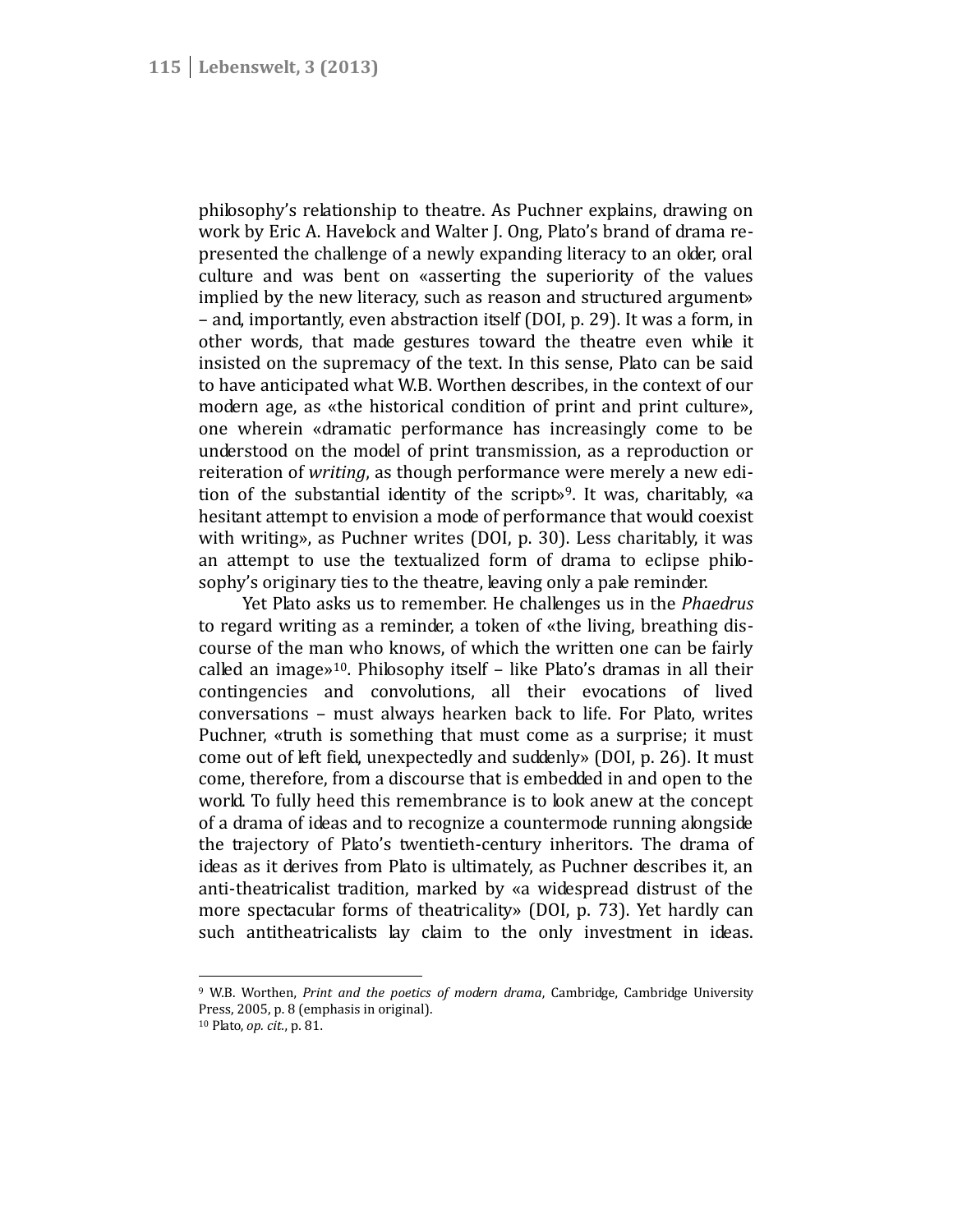Though its contours are only articulated within the negative space of Puchner's study, there must exist in counterpoint to this tradition of the «drama of ideas» what we might call a «theatre of ideas». I do not mean the hypothetical theatre of a figure like Antonin Artaud, whose claims to a theatre of ideas – strident as they were – existed largely in the mind. Rather, I speak of a theatre whose embrace of ideas is em bodied in practice and performance, an ideation set in action rather than in words – a theatre that lives out the contingency and sponta neity that is only described and depicted by the dramatists here. At its center will stand not the dramatist but the actor, not Plato but Socrates – the actor as thinker. He or she will be a figure whose philo sophy is expressed through body and action, marked, like Socrates was, by «his voice, his speech, his outward disposition», forever poin ting us toward a vision of philosophy that has always been there but is now only dimly recalled.

# LAURA CULL (University of Surrey)

# **A RESPONSE TO MARTIN PUCHNER'S** *THE DRAMA OF IDEAS*

# **1. Preface**

In the short time I have been working as a professional academic researcher, I have sometimes had the impression that Martin Puchner has already done it all. As I began to research a series of topics that attracted my interest – from manifestos to animals – at every turn it seemed as if Puchner had not only got there before me, but had written so knowledgeably and lucidly on such a vast range of ideas, that there was little point in saying anything more. *The drama of ideas* is no exception to this rule insofar as it adds to, and enriches the already ample evidence from across his oeuvre, that Puchner is a vital interlocutor for those of us concerned with the relationship between philosophy and theatre<sup>11</sup>. But just I have discovered so many shared

<sup>&</sup>lt;sup>11</sup> In fact, I would describe my own concerns as pertaining to the relationship between philosophy and *performance*, insofar as I see 'performance' as a broader term, including theatre and drama but also extending to include other modes such as visual art performance, dance, applied theatre and performance in the context of everyday life. For Puchner, it tends to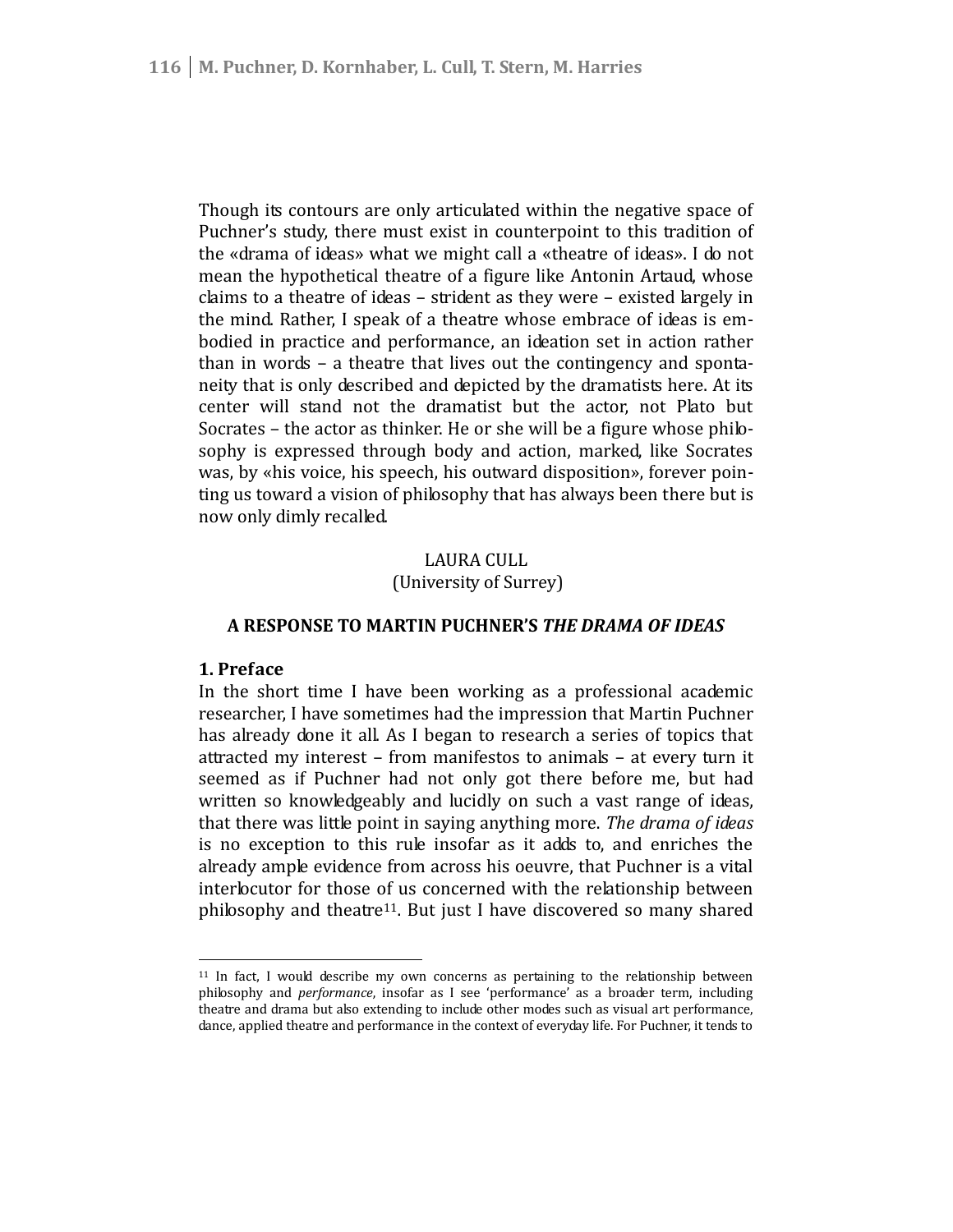interests with Martin Puchner over the years, I have also begun to try and articulate what I see as the principle differences in our per spectives, particularly with regards to the theatre-philosophy relation. So – knowing his penchant for friendly debate – I propose the follo wing response to *The drama of ideas*.

# **2. Response**

Behind every cave, is there not, must there not be, another deeper cave – a more comprehensive, stranger, richer world beyond the surface, an abysmally deep ground behind every ground, under every attempt to furnish 'grounds'?<sup>12</sup>

*The drama of ideas* begins, in its *Preface*, with the philosophy-theatre relation which figures not only as a fundamental feature of Puchner's personal biography but also as a profound source of tension, ambiguity, desire and doubt in his thought. On the one hand, Puchner confides, he spent his own student years unwilling to choose between philosophy and theatre, leading a double life which led him to the conviction that «theatre and philosophy are intimately, if conten tiously, related» (DOI, p. vii). This side of Puchner lamented the appa rent lack of interest of philosophers in theatre (something that has still been evident until fairly recently<sup>13</sup>) and likewise, the absence of in-depth engagement in philosophy by «theatre people» (something I would argue has changed dramatically over the last ten years<sup>14</sup>). And

be an expanded notion of drama, including both the writing, reading and theatrical staging of dramatic literature that is of primary concern.

<sup>12</sup> F. Nietzsche, *Beyond good and evil*, in Id., *Basic writings of Nietzsche*, trans. by Walter Kaufmann, New York, Modern Library, 1968, p. 414.

<sup>&</sup>lt;sup>13</sup> Recent years have seen the publication of a number of works specifically addressing theatre by philosophers broadly situated in the Anglo-American tradition, whereas theatre and the performing arts often tended to be excluded from the general discourse on philosophical aesthetics. I am thinking of books such as James R. Hamilton's *The art of theatre* (2007) and Paul Woodruff's *The necessity of theatre: the art of watching and being watched* (2008). In terms of the work of philosophers more closely affiliated to the Continental tradition, we might note books such as Alain Badiou's *Handbook of inaesthetics* (2005) and his *Rhapsody for the theatre* (2008) as well as Jacques Rancière's *The emancipated spectator* (2009) and Samuel Weber's *Theatricality as medium* (2004).

<sup>14</sup> For a brief account of the 'philosophical turn' in Theatre Studies, see my article *Performance as philosophy: responding to the problem of 'application'*, «Theatre Research International» 37 (2012), 1, pp. 20-27. See also books such as David Krasner and David Saltz's *Staging*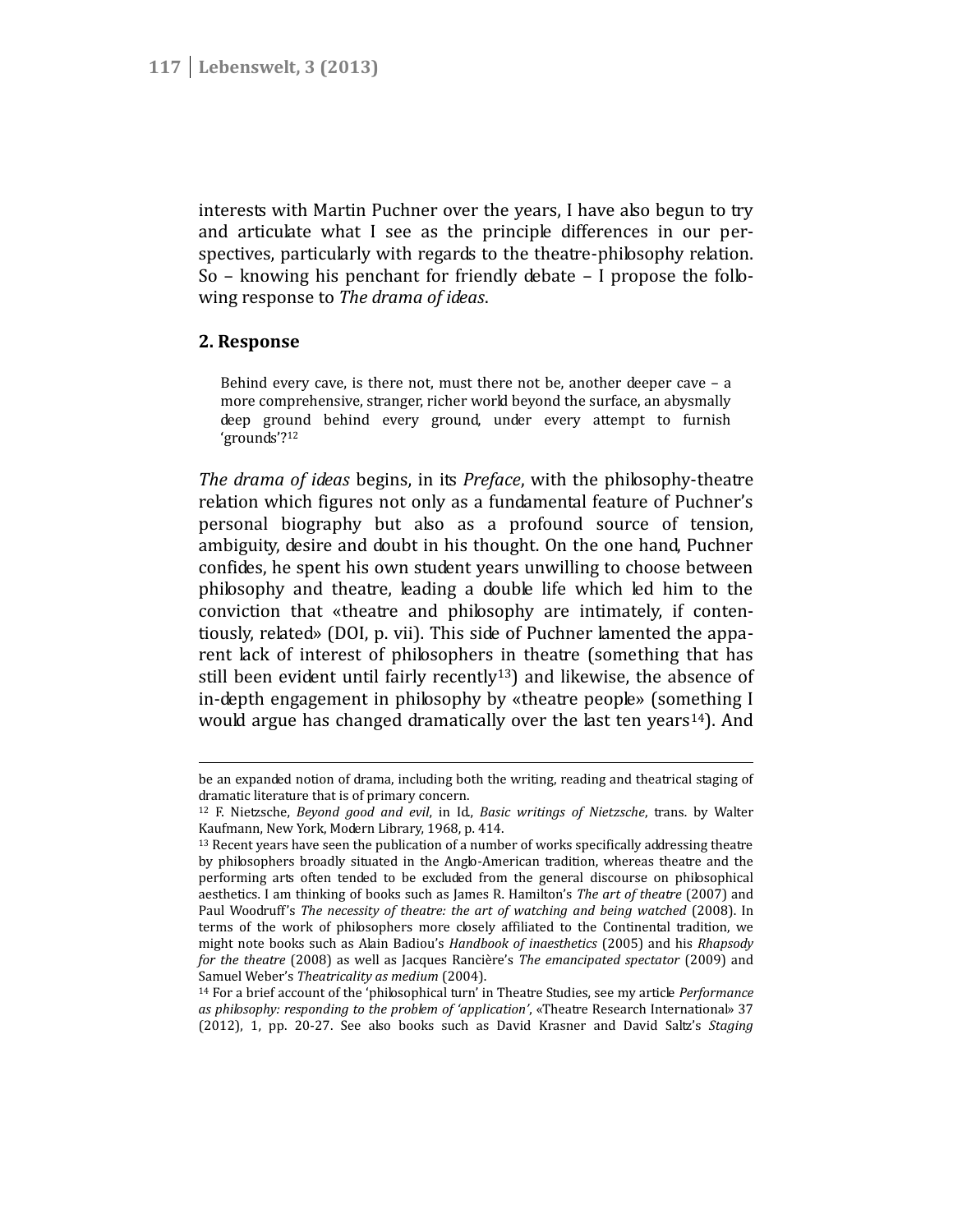yet, on the other hand, there is another part of Puchner that questions «whether it will be possible to establish a new relation between theatre and philosophy» beyond this history of mutual disinterest and at times, downright hostility, as Puchner has discussed elsewhere in terms of the so-called anti-theatrical prejudice. «Even now», he confesses, «after having written this book, I am not certain whether my subject matter, a truly philosophical drama and a truly dramatic philosophy, actually exists». He then goes on to add: «The idea of the coincidence of drama and philosophy itself seems to have retreated whenever I thought I was getting close» (DOI, p. viii).

In the end, this elusive nature of the subject is not really a problem for Puchner, so much as a source of philosophical intrigue, a motivating dilemma, which for him amounts to the Platonic question of «how an abstract construct can ever be fully materialized» (*ibid*.). However, I want to linger on these opening pages of *The drama of ideas* a little longer, as they provide an initial mean to unpack the differences – as I see them – between my own and Puchner's views with regards to the relationship between theatre and philosophy. In the first instance, I want to note Puchner's use of the term «coinci dence»: a concept that implies two different things, or identities, be coming the same as each other – something that Puchner has since parsed as both a problematic elision or homogenization of essential distinctions and as a naïve attempt to ignore power differentials in terms of the relative status of theatre and philosophy in the academy<sup>15</sup>. Here, coincidence is synonymous with «merging» and the desire for a «union of theatre and philosophy».

In contrast, my own view is that theatre and philosophy were never self-same 'things' in the first place; neither has a fixed or certain identity that would allow us to maintain the binary logic of same ness/difference that at times seems to underpin Puchner's approach. Of course, this argument is simply a reflection of my own philoso phical sympathies, which are more inclined towards the differential

*philosophy* (2006), Freddie Rokem's *Philosophers and thespians* (2010) and my own *Theatres of immanence* (2012).

<sup>15</sup> I am referring here to Puchner's 'Mind the gap' argument as presented at the inaugural *Performance Philosophy* conference in April 2013. A revised version of this keynote address and a more elaborated account of my counter-position will be published in a forthcoming issue of «Modern Drama», edited by David Kornhaber.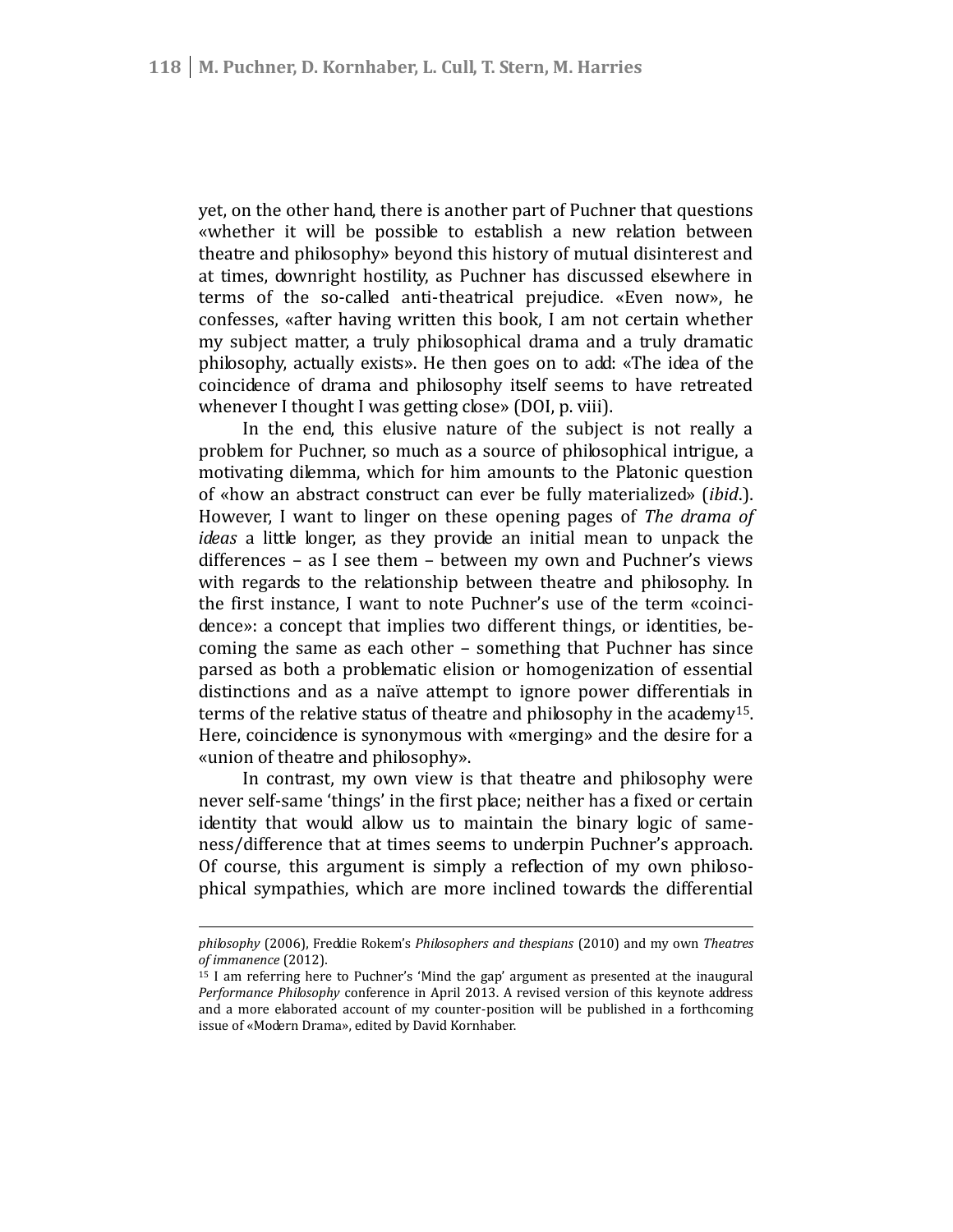monism of Deleuze and Bergson, than Plato (which is not to deny that there are aspects of Plato that Deleuze was interested to recover – particularly, the notion of the simulacrum or copy without original which he deals with at length in *The logic of sense*, as we shall see). And while Puchner carefully summarizes this ontology in the section on Deleuze in chapter 4, it clearly is not one he particularly subscribes to, at least in terms of his understanding of the theatre-philosophy relationship. To reiterate, according to a Deleuzian view, what there is, fundamentally, is *difference*, which we should not conceive negatively as a difference between already existing 'things', but as a primary production of the new, which is the multiplicity of duration or ways of being in time. What we perceive as relatively stable identities – such as 'theatre' and 'philosophy' – are always in processes of becoming-other, always in the process of differentiating themselves according to their relations with other processes and forces.

Another way of putting it is, in fact, already beautifully introduced by a 2007 article by Puchner on the animal, where he draws from both Agamben and Derrida «to describe the repeated, almost automatic act of drawing the distinction between the human and the animal, an act through which the two categories are pro duced»<sup>16</sup>, which Agamben calls the anthropological machine. Puchner then goes on to celebrate performances that displace anthropocen trism by demonstrating «the extent to which the very distinction between humans and animals is the product of projection and repre sentation» in a manner that he names «negative mimesis»<sup>17</sup>. Now, of course, a discussion of the human-animal relation cannot be simply mapped on to a discussion of the theatre-philosophy relation; but I do think there might be something of real value for us here in terms of analyzing how the production of conceptual definitions, in general, often tends to operate through a logic of exclusion and petrification that belies the differential and mutually transformative nature of bodies including bodies of ideas. Might some reconfigured version of «the anthropological machine» help us to analyze how Western philo sophy began by defining itself through an exclusion of poetry and the

<sup>16</sup> M. Puchner, *Performing the open: actors, animals, philosophers*, «TDR: The Drama Review» 51 (2007), 1, pp. 21-32, here p. 23.

<sup>17</sup> *Ibid*., p. 21.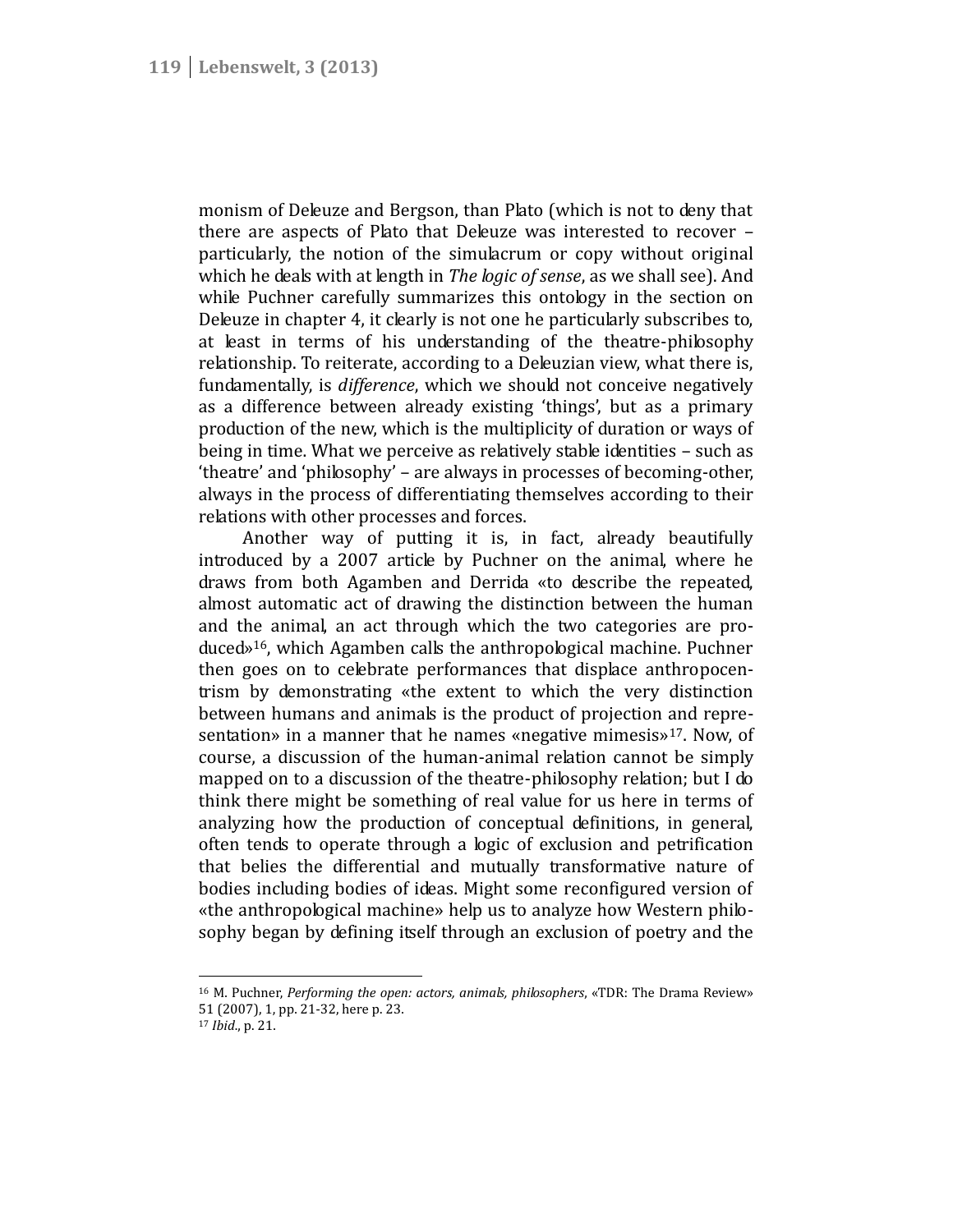theatre (which simultaneously tells theatre what it is)? Or at the very least, ought we not to take on the pluralist logic that Puchner supports in this earlier piece: namely, that there are philosophies and theatres *plural*, just as there are «plural 'animals', which may then also include human animals»<sup>18</sup>?

But ultimately, and regardless of Puchner's doubts in the *Preface* and his subsequent remarks that reinscribe a fundamental distinction between theatre and philosophy, *The drama of ideas* constitutes an exceptionally rich resource for those of us interested in the ways in which philosophical activity might be undertaken in other than conventional forms, including as drama; or, correlatively, the ways in which theatrical activity, such as the writing and performance of dramatic dialogues and the invention of characters, can be understood as a mode of philosophizing in its own right. Beginning with a fasci nating account of Plato's and Socrates' absolute immersion in the theatrical culture of ancient Athens, Puchner makes clear that, despite the seeming anti-theatricality of specific parts of the *Republic* and the *Ion*, Plato «was not an enemy of theatre but a radical reformer», one whose critique «seeks to reform its object so radically that it seems to change it beyond recognition». Already, that is, the theatre does not stay the same as itself (in ways that do not end with Plato but continue to be developed, as Puchner shows, from the seventeenth century onward as what he calls «Socrates plays» as well as in what we refer to as 'modern drama'). The shadowy cave is not «abandoned for good», then, but becomes the philosophers' (and the playwrights') 'field of operations', the site of metaphysical education (see DOI, pp. 5-7).

And yet, the two-worlds view – of the cave and the blindingly bright reality outside of it – arguably remains a key feature of Plato's work despite Puchner's eagerness to recuperate him as a «dramatist» rather than an «idealist» (DOI, p. 8). Those who occupy the cave/actual world as theatre can become more knowledgeable about their condition, but the hierarchization of appearance and reality, the material and Ideal realms, persists, imposing a transcendent judgment which will always find life lacking, limited and deceptive in relation to another world beyond. As Puchner notes, this is a view that is vehe mently critiqued by at least two of the philosophers belonging to the

<sup>18</sup> *Ibid*., p. 22.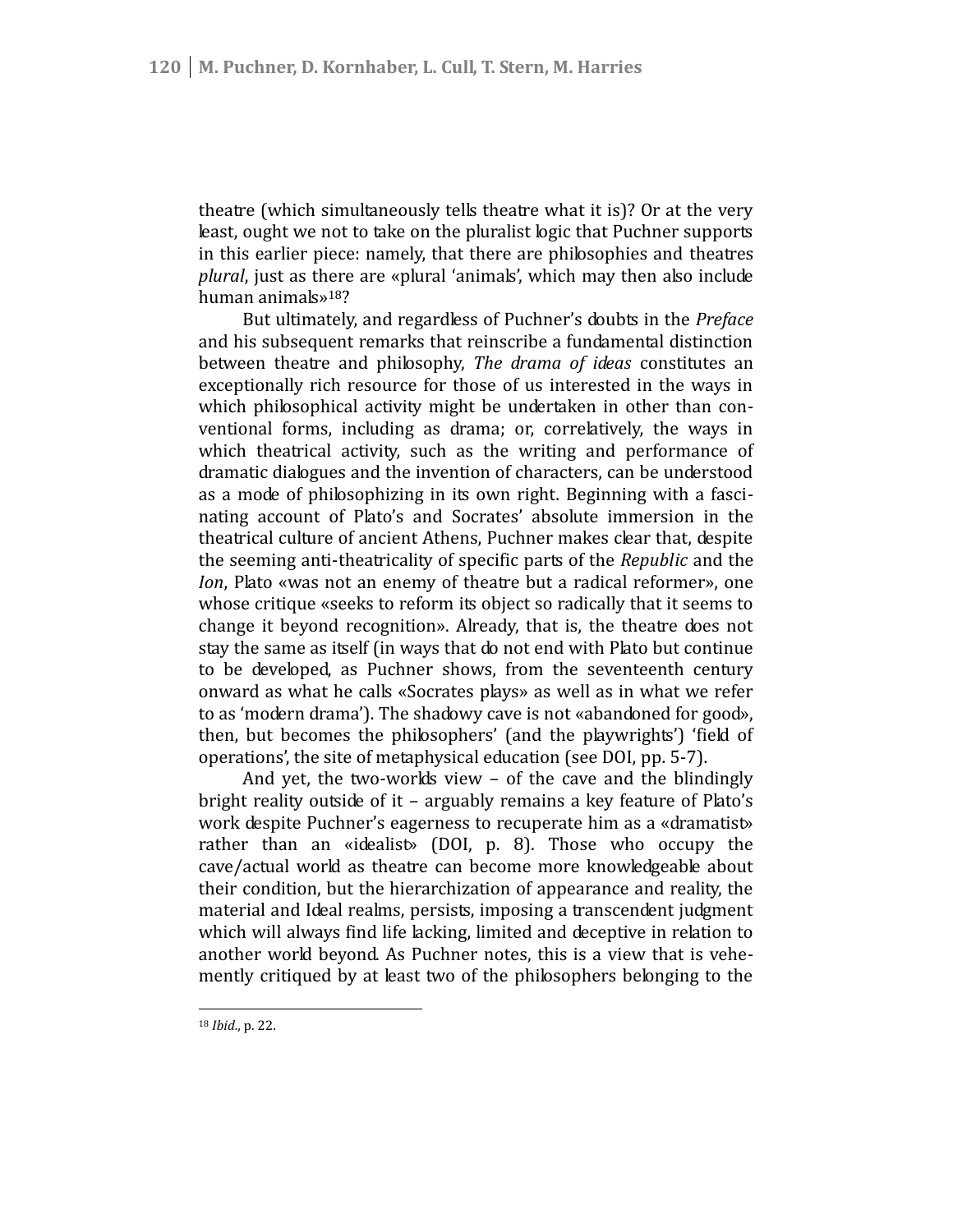«theatrical turn» in nineteenth and twentieth century philosophy addressed in the fourth chapter: Nietzsche and Deleuze – who absolutely renounce Plato's appeal to transcendence, albeit that they might each be willing to recuperate aspects of Platonism on their own terms. The Deleuze of *The logic of sense*, for instance, is only supportive of an inverted or «rejuvenated Platonism»<sup>19</sup> insofar as he sees the concept of the simulacrum as a concept of radical difference or immanent 'disparateness' beyond the essence/appearance or model/copy binary. In this sense, Deleuze's discussion of Plato shifts the debate from a concern with the latter (according to which a reversal of Platonism would be the mere valuation of appearance and the rejection of essence), in favour of a focus on the qualitative differ rence between copies and simulacra as two forms of image that Plato conceives as rival claimants to participation in the Idea (rivals that might take the form of good/true and bad/false theatre). Characte rized by the figure of the Sophist, the simulacrum for Plato is the fal sest, most distant image of the Idea: a claimant without foundation. But within this very idea, Deleuze argues – which should help us to differentiate between those most fully immersed in the cave and those who have ventured toward its mouth – Plato in fact discovers «that the simulacrum is not simply a false copy, but that it calls into question the very notion of the copy […] and of the model»<sup>20</sup>. As Dan Smith summarizes: «Plato does not create the concept of the model or 'Idea' in order to oppose it to the world of images, but rather to select the true images, the icons, and to eliminate the false ones, the simulacra»<sup>21</sup>.

To be clear though, this celebration of the simulacrum by Deleuze is by no means equivalent to some generic postmodern evocation of the unreality of the world; he is not saying, for instance, that anything goes because everything is a lie. Rather, when Deleuze suggests in *The logic of sense* that «all things are simulacra»<sup>22</sup>, he is, again, reasserting the priority of difference – rather than the emergence of differences (copies) on the basis of prior identities (models) – in his ontology. Likewise, Deleuze reads Nietzsche as a philosopher of difference in a

<sup>19</sup>D.W. Smith, *Essays on Deleuze*, Edinburgh, Edinburgh University Press, 2012, p. 16.

<sup>20</sup> G. Deleuze, *The logic of sense*, New York, Columbia University Press, 1990, p. 294.

<sup>21</sup> D.W. Smith, *op. cit.*, p. 12.

<sup>22</sup> *Ibid*.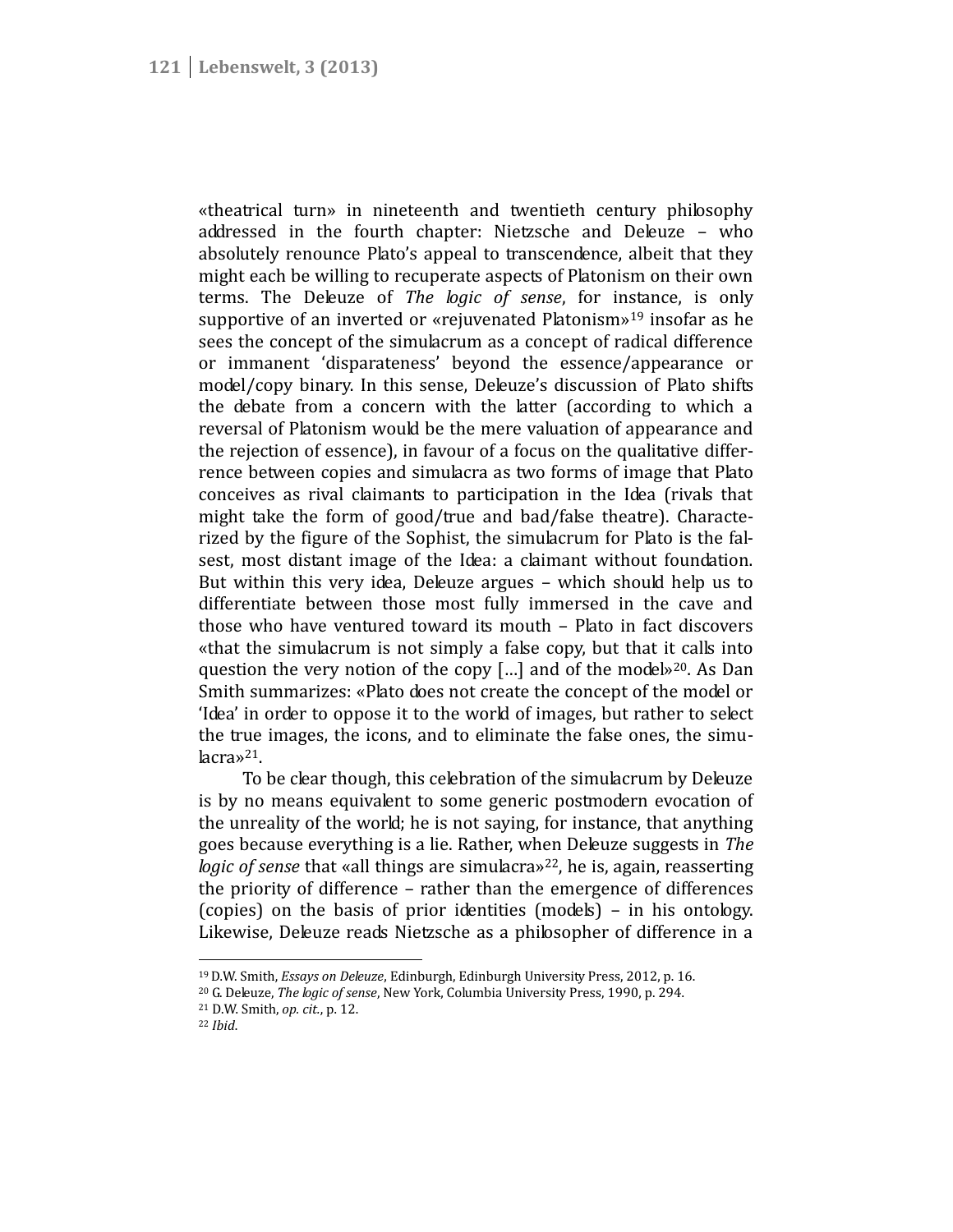manner that provides an alternative account of Nietzsche's notion of the 'eternal return' to the one that Puchner provides. That is, what returns 'for all eternity', for Nietzsche according to Deleuze, is not sameness (as Puchner argues), but difference. It is not that «all that can happen is the endless recycling of the world» (DOI, p. 146) in a manner that prohibits novelty, but on the contrary, that we must find a way to affirm life as the repetition of difference as it presents itself in chance and unpredictability (*amor fati*). In turn, as Deleuze goes on to argue – in his own reading of *On the genealogy of morals* – it is not the operation of the eternal return that prevents something new from appearing in this world, rather it is the 'doctrine of judgment' that renders us oblivious to the novelty that life ceaselessly produces.

Of particular interest in the book's discussion of Nietzsche though, is the pragmatic account of philosophy that is introduced. Drawing from a quotation from Nietzsche, Puchner proposes that, for Nietzsche, Plato and Socrates probably «did not really think that there is a separate realm of ideas» but rather that they «knew that this type of idealized intellectualism was the only adequate philosophy in the face of a culture such as that of Greece, focused on the senses and the body» (DOI, p. 148). Indeed, at this point, Puchner presents one of the most provocative claims of the book: namely, that our present culture is one in which «idealism has been dismissed and materialism put in its place». As such, Puchner implies, whether we believe in idealism or not, we desperately need it and Plato to counter our contemporary «corporealism» (DOI, p. 193). Whilst I am interested in this more performative account of philosophy, I would certainly challenge Puchner's association of Deleuze with any straightforward focus on «the body» as ground, or equally, as might be implied, any crude materialism. That is, in his closing remarks, Puchner supports Dramatic Platonism as a practice that might take Plato's lead in terms of seeking to present the body with something other than itself, «a type of radical […] alterity» that is associated with the Idea (DOI, p. 194). But corporealism and Dramatic Platonism are not our only two options here – since thinkers like Deleuze (but also Artaud and Nietzsche) locate that radical differ rence within bodies themselves (insofar as bodies are nothing but un grounded processes of differentiation). The body without organs – which Puchner takes as evidence of Deleuze's corporealism (see DOI, p. 193) – is not a concept of 'the body' so much as an ontological no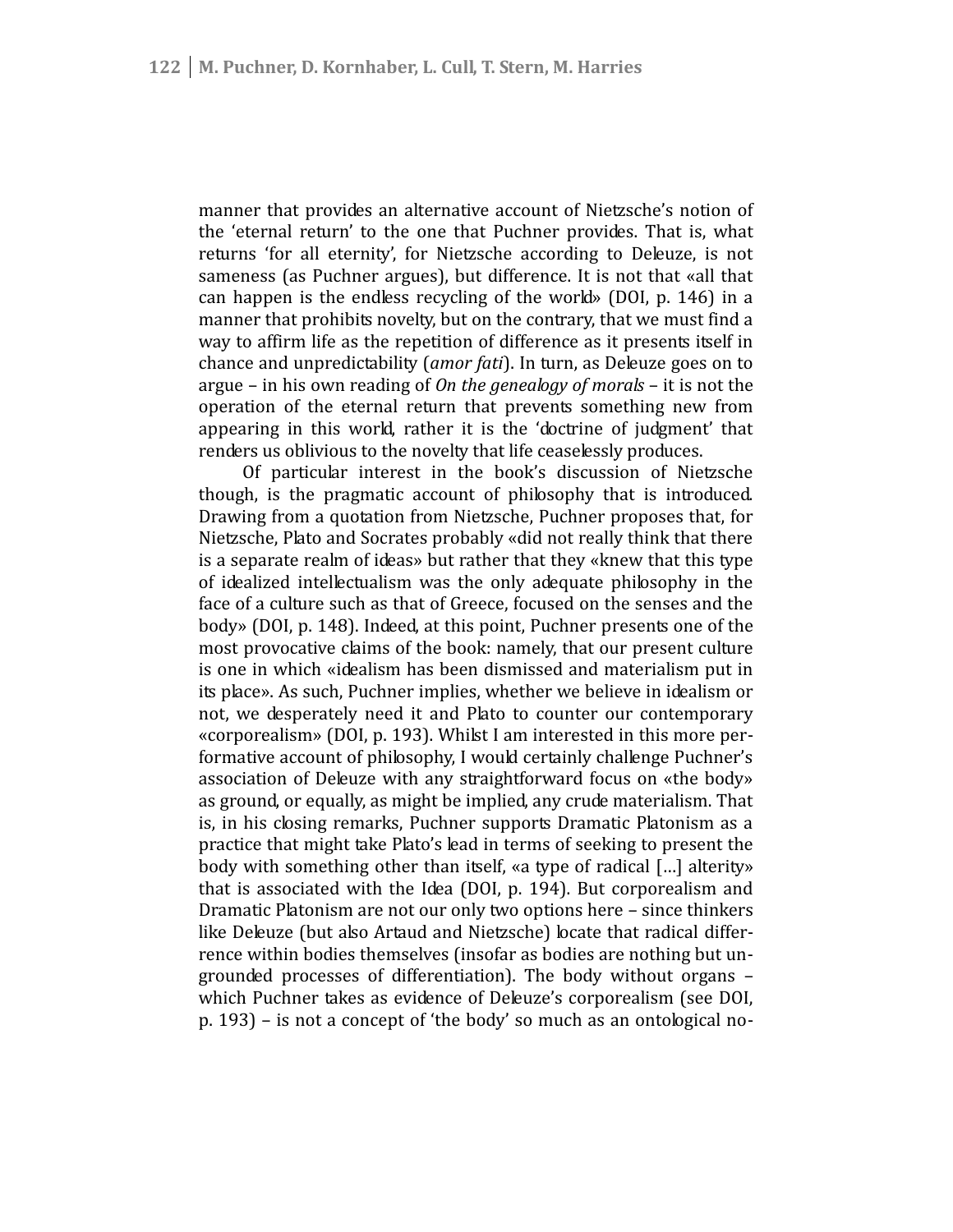tion of the vital nature of matter, matter-energy's own ability to form itself, think itself without the hylomorphic imposition of ideas from without.

The second pragmatic reason for returning to Plato now, Puchner suggests, is because our contemporary moment is one in which thought is «dominated by relativisms of an epistemological, moral, and linguistic kind» (DOI, p. 195), thanks, in particular, to the legacy of poststructuralism. As a result, he argues, «the very invocation of truth has come to be seen not only as hopelessly naïve but also as outright suspect» (DOI, p. 198). In contrast, Puchner would have us engage with Dramatic Platonism as a form that not only exposes «false certainties» but also, and more importantly for Puchner, undoes the «false uncertainties» (DOI, p. 30) of relativism. Puchner argues that «Heraclitus' claim that everything is in motion and always changing» laid the groundwork for relativism insofar as an ontology of flux «also means that nothing can be said with certainty about the world» (*ibid*.). For Puchner, as for Plato, this is a bad thing, which allows clever argument rather than the pursuit of truth to become the goal of philo sophy. As Puchner describes, Plato developed philosophy «as the assertion that there must be an absolute point of reference for knowledge, otherwise arguments would be won by the stronger and knowledge would become subject to power. There must be a single idea of the good, otherwise value is at the mercy of willful mani pulation» (DOI, p. 195). In turn, Puchner also criticizes what he sees as the culturally and ethically relativistic implications of an ontology of difference, implying that they necessarily lead to a kind of blind tolerance, in which all manner of cultural practices – no matter how seemingly violent or oppressive they might appear from a Western perspective – are protected from critique insofar as they are valued as simply «different». In contrast, Puchner argues that «the ontology of difference has to be called into question by a hypothetical […] uni versalism. [...] We have to act as if universalism is possible» (DOI, p. 197).

Again, however, as I hope I have shown, there is no reason to think in terms of an opposition of difference and the universal (given Deleuze's notion of difference as univocal), nor indeed that ontologies of flux from Heraclitus to Deleuze, want to abandon the attempt to pro duce a «dynamic, changing conception of identity» (*ibid*.). On the con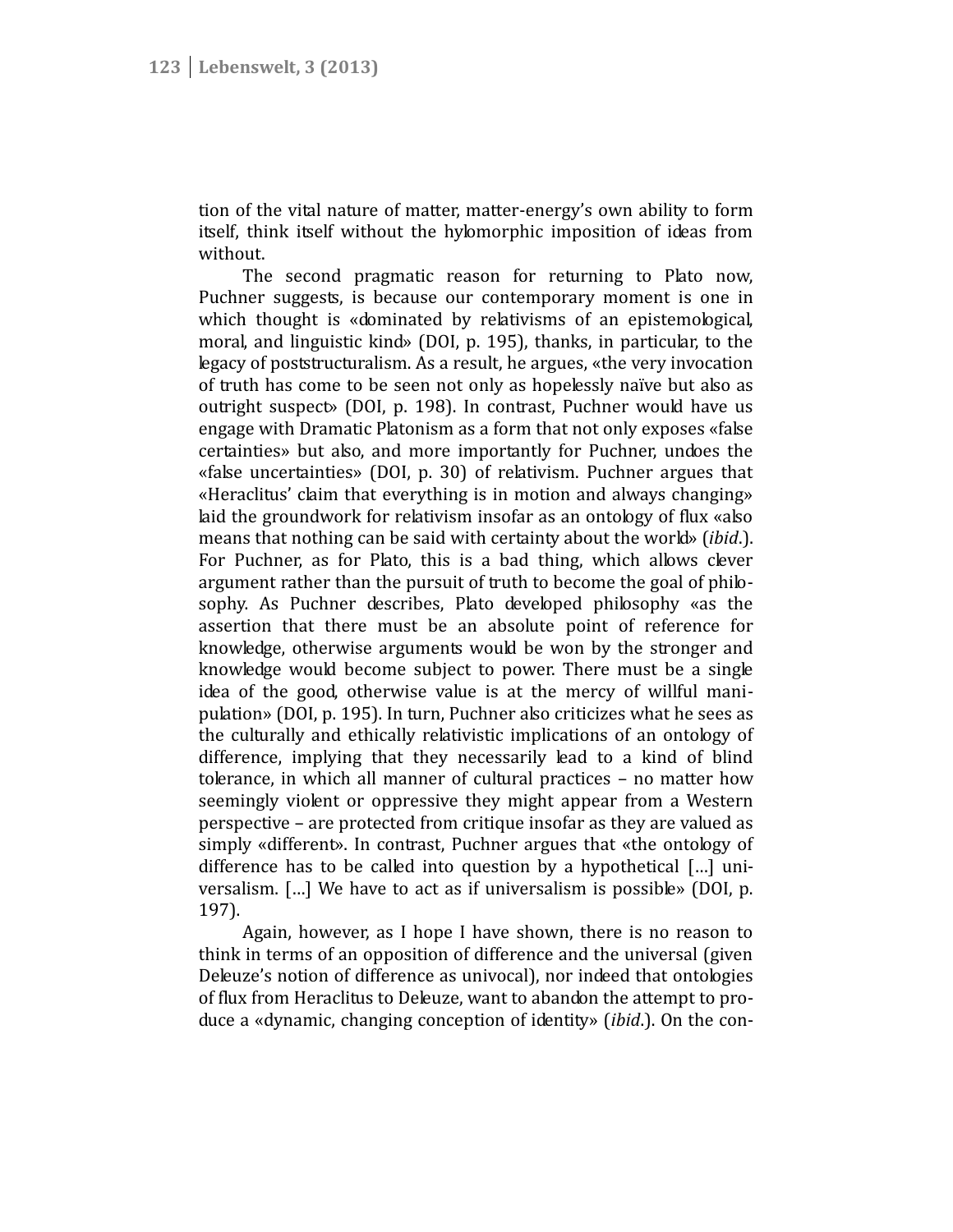trary, how different identities come to emerge given this primacy of difference is a central concern of Deleuze's philosophy – and notably, one which he thinks might be best addressed through what he calls «the method of dramatization». Bodies need not look beyond themselves to find ideas, rather they need to look again and differently – from another point of view – at the difference within themselves and the bodies they encounter. Here, relativism becomes more a que stion of what Nietzsche called «perspectivism» which asserts «a truth of relativity (and not a relativity of what is true) $\frac{1}{2}$ . Such philosophies of difference do not call upon us to refuse «evaluative judgments» (DOI, p. 193) or abandon selection as Plato sought to perform it. But they do propose new values to form the basis of evaluation such that better and worse theatres and philosophies are not measured in terms of their proximity or resemblances to a self-identical truth but by the degree to which they affirm a positive difference, which is not the «difference between bodies» (DOI, p. 198) but an ungrounded difference – an outside deep within the cave.

# TOM STERN

(University College London)

# **WAS NIETZSCHE PART OF A «DRAMATIC TURN»?**

Martin Puchner's *The drama of ideas* is a book of extraordinary ambition, combining painstaking research with a range of insights into the relationship between philosophy and drama (and theatre) – so it is a pleasure to be invited to make some remarks about it for this forum. I have already had the opportunity to comment on this book, as part of a larger discussion of recent books on philosophy and theatre<sup>24</sup>. I have therefore taken the liberty of narrowing my present discussion to a particular part of *The drama of ideas*, which I did not have the opportunity to engage with.

Chapter 4 – entitled *Dramatic philosophy* – opens with a tentative suggestion that the philosophy of the late eighteenth and nineteenth

<sup>23</sup> G. Deleuze, *The fold: Leibniz and the baroque*, London - New York, Continuum, 2006, p. 23.

<sup>24</sup> See T. Stern, *Review article: theatre and philosophy*, «European Journal of Philosophy» 21 (2013), 1, pp. 158-167.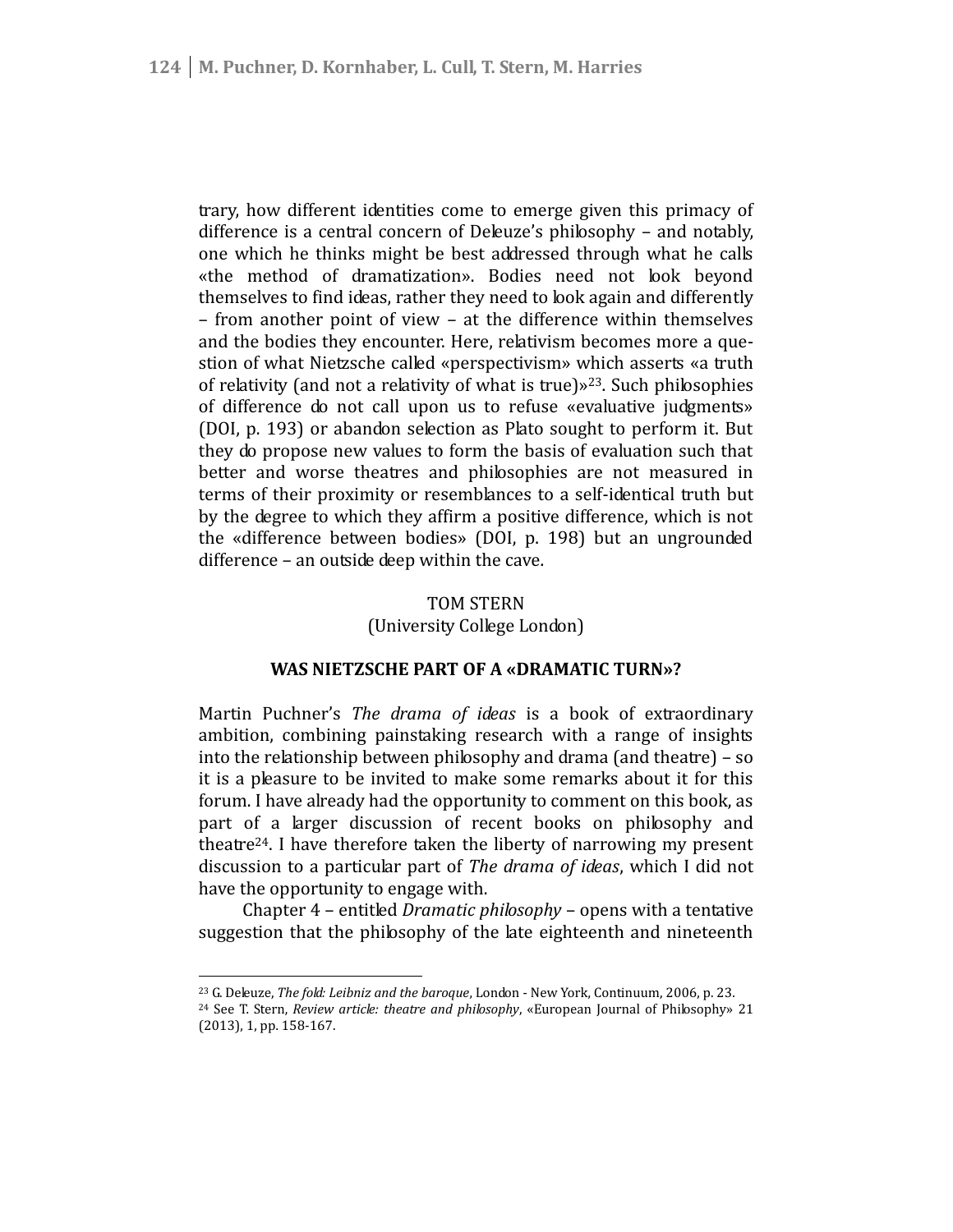century might be said to exhibit a «'theatrical turn' or 'dramatic turn'». In particular, this is a turn away from the «anti-theatrical prejudice» (in Barish's well-known phrase) towards a more nuanced and creative understanding of the theatre. This is not, as Puchner rightly em phasises, an about-face to a «pro-theatrical prejudice», but rather an umbrella term for a variety of attempts to rethink philosophy and theatre/drama in the light of one another, often – wittingly or un wittingly – making use of the legacy of anti-theatrical writing. What follows is Puchner's attempt at a «new history of philosophy […] from the point of view of its use as drama» (DOI, p. 122). It is a testament to Puchner's ambitions that such a revisionist history of theatre and philosophy should form merely the *fourth* chapter of his project and it is a testament to his abilities that each section offers such a detailed combination of research and analysis. But it can hardly come as a surprise that the brief sections on each philosopher leave the reader wanting more. What I offer in the present discussion is a closer look at just one of the six philosophers considered in chapter 4.

When Jonas Barish wrote his classic *The anti-theatrical prejudice*, he might have wondered whether some of those he included really deserved to be called «anti-theatrical». Few can have provided him with the assurance he could get from Friedrich Nietzsche: «I am essentially anti-theatrical», wrote Nietzsche<sup>25</sup>. So it is *prima facie* sur prising to find Nietzsche at the start of Puchner's «dramatic turn», as a founding figure in the *reconsideration* of the anti-theatrical prejudice. Yet Puchner's claim is not, of course, that Nietzsche was 'pro-theatre'; rather, Puchner suggests that his philosophy, and the style in which it is written, marks the start of a new philosophical approach to theatre and drama. There appear to be three strands to this claim, which, though they are skillfully interwoven in Puchner's prose, we can put loosely under the headings of 'Plato', 'drama' and 'theatre'. My contribution to this forum looks at each in turn; my intention is to subject them to some scrutiny, in some cases to draw out certain implications, in others to indicate where, as it seems to me, matters become significantly more complicated than Puchner has, in his brief treatments, been able to allow. My feeling is that condensed dis-

<sup>25</sup> See F. Nietzsche, *The gay science*, section 368, trans. by J. Nauckhoff**,** Cambridge, Cambridge University Press, 2001, p. 232.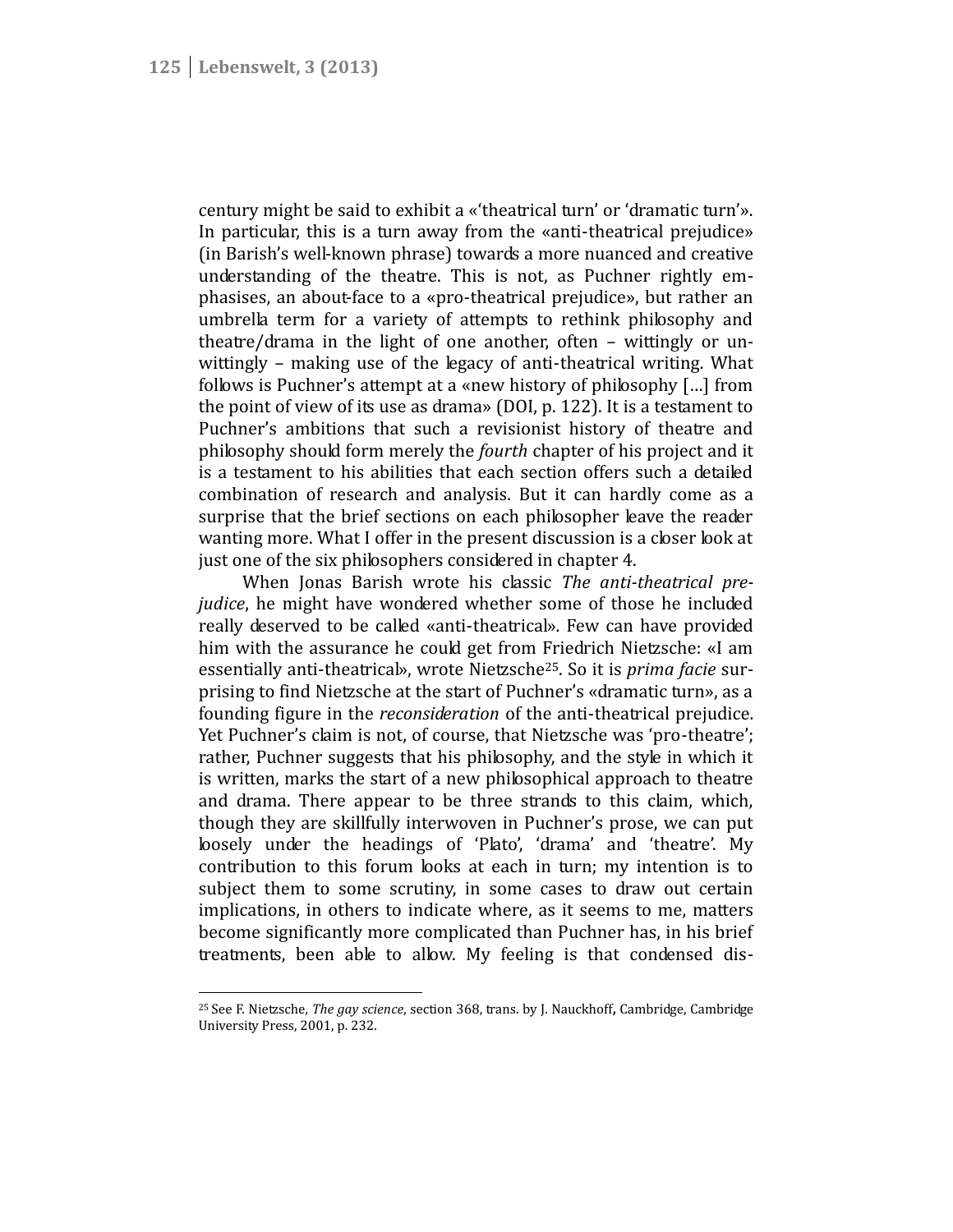cussions of the kind offered in *The drama of ideas* must, no matter the skill of the author, leave open these sorts of questions and that, of course, is no reason not to undertake them.

As for Plato, it is, of course, part of Puchner's new historiography not merely to rethink philosophy and drama/theatre, but also to do so in the light of Plato's influence: Nietzsche's emphasis on Plato as a new kind of dramatist, drawing on Diogenes Laertius' story about the pre- Socratic Plato as a dramatic poet, makes him an ideal candidate. The idea that Plato misunderstands and hence artfully miswrites Socrates according to his own needs appears in various places in Nietzsche's work and echoes his account of Paul and Jesus. In both cases, there is a sense that the mute historical characters behind the writings might have something to offer us, which stands apart from their respective traditions. But Puchner seeks evidence of a «more nuanced asses sment of Plato» (not merely of Socrates) in *The gay science*, in which Socrates and Plato (so Puchner claims) are collapsed into one abundantly healthy Greek philosopher type, who invents idealism, knowing that it is false, in order to cure the age of its «focus on the senses and the body» (DOI, p. 148). The evidence for this «nuanced assessment» is found in the truncated final sentences of *The gay science* (section 372), when Nietzsche contrasts Spinoza's idealism with that of Plato: both philosophers fear the senses, but Plato fears them as «overpowerful [*übermächtig*]»<sup>26</sup>, rather than fearing them *tout court*. This is indeed a curious passage – in particular, we long to understand better the paradoxical notion of the «dangerous health» that Nietzsche here ascribes to Plato. But to what extent does it achieve what Puchner suggests? First, a minor correction: for Puchner, the passage «collapses» Socrates and Plato, suggesting that *both* exhibited fear of 'overabundant senses' which their philosophy is designed to cure (see DOI, p. 148). Nietzsche is usually very careful to keep Socrates and Plato apart for the reasons just given and I can find no evidence for the collapse of Socrates and Plato here. I would humbly suggest that Puchner's mistranslation of a relevant word lies behind his claim that they are collapsed: he has Nietzsche speak of «the cunning of a cunning *Socrates*», when in fact it is «the cunning of a cunning *Socratic* [presumably Plato] [*die Klugheit eines klugen*

<sup>26</sup> *Ibid*., p. 238.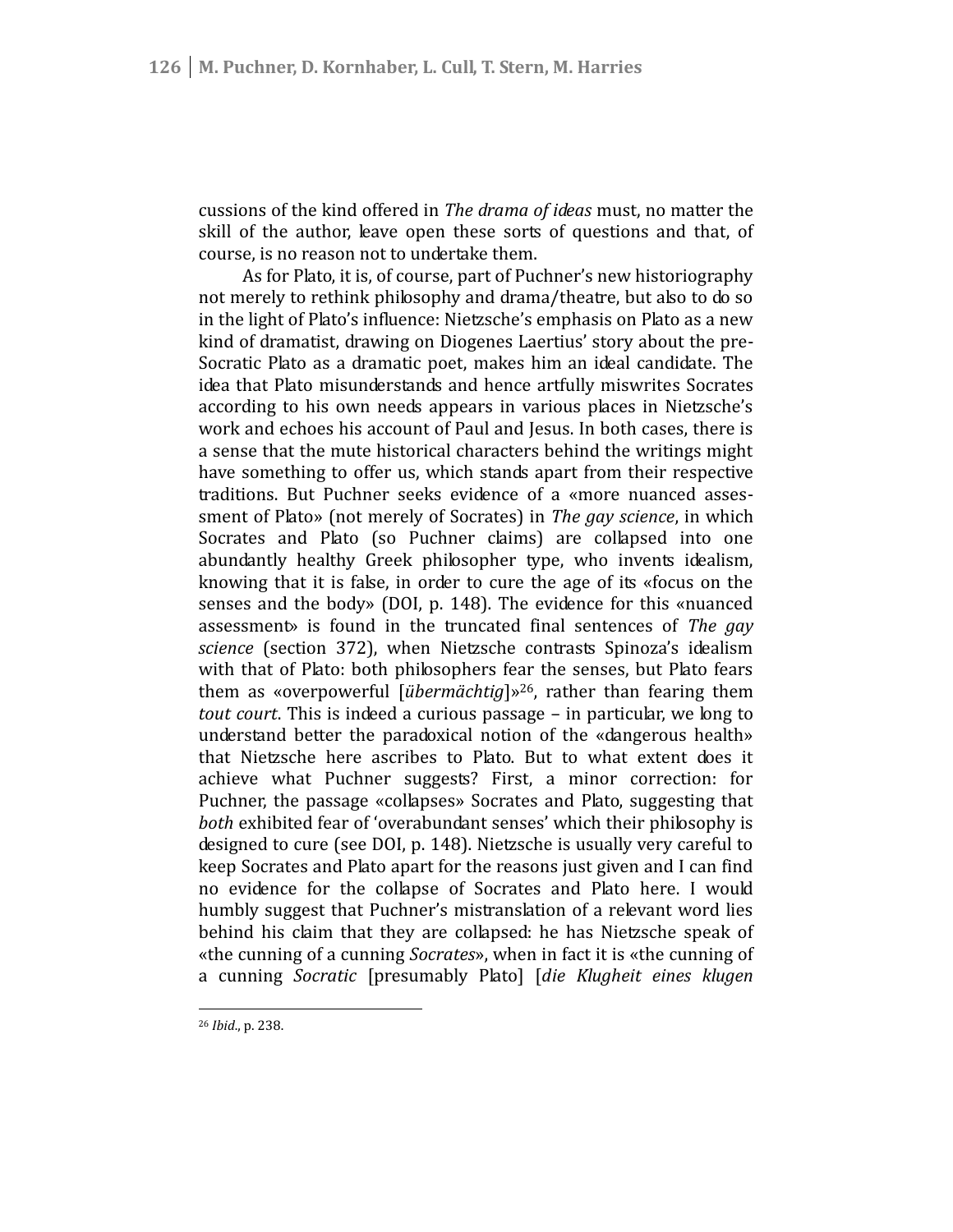*Sokratikers*<sup>27</sup>]» – i.e. Nietzsche is still talking about Plato here and hasn't mentioned Socrates at all. This makes Puchner's discussion of *Socrates'* robust health beside the point (see DOI, p. 148), but that merely deepens the mystery of the overly sensual, dangerously healthy Plato. All I can say is that this thought remains underdeveloped in Nietzsche and that, when he returns to Socrates and Plato for his final and most extensive treatment, it is to the more familiar line that Socrates has, if not excessive health, then a certain robustness and self-awareness which is lacking in the 'pathological' Socratics, like Plato, who think, mistakenly, that they have taken up his cause<sup>28</sup>. The remarks at the end of *The gay science* (section 372) may allude to a more nuanced understanding of Plato, but it is certainly a short-lived and confusing one which, in the light of Nietzsche's more developed writings on Socrates and Plato, it is difficult to view as authoritative in any lasting sense.

Puchner's account of Nietzsche's role in the «dramatic turn» revolves around Nietzsche's use of dramatic characters who play important philosophical roles. Nietzsche's *Thus spoke Zarathustra* is counted as a «drama», presumably because it fits Puchner's definition: «a form centrally based on character, scene and action […] that operates within a theatrical horizon» (DOI, p. 125). That *Zarathustra* fits the first part of the definition is clear enough; that it fits the second is argued for with reference to broadly theatrical elements like dancing and tightrope walking (see DOI, p. 144). As such, *Zarathustra* is subjected to a sustained analysis (relative to the space accorded to Nietzsche within the book), the conclusion of which is that Nietzsche, via *Zarathustra*, forges a new dramatic genre suited to the expression of his philosophy.

For Puchner, a central focus for the action is Zarathustra's hunt for a suitable *human* audience which, eventually, he achieves, having transformed himself into what he called for at the start (the *Über*mensch). For the present purposes, I simply note a couple of chal-

<sup>27</sup> See Id., *Die fröhliche Wissenschaft*, section 372, in G. Colli - M. Montinari (eds.), *Sämtliche Werke, Kritische Studienausgabe*, vol. 3, Berlin - New York, de Gruyter, 1980, pp. 343-651, here p. 624.

<sup>28</sup> See the opening chapters of *Twilight of the idols*, especially *Twilight* 'Socrates' 10. I discuss, in detail, *Twilight*'*s* qualifiedly positive treatment of Socrates in T. Stern, *Nietzsche, freedom and writing Lives*, «Arion» 17 (2009), 1, pp. 85-110.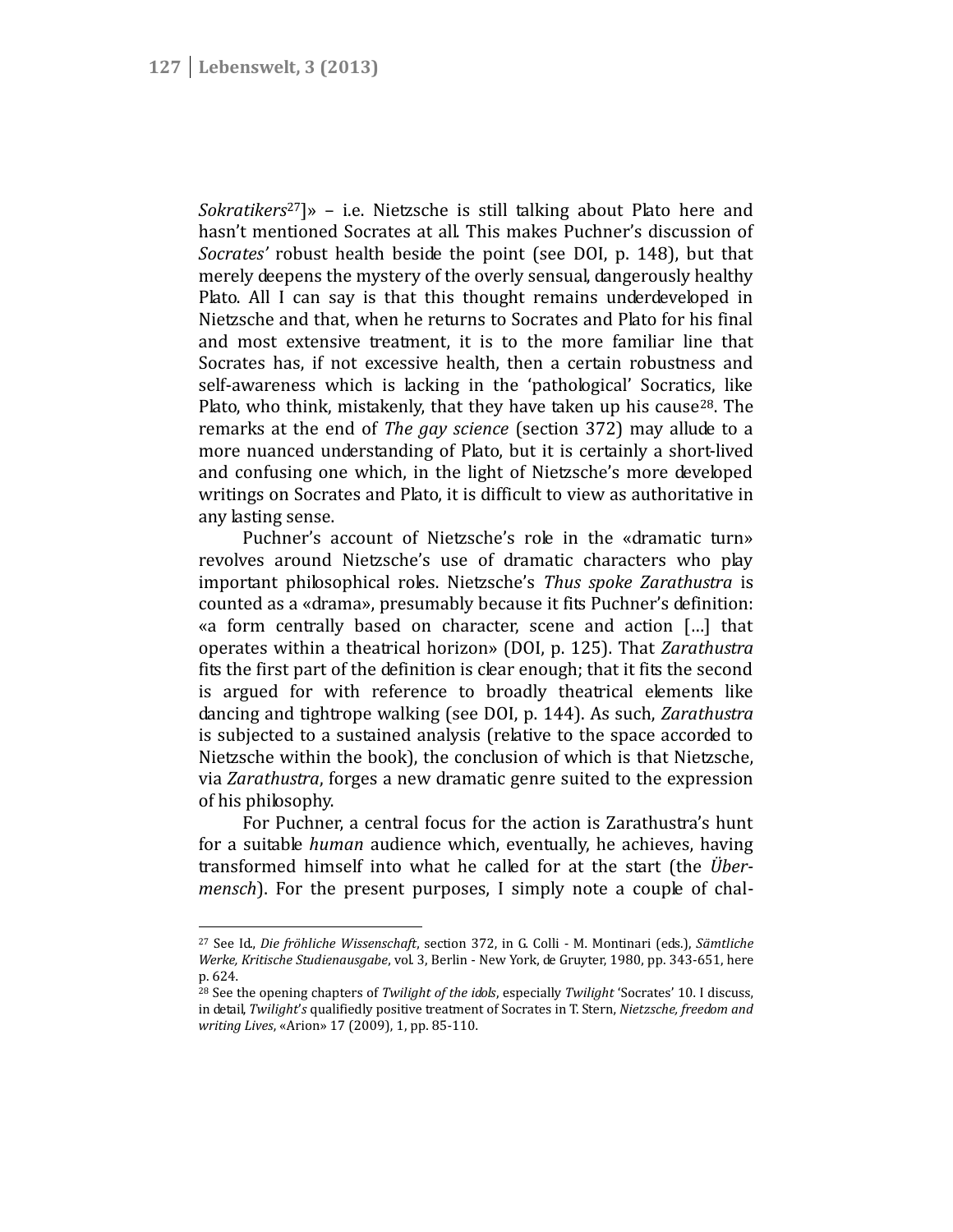lenges to Puchner's interpretation; what links these together is my slightly more pessimistic view of *Zarathustra*. First, I am even less optimistic than Puchner about Zarathustra's hunt for an audience. One preferred audience, Zarathustra's animal companions, is described by Puchner as «seemingly safe from generating misunderstanding. […] Their primary function seems to be serving as a kind of sympathetic audience, one that will not misunderstand Zarathustra's speech» (DOI, p. 145). Zarathustra's aim, for Puchner, is to find an equivalently sympathetic human audience. But in fact, even here, Zarathustra is not safe: when his animals try to interpret his discoveries, he calls them «buffoons and barrel-organs»<sup>29</sup>. Second, the claim that Zara thustra *becomes* what Puchner calls the «meta-man» (*Übermensch*) is linked, by Puchner, to Zarathustra's experience of Eternal Recurrence, in a plot structure in which «everything returns». It is clear that the Eternal Recurrence is illustrated figuratively in various ways through out *Zarathustra*, but note that *learning from* the cycles of Eternal Recurrence, as Puchner suggests Zarathustra does (DOI, p. 147), looks *prima facie* impossible if everything returns identically. Finally, for those who take Zarathustra to become that which he heralds, there is the question of just what it is that he says or does once he has achieved this. Puchner does not indicate exactly when in the text he thinks the transformation occurs, but certainly there is no point at which Zarathustra seems free from misunderstanding or confusion, no obviously triumphant final speech or action, no suitable audience. I suspect Nietzsche wanted to forge a new dramatic genre that is suitable to the expression of his philosophy: but, as my remarks may suggest, Nietzsche's philosophy is not ultimately expressed very clearly in Zarathustra and so it is hard to tell how, or how well, the two match up. Certainly, he would write nothing like *Zarathustra* again.

Finally, as regards the «theatrical turn», Puchner's «Dramatic Philosophy» takes Nietzsche to be challenging the overall message of the cave myth, in as much as he denies that philosophy should be the search for something beyond or behind the world of appearances: «theatre continues to stand for appearance, only now appearance is no longer dismissed as a realm for the false» (DOI, p. 122). Once

<sup>29</sup> F. Nietzsche, *Thus spoke Zarathustra*, transl. by G. Parkes, New York, Oxford University Press, 2005, p. 192.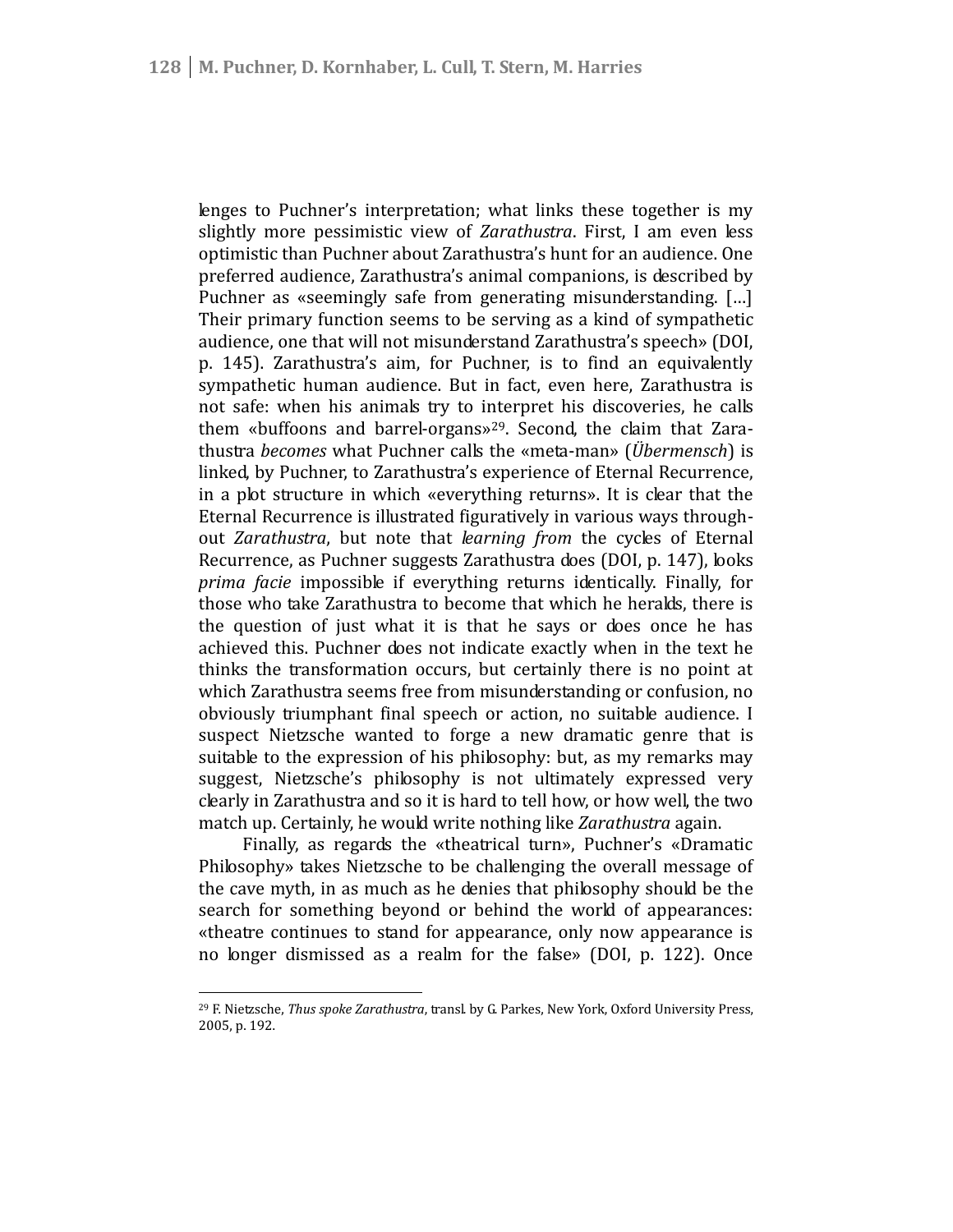«appearance» ceased to have the pejorative sense of *mere* appearance or *deceptive*, *misleading* appearance, that is, «the attention to subjective experiences and life […] meant that the theatre suddenly become a viable and useful model for capturing aspects of these entities» *(ibid.)*. It's clear how a philosopher who proclaimed himself anti-theatrical – literally, against *theatrical performances* – could also be a philosopher who valued «appearance», the everyday world that was scorned by the Platonists. If that lays the foundation for a historical «theatrical turn» in Puchner's sense, then so be it. But to count this as a «theatrical turn» has potentially confusing consequen ces. What would Puchner make of a philosopher who took the oppo site view on both scores – one who held that mere appearances were to be denigrated in favour of a systematic metaphysics of the beyond and that the theatre was an excellent way of doing so? We might say, following Puchner's line, that such a philosopher was «anti-theatrical» or at least not an instance of the «theatrical turn», in that he is against world-as-appearance. Or we might say that such a philosopher was also evidence of the «theatrical turn», since theatre is still a way of addressing the appearance/reality distinction. Neither of these seems quite satisfactory: the first is, at least, a case of misleading labelling; the second makes us wonder what sorts of philosophers *don't* exhibit the theatrical turn, since those who do can be pro or contra theatre and pro or contra world-as-appearance. (Does it suffice to say something, anything, about each? Almost all philosophers compare the way things 'seem' to the way they 'are'; many wrote about theatre). In the present context, it's worth pressing this point, not only because such a philosopher existed (in the form of Arthur Schopenhauer), but also because he was the central philosophical influence on Nietzsche.

So far, so much a matter of labels. But to what extent does Nietzsche *really* ask us to focus on appearance? There can be no doubt, of course, that Nietzsche presents himself as a stringent critic of metaphysical 'beyond-worlds', like those he took to be offered by Christianity, the Plato of the Forms, Kant and Schopenhauer. Doubtless, too, the Eternal Recurrence is meant to block them out: no afterlife, no metempsychosis, no access to a noumenal world and, crucially for Zarathustra, no ahistorical *deus ex machina*. But that still leaves us with two separate questions: first, what, *within* the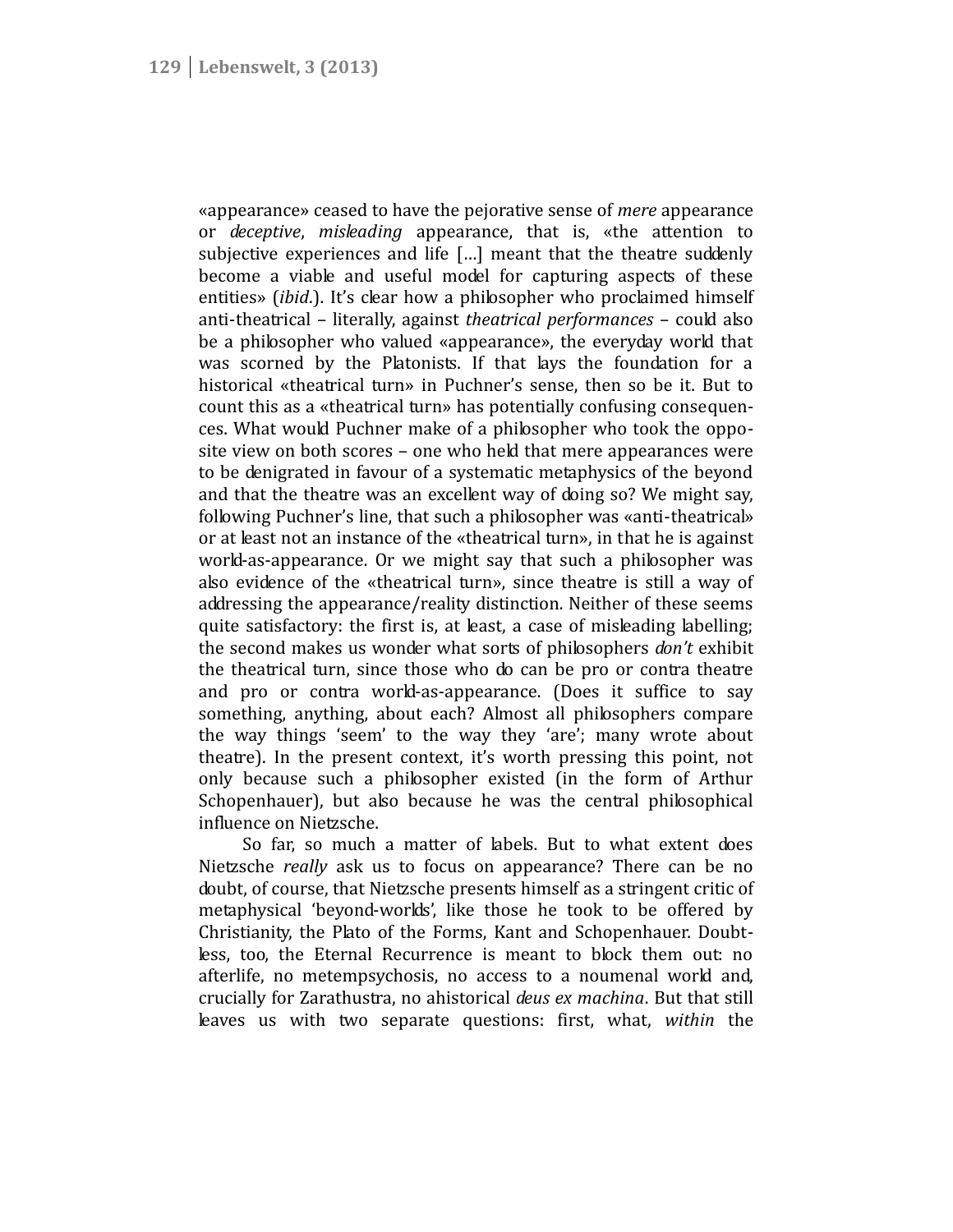(imagined-to-be-eternally-recurring) world of 'appearance', should be considered 'real'? Second, how much should it *matter* what, within this world of appearance, is real and what is not? And here is where matters get confusing for Nietzsche. As to the first: Nietzsche is often at great pains to emphasize that the everyday world is not at all as it seems to be, that everyday appearances *are* deceptive, that those who take the world at face value have paid insufficient attention to scientific and philosophical advances<sup>30</sup>. Obviously, to say the least, this complicates a history according to which Nietzsche simply switches philosophical attention from beyond-worlds to everyday experiences. Specifically, it also complicates just what it is that the affirmer of eternal recurrence or the lover of fate is supposed to *love*. As to the second: while he is happy to mock *some* instances of naïve realism, it is not as though Nietzsche advocates the relentless hunting down of what is real and what is unreal in the world of appearance; often (not merely in his early writings) there is a positive emphasis placed on ignorance, illusion and deception – frequently through his conception of art<sup>31</sup>.

This is the peculiar cocktail of Nietzschean claims which the critic must take into any discussion of the self-proclaimed «essentially anti-theatrical» Nietzsche. What is it about theatre to which he objects? For Puchner, it is the actual experience of theatre-going, as at Bayreuth where the «philosophical category» (DOI, p. 141) rubs up against real, existing Wagnerism. There can be little doubt that this plays a part, though Wagner's ill-judged and public speculations about Nietzsche's health and private life probably didn't improve matters. Little doubt, too, that Nietzsche uses theatricality – especially in the sense of shallow showmanship – as a stick to flog Wagner. (It helped that Wagner thought he was the son of an actor and that Schopenhauer, Wagner's philosophical idol, traced character traits to the paternal line). But there are more specific criticisms aimed at theatre, which may be divided into those directed at the audience and at the performers. As for the former, we find the surrendering of individuality – a fear of group psychology or group-think, to speak

<sup>30</sup> See, e.g., F. Nietzsche, *The gay science* cit., sections 110-112.

<sup>31</sup> See, e.g., *ibid*., section 107. For more on both of these points, see T. Stern, *Nietzsche, «Amor fati» and «The gay science»*, «Proceedings of the Aristotelian Society» 1 (2013), XIII, vol. CXIII, pp. 145-162.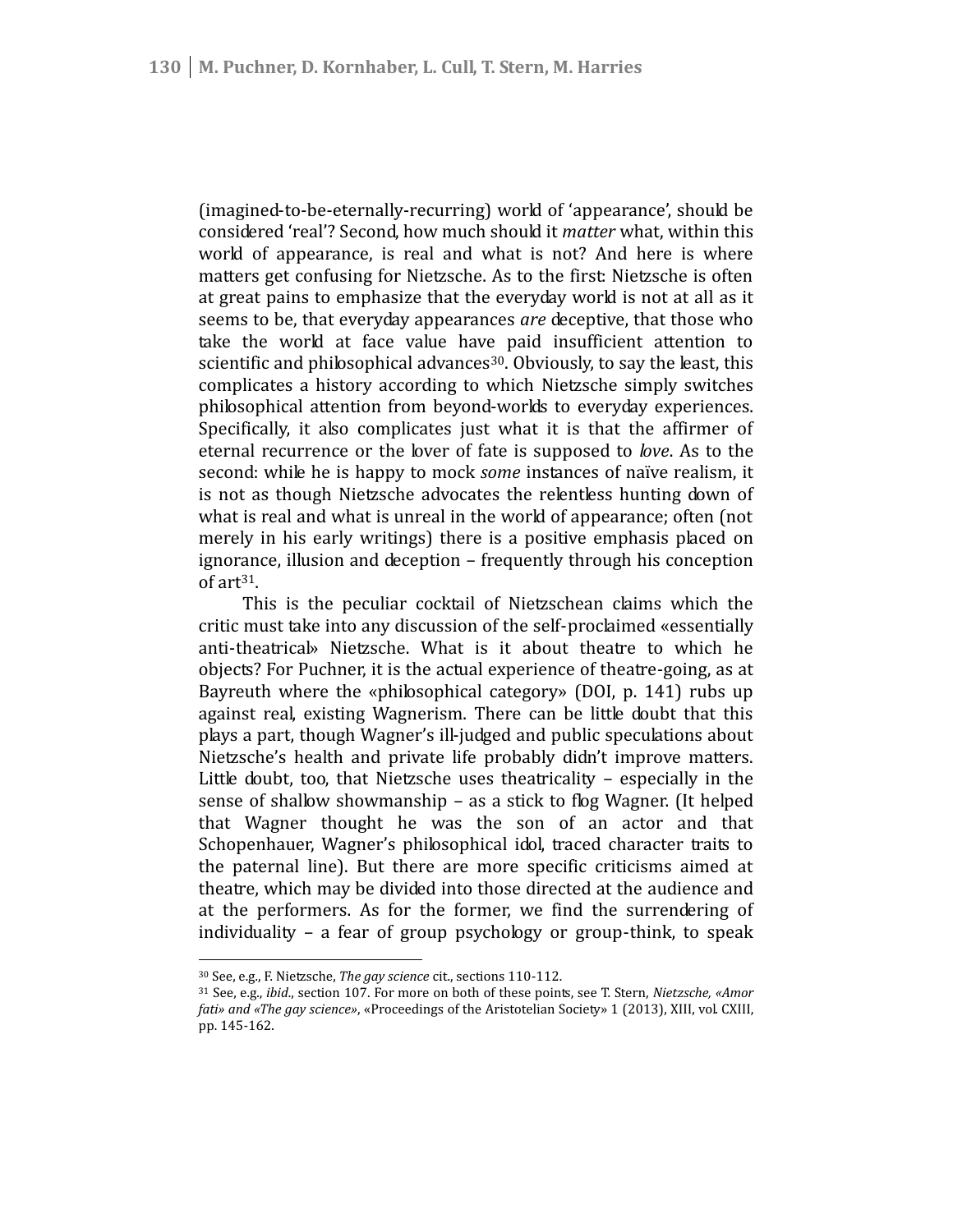anachronistically – in which Nietzsche's affinity with Plato is certainly clear. As for the latter, though, the case is more complicated and Nietzsche acknowledges his difficulty here<sup>32</sup>. The concern goes back to the complexities in his attitude to appearance and reality, which I mentioned earlier, with the actor a correspondingly ambiguous figure. But they also revolve around his attempts to construct a positive ethics. The remark in *Beyond good and evil* (section 40) – that «everything profound loves masks» – appears to make room for a positive valuation of those mask-lovers who manipulate those around them while giving themselves room to develop. Hence, one might expect praise for the *depth* of actor of *The gay science* (section 361), with his «inner longing for a role and a mask». Yet the conceptual association he draws there between actors and women, Jews and diplomats – all, for Nietzsche, types who must deceive, flatter and change with the winds to make it in the world – puts the actor in (for Nietzsche) at best suspect company: fascinating to be sure, but the opposite of profound<sup>33</sup>. Elsewhere, Nietzsche's rough division of human types into «actors» (flexible characters who consider them selves capable of trying their hand at anything) and «stones» (profess sional guild-men, who see themselves as identical with their occupation) hardly condemns actors altogether, since they are both flexible and creative experimenters, but it does subject both types to heavy criticism. In the case of actor-types, it is their lack of durability, their inability to stick to any particular project, again hinting at actors as shallow and changeable, not profound<sup>34</sup>. All in all, then, the switch from beyond-world to this-world is hardly a straight-forward affair and the place for the *theatre* within it is yet harder to pin down.

Despite the varied dramatic and theatrical elements in Nietzsche's writings, relatively little work has been done to spell out how they might fit together or to give them broader historical context. Puchner's contribution is therefore extremely welcome, as is the strategy of using Nietzsche's understanding of Plato and Socrates to frame it. The modest aim of these comments has been to further that discussion.

<sup>32</sup> See F. Nietzsche, *The gay science* cit., section 361.

<sup>33</sup> See *ibid*.

<sup>34</sup> See *ibid*., section 356.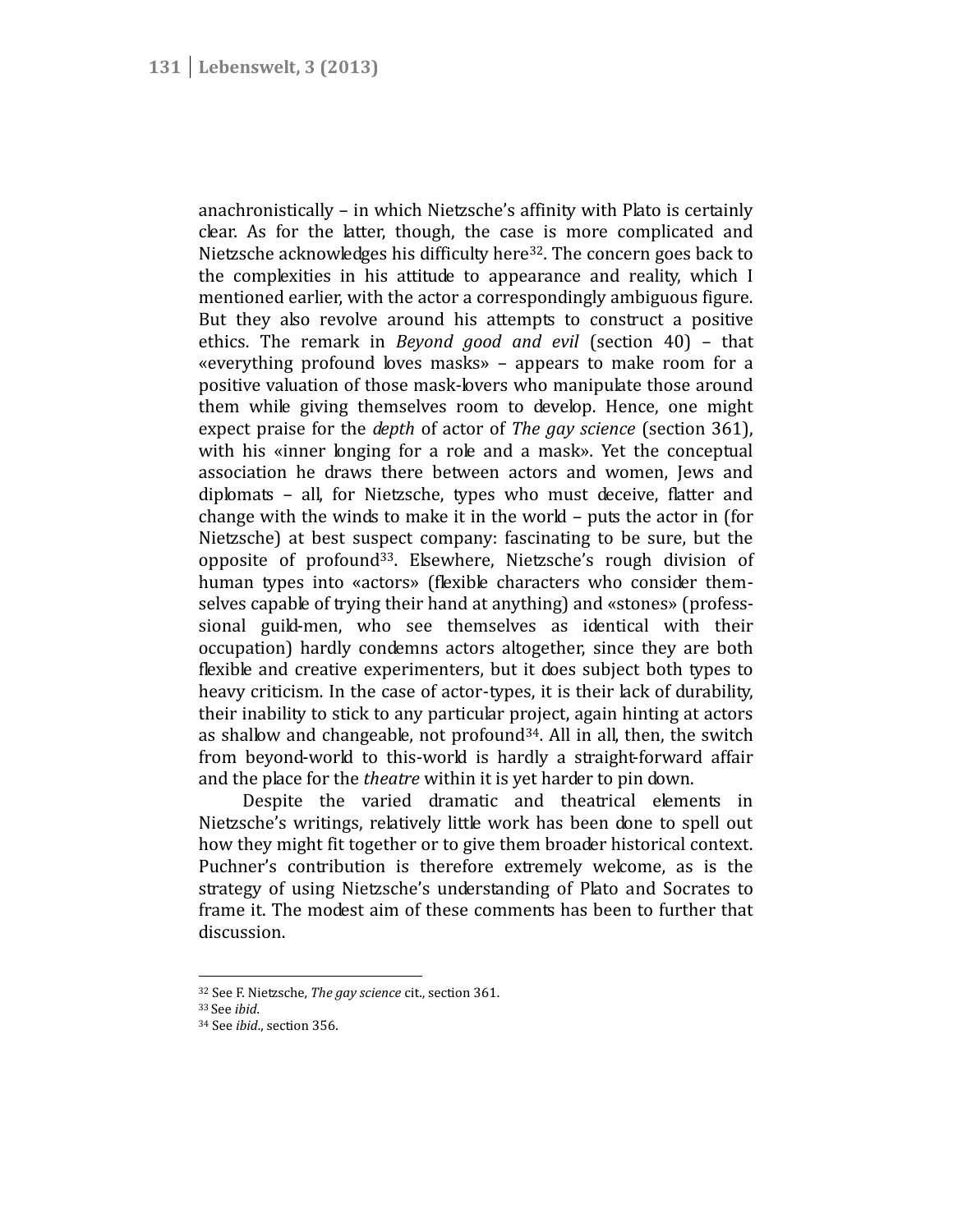# MARTIN HARRIES (University of California, Irvine)

# **A DIALOGUE ON** *THE DRAMA OF IDEAS*

Stressed and behind on several projects, I boarded an early morning flight from Los Angeles to New York on JetBlue: a day late and a dollar short, as the saying goes. In this case I had, however, made my flight on time, and even with sufficient leisure and petty cash to purchase a sandwich so as not to be the prisoner of the vile in-flight 'cuisine' the airlines insist on selling to the weary and hungry traveler these days. I settled into my window seat, looking forward to watching the painted desert slowly give way to the turbulent green of the northeast. Foremost among my worries was an overdue written response to Martin Puchner's 2010 book, *The drama of ideas: Platonic provocations in theatre and philosophy*. I had reread the book, but my thoughts were scattered and I feared missing the deadline entirely. The reader will, then, be able to imagine my surprise when, somewhere over Nevada – the pilot had just announced that those on the other side of the plane might catch a glimpse of the fleshpots of Las Vegas – the large bearded man in the middle seat next to me pulled a book out from his satchel and I quickly spied that the book was none other than Puchner's. (I hadn't realized it was now available in paperback). More surprising still, the tattooed young woman on the aisle began a conversation with the bearded man, and they began a remarkable colloquy about the volume the man had just spread out on the table he had unfolded from the back of the chair in front of him. I saw my chance – and what were the chances? – and surreptitiously hit record on my cell phone. I was heading to New York to interview a philosophically minded playwright, and so I came equipped with a very fine and, as it happens, easily hidden microphone. What follows is a *verbatim* transcript of the conversation. I have redacted only interruptions from the pilot or flight attendants, weeded out 'ums' and 'ahs', and have added a very few notes, not, I hope, too obtrusive. Because I did not begin recording immediately, the conversation begins, like so many valuable dialogues, *in medias res*. I never learned the names of the interlocutors, and so I have identified them by the nicknames I silently bestowed upon them while listening*.*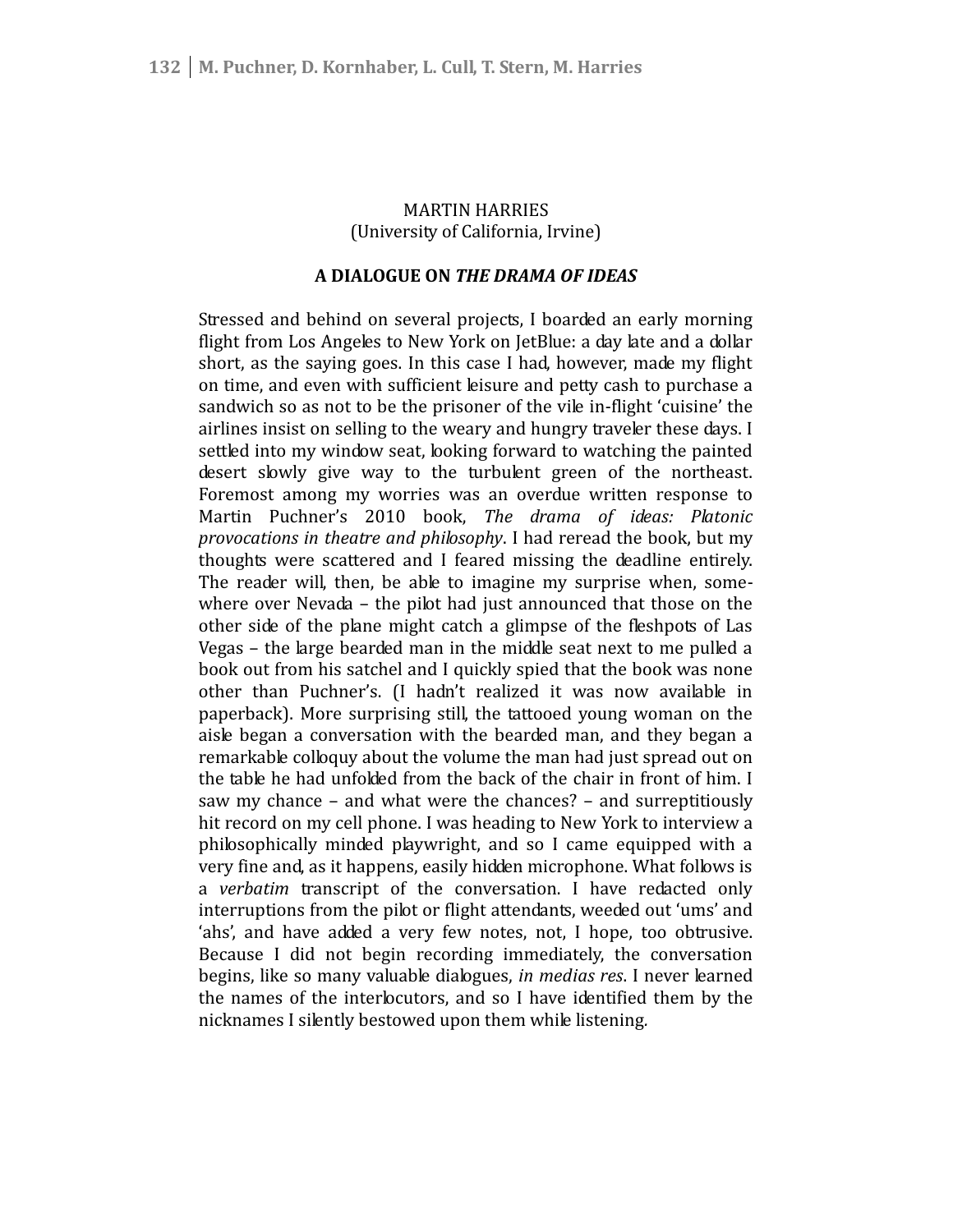# TATTOO

[...] philosophy and theatre? You know, that's always been my problem with so much theatre: too damn philosophical, if you know what I mean.

## BEARD

No, I'm not sure I do.

# TATTOO

So you go to the theatre and it's as though the playwright doesn't trust you to get it: instead of theatre, you get ideas, ideas, ideas.

#### BEARD

So you don't like ideas…

# TATTOO

No I don't mean that at all. I mean, can't a play have ideas without telling me over and over again that it has so many ideas? If it has to *tell* me it has ideas, maybe it doesn't have as many ideas as it thinks it has. [*Transcript omits announcement about beverage service*]. So why are you reading that anyway?

#### BEARD

I'm a professor of drama: reading books like this is what I do.

### TATTOO

Even on planes? You never stoop to airplane novels? Not enough ideas?

# BEARD

[*Pause*]. I've got the new Lee Child novel here, too.

# TATTOO

Lee Child?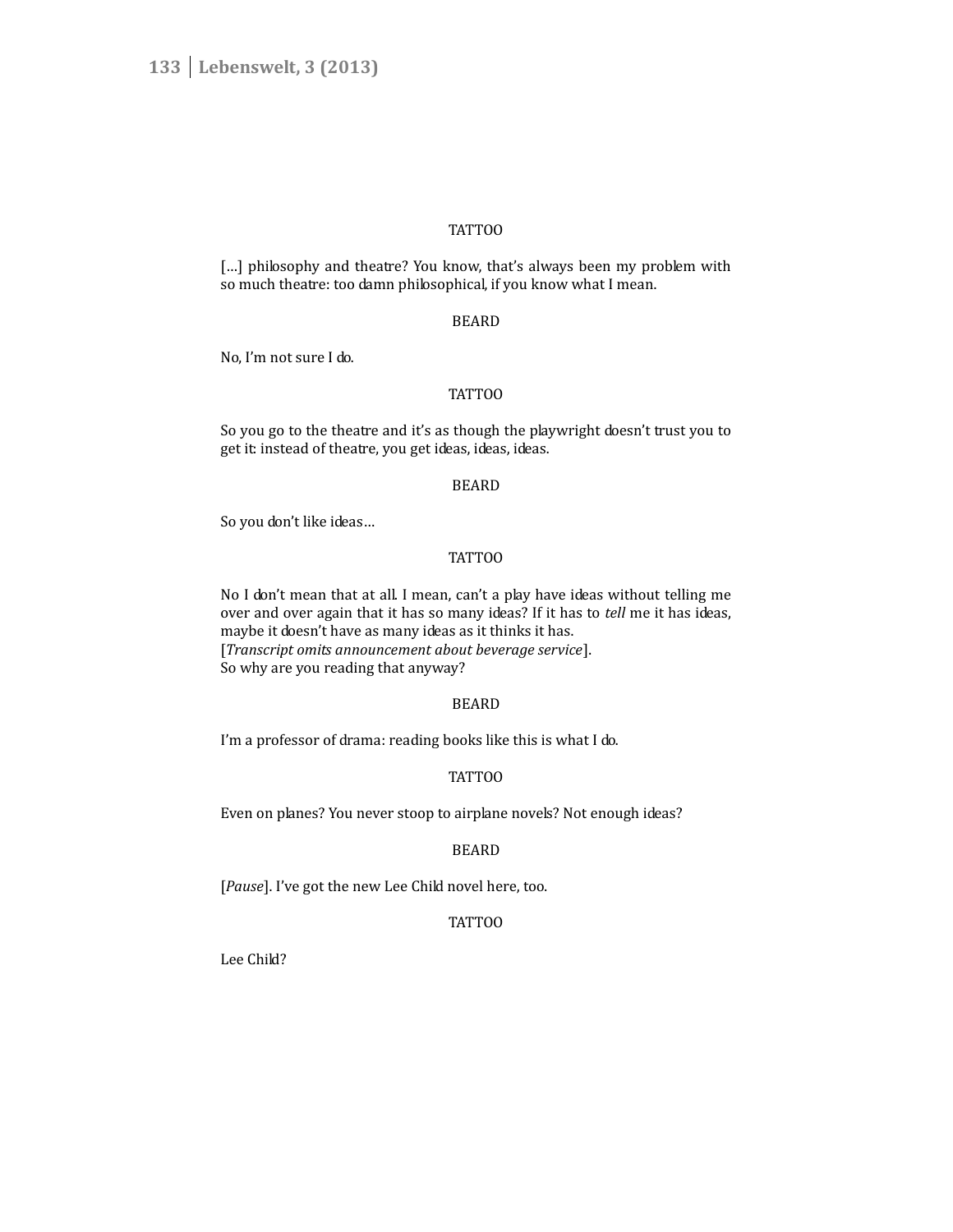# BEARD

You know, Jack Reacher. Tom Cruise played him.

# TATTOO

*Pectoral provocations in thrillers and philosophy?*

# BEARD

[*Flustered*]. What? [*Tattoo points to Puchner's book*]. Oh, yes, right, the subtitle.

#### TATTOO

So what is philosophical theatre?

# BEARD

Well, first we have to decide what philosophy is, and then what theatre is.

## TATTOO

Those are some big decisions. Who makes them? When did they get made?

#### BEARD

Well, in ancient Greece, when so many things got decided. Plato.

#### TATTOO

Plato decided?

#### BEARD

Look, I'm a professor and I like to turn to the text, okay? [*Rifles through pages*]. «The main reason for Plato to have his dialogues revolve around a carefully constructed philosophical protagonist is to show the extent to which philosophy is a matter of character, something that manifests itself in the personality. Philosophy, in other words, is embodied and lived; it cannot be abstracted from the exemplary philosopher» (DOI, p. 22)<sup>35</sup>.

<sup>&</sup>lt;sup>35</sup> I have silently added page number to the dialogue. Pedantic though Beard was at moments, he wasn't so pedantic as to cite page numbers in conversation.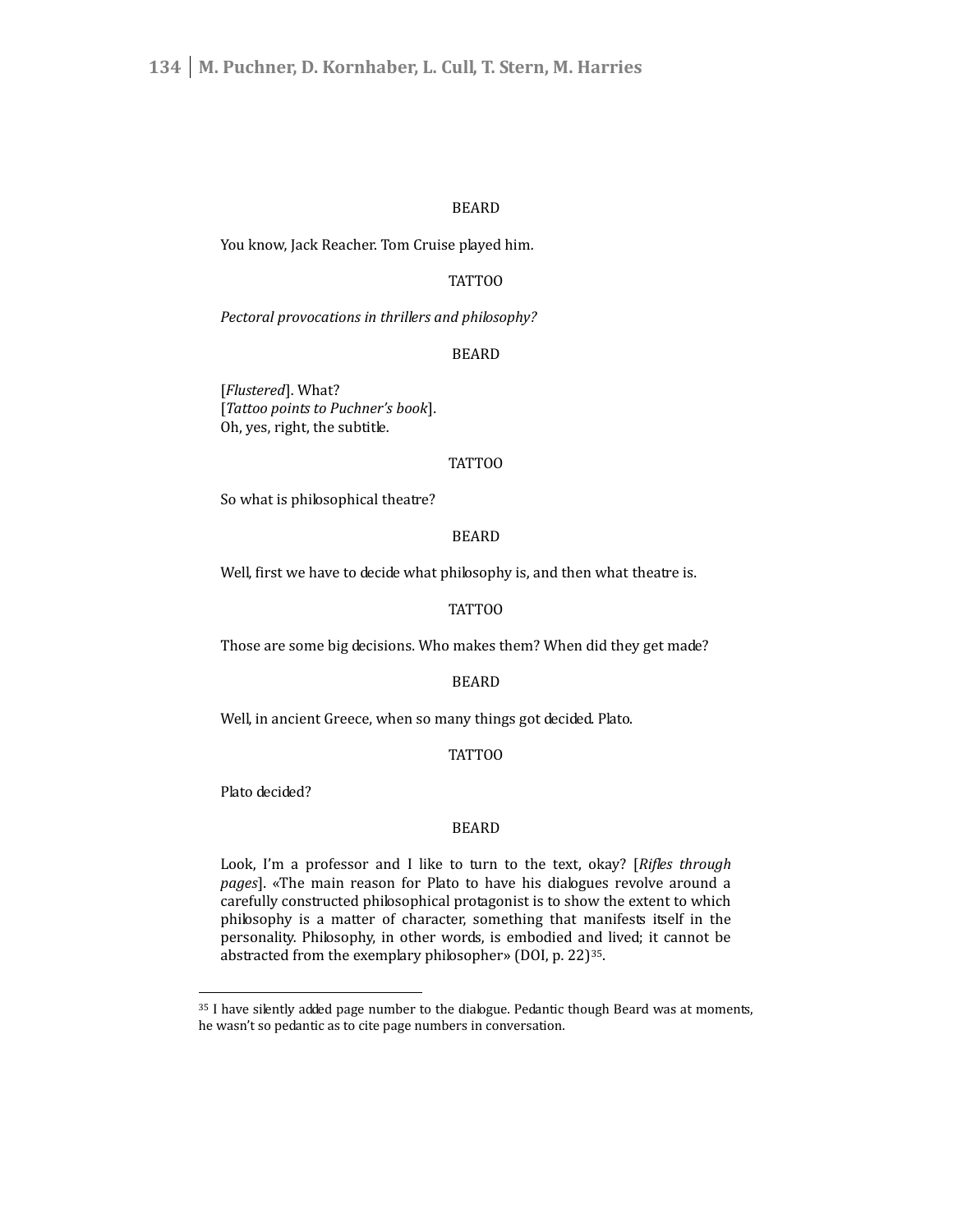#### TATTOO

Exactly. So this is why so much philosophical drama is so un-philosophical, right? I mean, Shaw, please, give me a break. [*Pause*].

#### BEARD

I don't follow.

## TATTOO

Well, look, I don't know anything, but here's what I'm thinking. Let's say you put a philosophical character onstage, what does that mean, most of the time? The character starts to spout a lot of philosophy, to be or not to be, blah blah blah, all that jazz. But if – what was the phrase? – «philosophy shows itself…»

#### BEARD

«Manifests itself», actually.

# TATTOO

Manifest, don't tell, isn't that what they say in creative writing classes? Anyway, yes, if «philosophy manifests itself in the personality», then when you make a big noise about being all philosophical you're actually *failing* to be philosophical, right? The second philosophy separates itself from the person, from what someone *does*, it is something else, isn't it? «Philosophical protagonist», was that the phrase? Isn't the point that once this protagonist stops being a body carrying philosophy along with herself and starts to spew words that that protagonist has become something different, becomes Jacqueline Overreacher? That's what Wittgenstein meant, right: of what one cannot speak one should shut the fuck up.

#### BEARD

You've read Wittgenstein?

#### TATTOO

Dude, everybody's read Wittgenstein. Do you listen to the Silver Jews?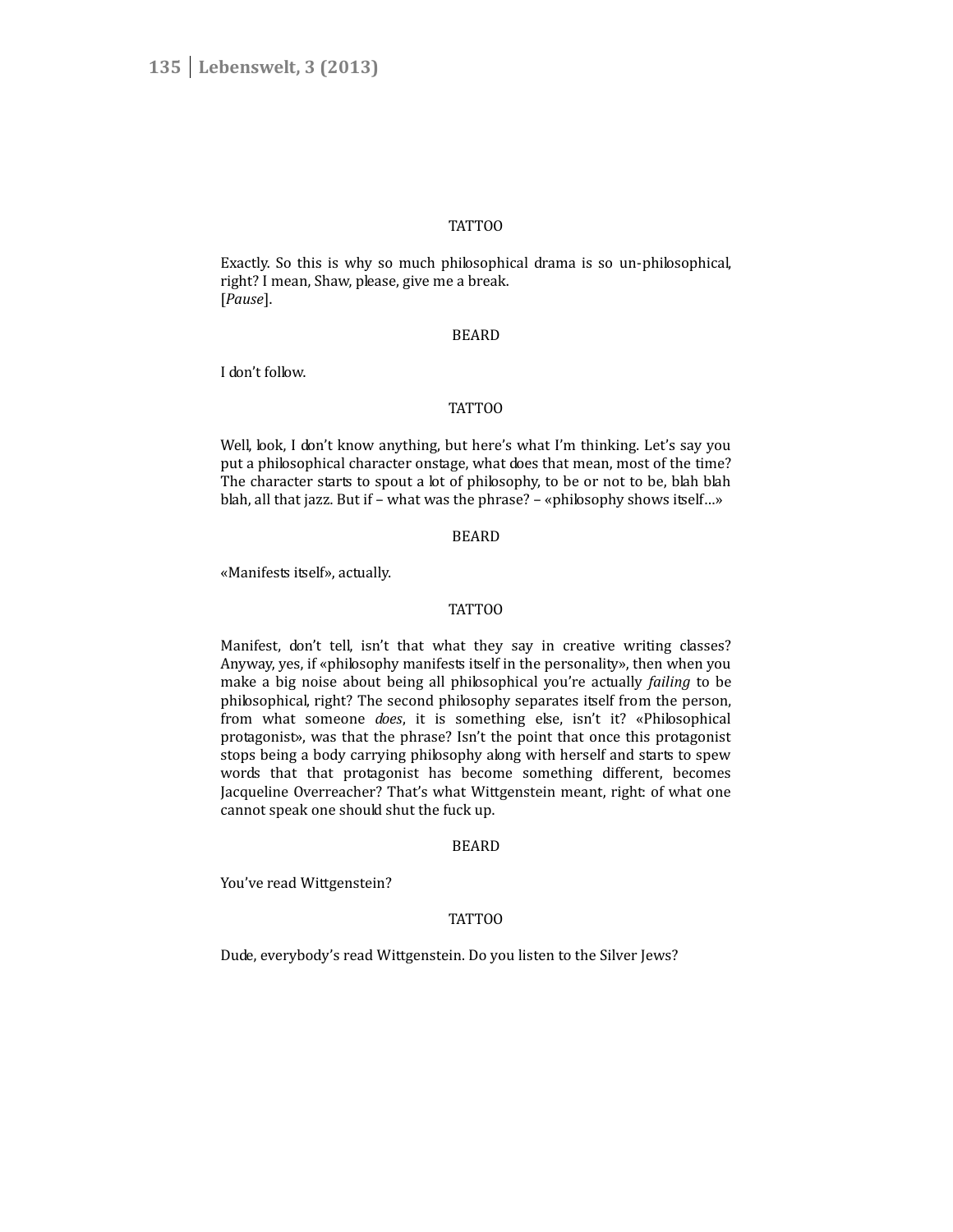#### BEARD

I've never even heard of the Silver Jews.

# **TATTOO**

You should hear of them. They're a band. Were a band. But this is what I'm talking about. The singer, David Berman, sings in this song: «The meaning of the world lies outside the world», right? And, I'm like, no, dude, you're thinking a *whole lot harder* when you're not quoting Wittgenstein. «All my favorite singers couldn't sing» is a hell of a lot more thoughtful – more of a muscly philosophical provocation, okay? – than «The meaning of the world lies outside the world». I mean, inside their songs he is smarter when he isn't being so fucking smart, showing off all the philosophy courses he took with Stephen Malkmus at the University of Virginia. Berman is one of my favorite singers but he can't sing anymore because his father's a fascist or something: I'm thinking maybe philosophy killed him as a singer. I don't really know what I'm talking about, but I know you know what I'm saying, right? But, anyway, back to the topic.

[*Pause*].

#### BEARD

Stephen Malkmus?

#### TATTOO

Dude, *so* never mind. My point is: won't theatre be more philosophical when it gives us a protagonist who lives philosophy instead of speaking it all the time? You're not going to tell me that *Man and superman* is more philosophical than *The importance of being earnest*, are you?

#### BEARD

But wait, you're rushing ahead a bit. Puchner acknowledges what you're talking about – the embodiment of philosophy in a protagonist – but he also knows that there is another step. He calls this «depersonalization»: philosophy has to survive the philosopher or else it's not really philosophy. [*Turns the page*]. Here, this says it well: «The Socratic dialogue brings Socrates back to life; it revives him for the purpose of continuing philosophy. At the same time, this project is successful only if philosophy can in fact take place without him either as an actual person or as a character» (DOI, p. 24). [*Pause*].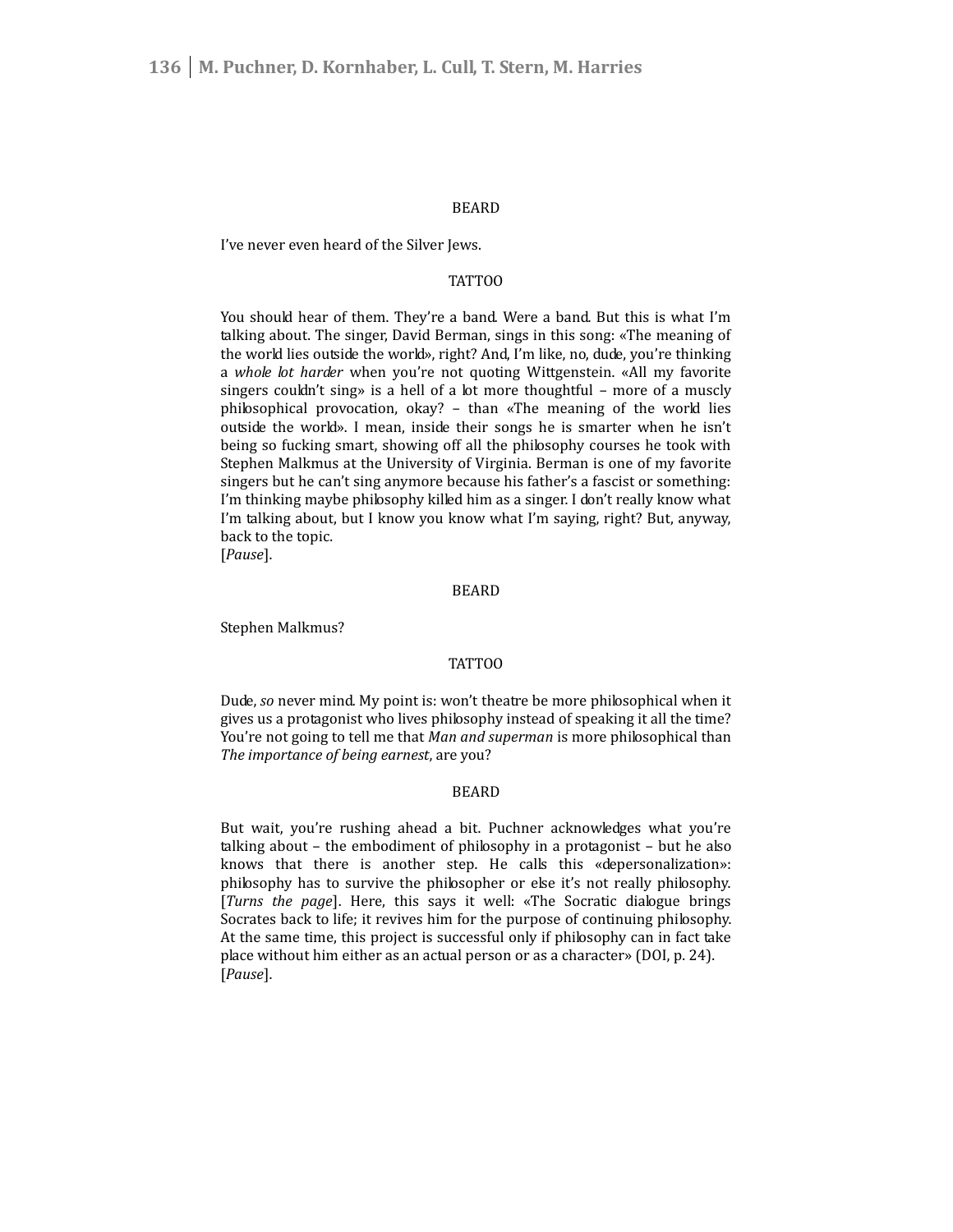#### TATTOO

«Oooo, girl, who's that institution over there?».

#### BEARD

What? I don't follow.

#### TATTOO

It's Aretha Franklin and Annie Lennox. There's this great dialogue at the beginning of *Sisters are doin' it for themselves*, and they're just talking trash but it's my favorite part of the song. I love that line and I think it's all about what we're talking about, I mean, making fun of the moment that something announces in a big fat voice that it's an institution, that it is philosophy. It's just a claim to intellectual property rights: I am Philosophy, Hear Me Roar, Numbers to Whatever to be Ignored. Philosophy gets to be the institution that thinks, and it leaves theatre and whatever else, in the dust – literature, all that. As if art doesn't think.

#### BEARD

You might like a book by Stathis Gourgouris: it's called *Does literature think*? 36 That's the book's point: that literature has a mode of thinking that can't be reduced to what you're calling philosophy.

### TATTOO

It sounds like I would like that. But what I'm saying is that theatre might be truer to what we really mean by philosophy – it's a philo-lesbian thing for me, right, lust after Sophia? – by just saying no to de-personalization. That's the gateway drug: once you think you've got that pure unfiltered stuff, it's gone: no Socrates, no body, no thinking. What's left is a ghost, but that ghost is like Casper Weinberger the Unfriendly Ghost: it becomes an institution; it tells lies to congressional committees; it takes meetings with Paul Boghossian and people like that. That drug will make you so high on yourself that you'll believe you know exactly what's philosophy and what's not, what counts as thinking and what doesn't. Do you think it happened that early?

<sup>36</sup> S. Gourgouris, *Does literature think? Literature as theory for an antimythical era*, Stanford, Stanford University Press, 2003.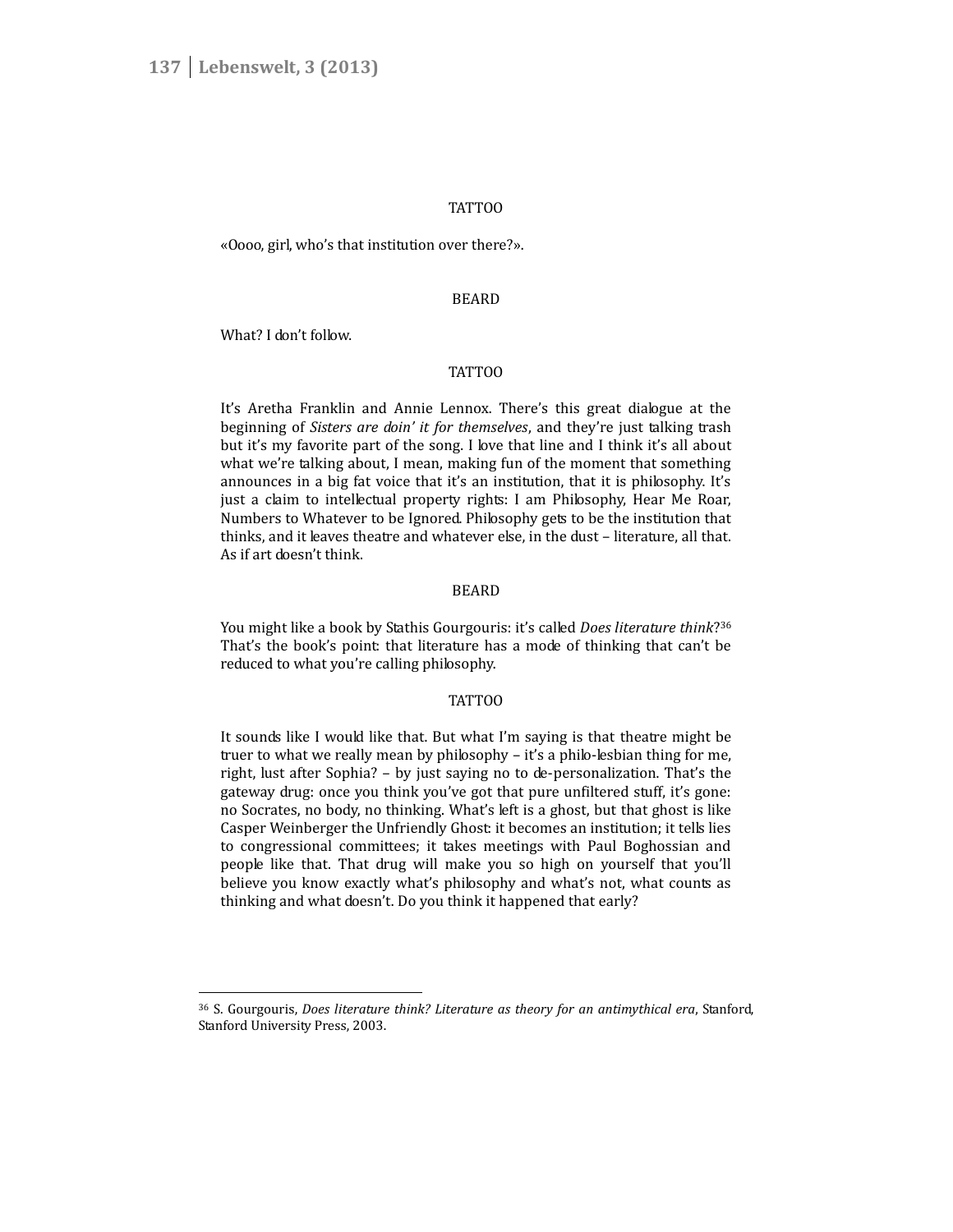#### BEARD

What? When?

# TATTOO

I mean, do you really think the Greeks already thought there was philosophy over here and theatre over there? Or maybe that's the wrong way to ask the question. *Which* Greeks thought that Plato was more philosophical than Aeschylus? And when did they think it?

## BEARD

Well, of course Plato said there was an ancient quarrel between poetry and philosophy, so it seems that things got sticky pretty early.

#### TATTOO

It's just like Jack Reacher walking into a bar. He's minding his own business on a dull night in Pittsburgh, a girl flirts with him, and then suddenly out of absolutely nowhere someone wants to take it outside. Does *Aeschylus* ever say there was an ancient quarrel between theatre and philosophy? Does *Sophocles*?

[*Flight attendant makes an announcement about turbulence ahead and the illumination of the fasten seatbelt light*].

I hate this. Not so much because of the turbulence itself, but because it reminds you of what a captive you are, strapped down, looking ahead at your little personal screen.

#### BEARD

You don't like to be strapped down?

#### TATTOO

That is so not a question you ask a woman you just met on a plane.

# BEARD

O goodness gracious, I didn't mean it like that. I am so, so sorry. [*Even beneath his beard, a remarkable shade of red is visible*]. What I meant was… What I meant was… Well, it's never occurred to me but there's a connection between something Puchner of course returns to in his book and our situation right now.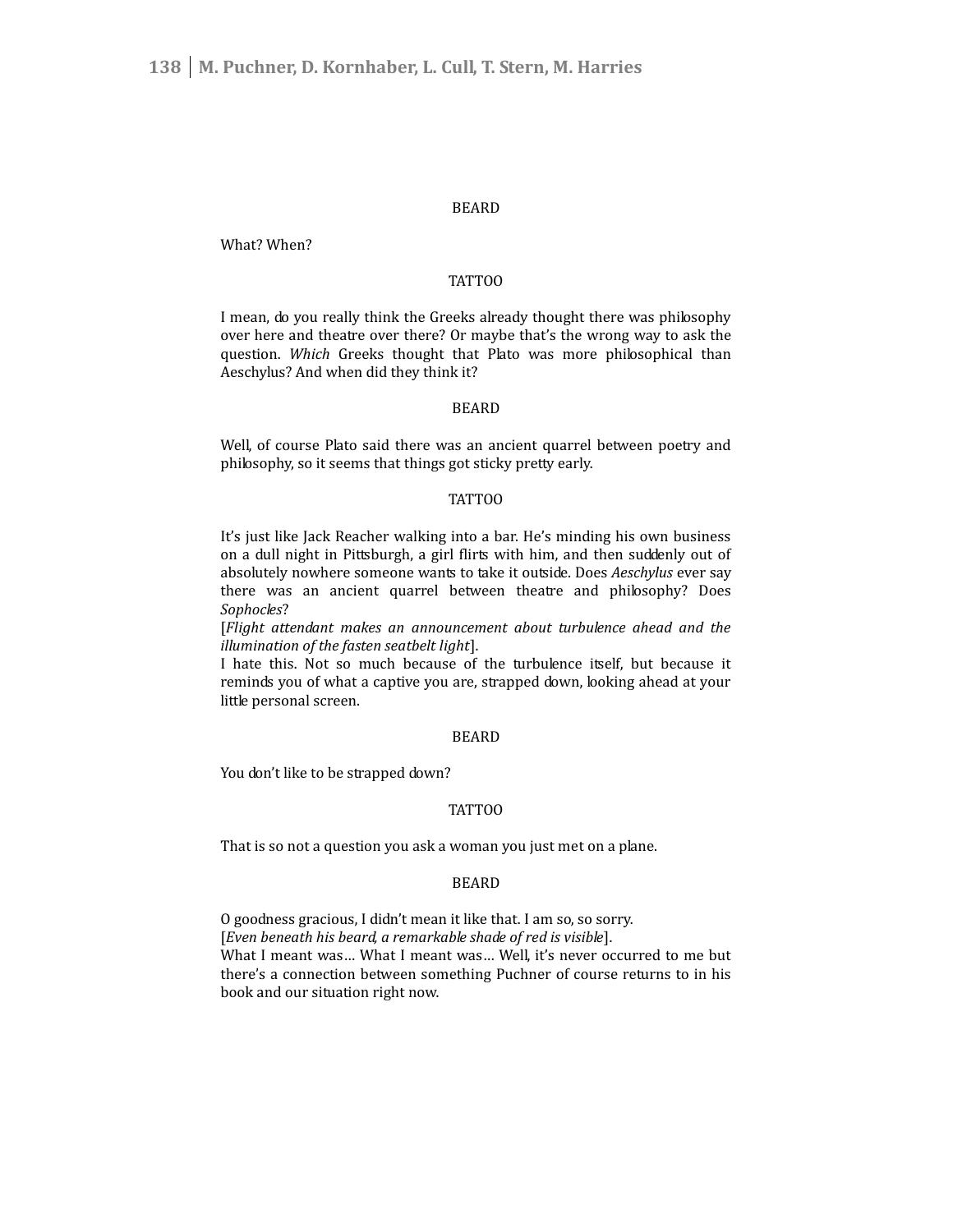#### TATTOO

#### [*Almost under her breath*]. «Of course returns to». You *are* a professor.

## **BEARD**

The cave, Plato's cave! Puchner returns again and again to that primal scene. The philosopher, you'll recall, must leave the scene of captivity and head backwards toward the source of the light that produces the puppet show watched by the captives in the cave. The captives, you could say, are always in bad turbulence: they can't remove their seatbelts, they always have to look forward at the screen, however idiotic the movie. Now *we* have the illusion of choice – cooking shows, CNN, whatever – but it's the same old puppet show. In any case, Puchner wonders whether the cave allegory must be read as a part of the ancient quarrel, as the moment where philosophy must depart from theatre in order to be philosophy.

#### TATTOO

Advice to philosophers: the nearest exit may be behind you.

#### BEARD

Exactly!

#### TATTOO

If they turn off the fasten seatbelts light and I go back to the head to pee, I'll be just exactly like a philosopher. I won't be able to smoke in there, but I will see the light, and I'll bring it back to you poor folks here in economy. «Behold, my wretched brothers and sisters in budget travel, I bring you glad tidings!». [*Pause*].

#### BEARD

Well, as I said, Puchner returns to the story many times, but maybe the most interesting moment is when he thinks about the allegory as a way to picture the innovations of modern theatre. [*Rifles*]. Here's the passage I had in mind: «In Plato's idiom, one might say that modern theatre makers are keenly aware that they operate within a cave. However, the conclusion they draw from this insight is not to turn around and leave the theatre behind. Rather, they turn around the theatre itself, reorienting it so that it might serve as a vehicle for truth» (DOI, p. 75).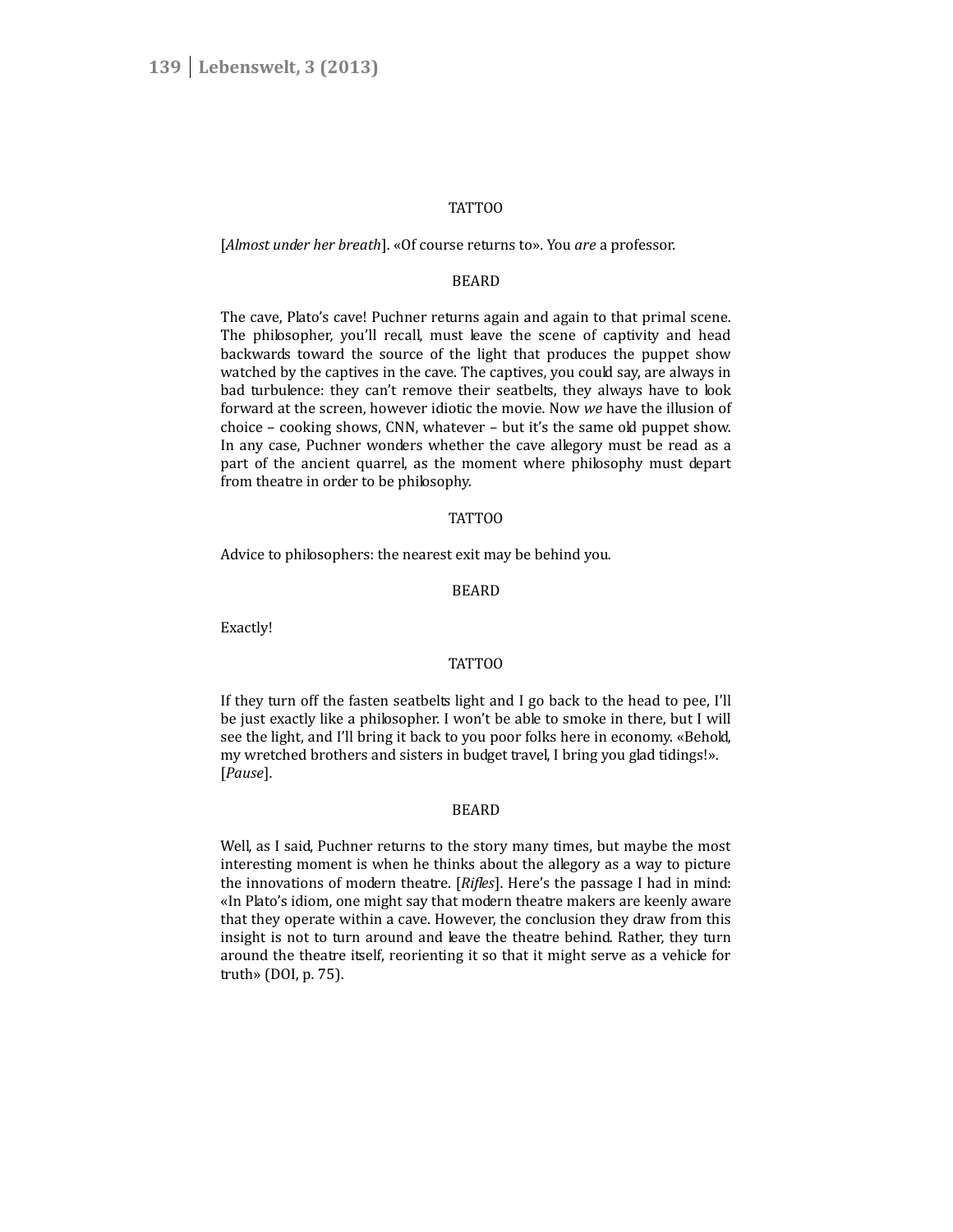#### TATTOO

I can't quite picture it. It can't just be a reversal, can it? Is it just a matter of changing the points on the compass, making sure that the theatre faces east instead of west? If you turn everyone around in their seats, then they're just blinded by the light.

### BEARD

Cut loose like a deuce, another runner in the night.

# TATTOO

Come again?

# BEARD

Obscure pop music lyrics: it's a game two can play. But I think you're picturing this too literally. Puchner's point is that the «Dramatic Platonism» he advocates helped to produce a different kind of theatre, a more actively philosophical theatre. [*Rifles*]. «Dramatic Platonism does something to and with bodies: it seeks to detach them from the ground on which they stand and undermine their self-sufficient complacency. In the cave parable, Plato expressed this somewhat melodramatically, as an unchaining and turning around, and also as a shock, an interruption, an encounter with something other than the body (idea or form), a type of radical (and in the metaphoric world of the parable, 'celestial') alterity» (DOI, p. 194).

# TATTOO

The bodies I know are not so self-sufficiently complacent.

#### BEARD

But that's not really the point here: the point is to help us get over our fear of the idea of truth. Check out the last page. [*BEARD passes the book to TATTOO. She takes it and reads. A flight attendant announces that it is now safe to move about in the cabin*].

#### TATTOO

Wow. There's a whole lot here. But one sentence jumps out at me: «Truth for Plato was what allowed him to critique the linguistic relativists of his time, the sophists; it was what inaugurated the project of philosophy, and this means a mode of interaction and discourse that would, if not overcome differences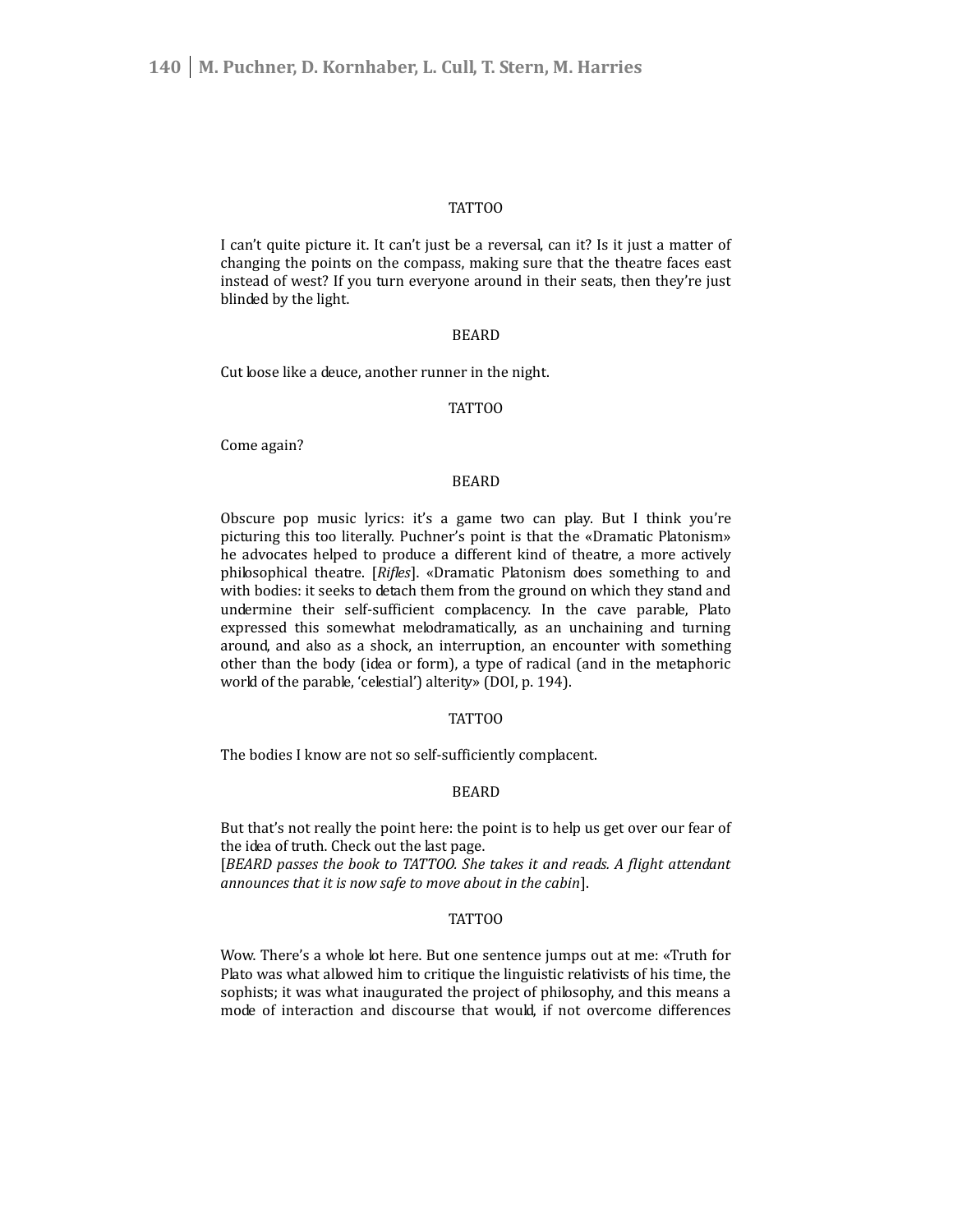(the difference between bodies, between persons), at least make those differences seem less solid, less set in stone» (DOI, p. 198). I can't decide if this is totally rad or totally old school. I like what he says about truth as a protection against language becoming «a rhetoric of power». But I'm not sure what you get when you overcome the differences between bodies other than a pile of ash. I get it: theatre is part of this… inauguration of philosophy: dialogue makes it possible. But it just seems like a continuation of the idea that for philosophy to be philosophy it's got to leave theatre in the dust. Back to where we began: if it's philosophy, it's got to de-personalize. I'm not sure if that's a betrayal of philosophy. But I am pretty sure it makes theatre something so – what's the word? – «celestial» that only angels without bodies will want to go to that black box. What did Jesus say - pray in the closet?

# BEARD

You might want to read Puchner's first book, *Stage fright*: it's about closet drama<sup>37</sup>.

#### TATTOO

I don't want to pray at all. But if I'm going to pray, it isn't going to be in the closet, I'll tell you that much.

[*Pause*].

I've got to use the restroom.

[*TATTOO unclasps her seatbelt and heads to the rear of the cabin. When she returns, BEARD has fallen into a quiet slumber. I turn off the recorder and wait in vain, finger near the record button, for further discussion. I eat my sandwich. I pray that BEARD is not one of the contributors to this volume and doesn't read this journal. The conversation doesn't resume*].

# MARTIN PUCHNER

(Harvard University)

# **REPLIES**

Let me begin by thanking Claudio Rozzoni<sup>38</sup> for having initiated this symposium, and the Italian journal *Lebenswelt* for hosting it. I am

<sup>37</sup> M. Puchner, *Stage fright: modernism, anti-theatricality, and drama,* Baltimore, Johns Hopkins University Press, 2002.

<sup>38</sup> And I do think it would be worthwhile at the end of this Forum to read some comments Claudio sent me once he received my replies: «Dear Martin, on the one hand, it's true that I found in each discussant's text a rich and original way to 'enter' your book, but on the other hand I found in your response a way to reinforce and to link some points that had already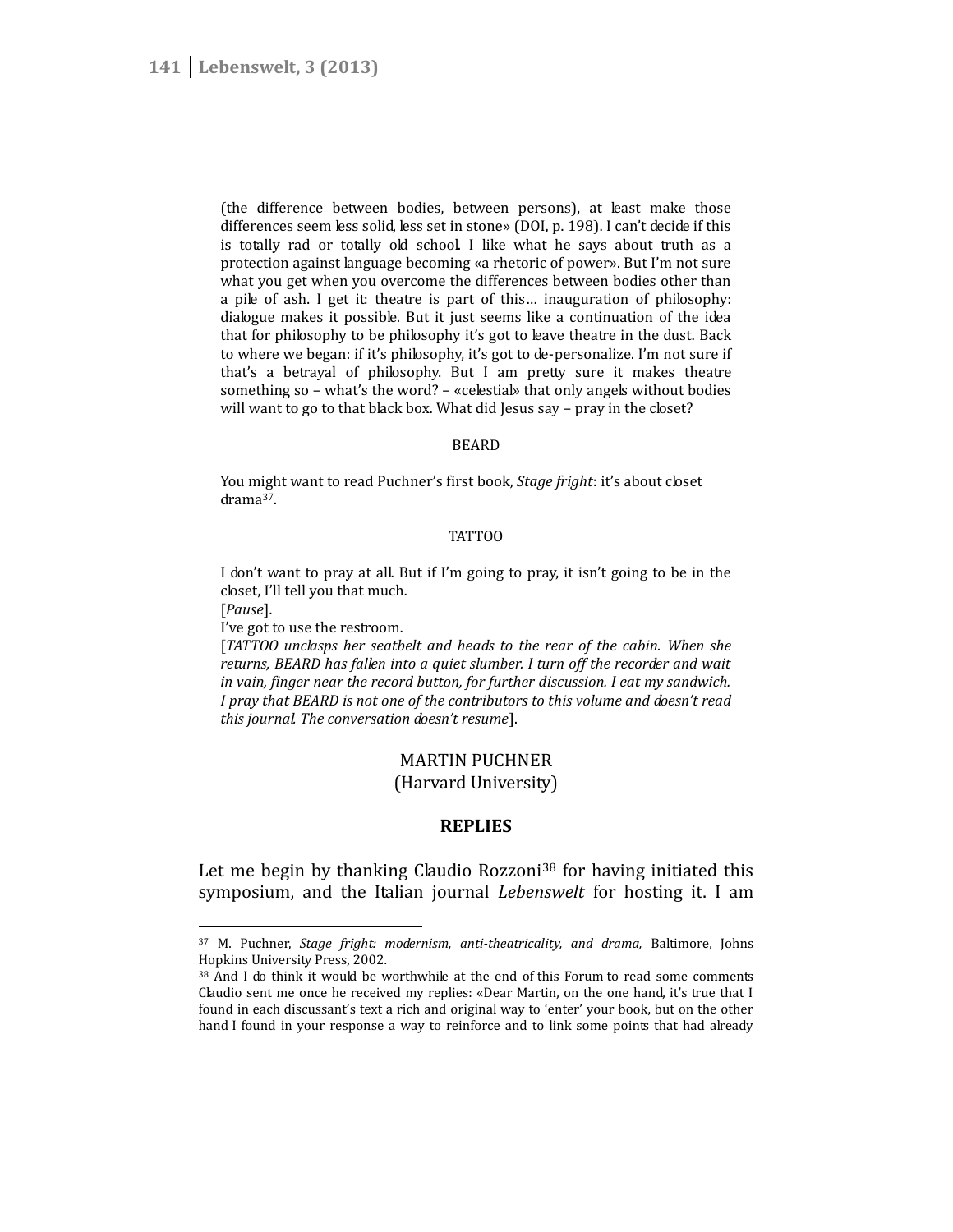hugely in debt to the four respondents, who have taken significant amounts of time from their busy schedules to offer thoughtful and detailed responses to and critiques of *The drama of ideas*. When I was writing *The drama of ideas*, I kept asking myself what my intended audience might be, but I could never quite come up with a good answer. Now I have met my ideal audience: it consists of Laura Cull, Martin Harries (a.k.a. Tattoo and Beard), David Kornhaber, Tom Stern, and Claudio Rozzoni.

Perhaps a good place to start is the form of this symposium itself. It consists of a book written a number of years ago and of four responses written much later, probably some time this summer. In other words, it is a conversation extended over several years and several continents, hosted by an Italian online journal (whose name means something like Life Environment). It is true, of course, that over the years I have had the pleasure of conversing with all of you in

struck me the first time I read *The drama of ideas*. In particular, the very question about the relationship between bodies and ideas, that, just as your replies to the discussants made clear, seems to be the real issue of the Forum. In the very text (E. Husserl, *Hua XXIII*, text no. 18) we talked about at the Lisbon Conference *Drama & Philosophy* in January, Husserl speaks about a particular vision we experience in theatre. It's curious, because this 'other' vision speaks to us exactly when actors' bodies become images, when actors are able to make their body shine with the essence. Poor actors, as Proust would say, cannot get rid of their own ordinary body. This way of thinking doesn't speak against bodies, but it clearly forces us to think about what Merleau-Ponty called the 'reverse side' of our experience: that is, ideas. And along these lines, I think it could be useful to go back to Diderot. He works, as Proust, starting from the body, but the only bodies he loves are the ones which, as it were, disappear to let ideas be. Diderot the 'materialist' during his own life never stopped to put on stage *ideas*. Indeed, your book could be a great starting point for any attempt to show how 'dramatically' Diderot is *philosophe* (it's not by chance that Nietzsche really appreciated him, in particular his *Rameau's nephew*). After all, one might qualify Martin Harries' choice to put Beard and Tattoo on stage in his fictional (it is fictional, isn't it?) dialogue as a very Diderotian way of expressing ideas. All that made particular sense when you pointed out that 'by writing this dialogue, Martin has rescued the drama of ideas and in doing so he has answered his Tattoo much better than you could have done'. And as far as writing is concerned, I remember you explaining very well at the Lisbon Conference how this 'game' (or 'play', we could also say) between bodies and ideas strictly concerns the bodies of the words as well (in reference to your response to David). So, once again, the problem this Forum raises for me is how the body can shine with ideas. The question of how ordinary bodies (and with them the 'Subjects', our 'I') have to work in order to disappear (Husserl writes something like that: in theater I have not to see bodies in order to experience images). On this very ground, perhaps, even from the Deleuzian point of view the body has to be not only without organs, but also without a body itself. It's not useless to remember how Deleuze seems to state in all his life: 'I want to become imperceptible' (and he was indeed particularly attracted to the 'becoming imperceptible' of some characters, I refer here to his long-lasting interest in Bartlebly and his famous refrain 'I would prefer not to')».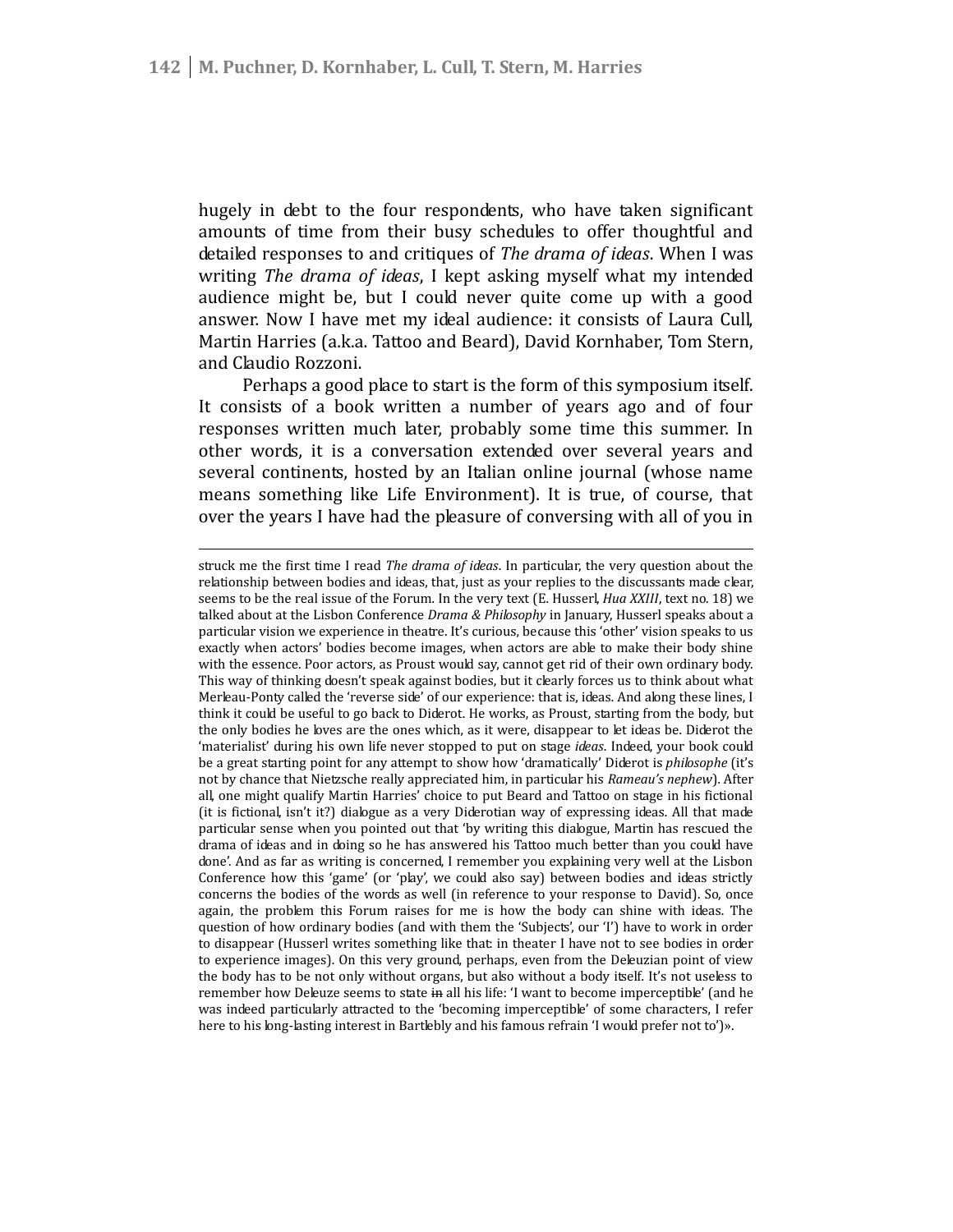person, but this does not alter the fact that here we are all fully immersed in the domain of writing. More specifically, we are immersed in the particular forms that writing has taken in past two decades, as we go through a transformation every bit as profound as the invention of print. Our symposium would never have happened if it had needed to happen in person, and even if we had all been able to meet and discuss a single topic in person, the results would have been very different. I am not sure it would have been better, though undoubtedly it would have been fun to all meet.

Let me take this initial point as a segue to David's response, which nicely and rightly begins with Plato's own complicated relation to writing: as David explains it, Plato fully profited from this technology, which was then beginning to spread like never before, even as he reserved the right to criticize it. In using writing, as David argues drawing on a theory advanced by his colleague Paul Woodruff, Plato moved a step away from an original form of philosophy that was nothing but a form of theatre, theatre in the sense of «human action being watched». In Plato's hands (or pen) philosophy became a «pale reminder» of a once glorious action-being-watched philosophy, a fall from grace that now merely registers «traces» of that golden age.

David sees a similar shift in my book: he finds that while I do a lot of talking about theatre, deep down I am a drama guy, which means that I evoke theatre, gesture towards it, but ultimately and «delibera tely» «displace» it. And it should be added that for David (and he is not alone in this by any means), displacing theatre is not a good thing at all. Rather, it is a sad affair because it leaves us with a «pale reminder», with a kind of desperate form that «references» a world (of theatre) but does not «actually inhabit» it. The Platonic dialogue I side with «only» gestures towards theatre, and this «only» speaks to a value judgment that applauds the «spontaneous», the «improvisatory», the «body», the «immediate material conditions of the world» and has little more than pity for our pale, desperately gesturing dramatic dialogue, forever separated from some exciting «street theatre», despera tely gesturing towards a world full of life, full of deliciously contingent and awesome bodies (probably tattooed) from which it is forever separated. This is a version of the established distinction between dra ma as writing and theatre as live performance, which places drama at a remove from the immediate excitement of theatre, on the side of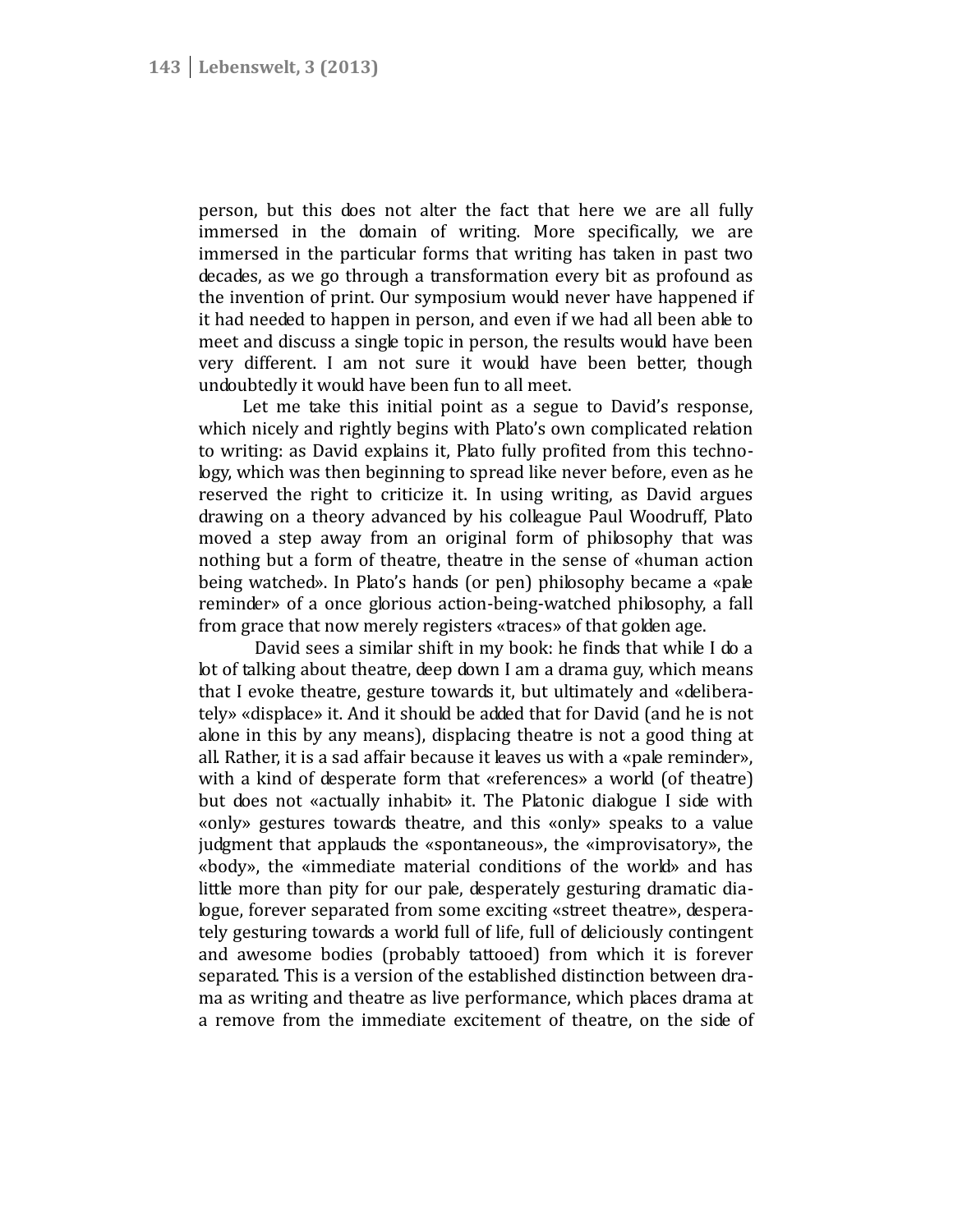calculation rather than spontaneity, a form having to content itself with marks on paper where others may enjoy bodies to their heart's delight (I am parodying David's point here for emphasis. What I really should be doing is invent a character that would do my caricaturing for me).

First let me say that David is absolutely right in his analysis, but I would like to put a different spin on it. To go back to Plato, who is indeed my inspiration here, what I see in his work is less a reduction of theatre than an incredibly powerful, though admittedly restrained use of it, or to put this slightly differently, I admire his readiness to differentiate himself from the theatre and strategically use it at the same time. His dialogues are theatrical in all kinds of ways, for example in the expectation that they would be read aloud, but that reading aloud did not occur in public. In the *Theaetetus*, a written-down conversation involving Socrates is read aloud *to two people*. This is the best, i.e. internal, evidence of how philosophy was practiced in Plato's circle. Even though we tend to privilege mass spectacles, huge theatric cal events open to everyone, and street theatre, it would be wrong to dismiss such a controlled and private form of enactment as a lesser one. Writing, speaking, reading of dialogues, all this is every bit as active as running around on a stage throwing body paint at the audience.

Let me elaborate this issue for another moment because I think it goes beyond David's perceptive critique and speaks to a larger issue in theatre studies as it is currently practiced. My attitude towards the distinction between so-called drama and so-called theatre has tended to be twofold: to value the former, devalued part of the equation, namely writing, and at the same time to refuse the distinction, or rather, the value system upholding it. We live in a world of writing (affording us, among many other things, the pleasures of the present symposium), and the absolute enthusiasm for live theatre with its immediate bodies etc. is in the end nothing but nostalgia for a world without the written word – spontaneous, direct, corporal etc. But nostalgia isn't even the worst thing to be said about this attitude. It is also historically wrong. Theatre as we know it, that is, Greek theatre, is precisely an art form that has fully internalized the values of writing. It only looks as if theatre is much more authentically connected to pre-literate, purely oral culture because it uses live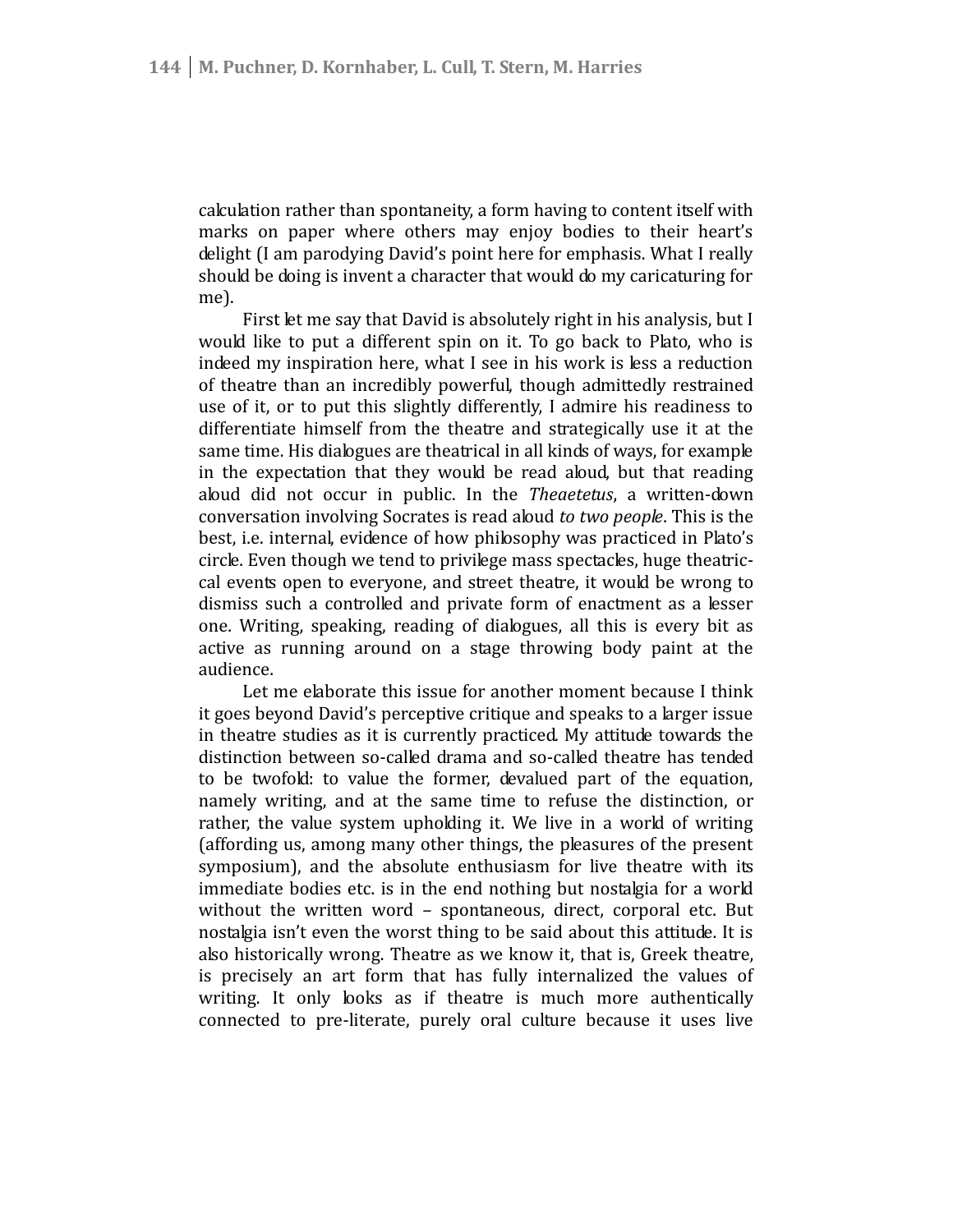people to do the talking and running around, but in fact, theatre is even more fully part of the regime of writing than, say, Homer (even though Homer, by the time of Greek tragedy, had become a foundational, almost sacred, text). While Homer's epics bear lots of traces of oral literature, drama does not. It has a beginning, middle, and end, and in many ways has embraced the kind of structure that could only happen within the domain of writing. Drama, Walter Ong argued decades ago, is the first fully literary genre, but I think the Ong argument has not yet fully hit home, for its implication, for me anyway, is that theatre studies is simply wrong when it dismisses drama as mere text that will never be able to come close to the raw energy of theatrical bodies that are claimed to form the core of theatre as an art form.

The real consequence of Ong's argument I think is that we should reject the drama=text, theatre=bodies identifications themselves. A good way of doing so is by revising how the terms drama and theatre are currently being used. For most people, «drama» does not mean «text» at all. Drama and the dramatic describe events that are associated with what one may well see on a stage (or on a screen), for example a confrontation between two characters or a sudden reversal. Or else it means a presentational artwork of a certain sophistication (this is how I interpret Netflix's usage). It used to be the case that theatre professionals would use the term drama in the same vein, for example Richard Wagner, who called his over-the-top spectacles «drama». This, of course, nicely dovetails with the etymology of the word, which comes from *dran*, meaning action. It was only in the last decades that theatre studies managed to reduce this wonderfully capacious term to mean «dramatic text», a contraction that occurred precisely at a time when what I describe as a false nostalgia for direct corporal bodies started to dominate the field. This same body-centric attitude within theatre and performance studies has, in my view, hijacked the term drama and I, my friends, have very, very heroically tried to liberate it like some dramatic Jack Reacher, evoked in Martin's dialogue (I just checked *Reacher* on Netflix: predictably, it's listed under «thriller», not «drama», not even «dark drama», a description that Tattoo might well take as confirmation of her argument).

Drama, then, can describe features associated with theatre without having to make the distinction that is so often being forced on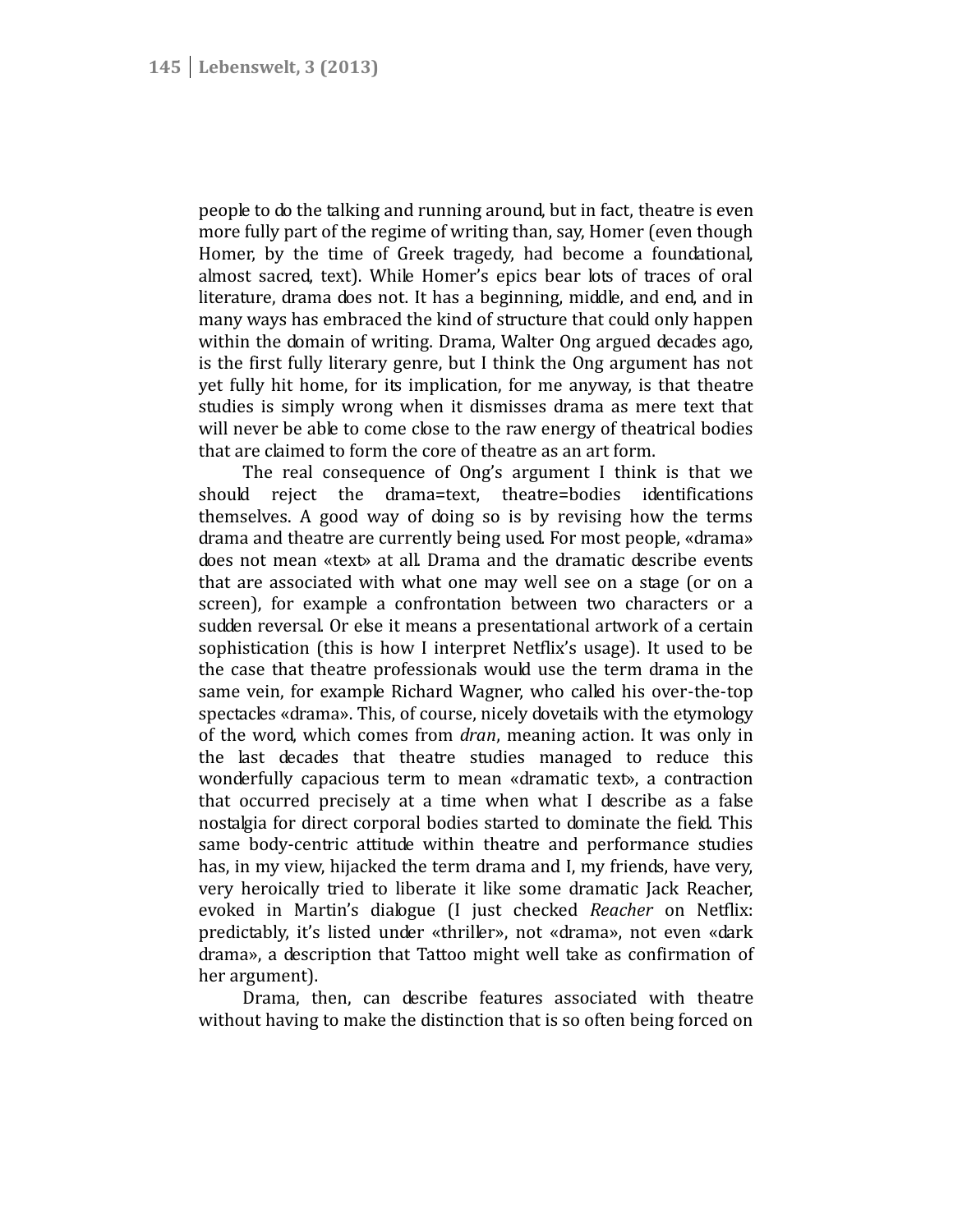it, namely whether we are talking about effects produced by texts or by theatrical representation. So, in the last analysis, I don't want so much to «displace» theatre as to restore an element of the theatrical to our usage of drama. One way of doing so is through «gestures», a term that captures this whole debate beautifully. Sometimes we speak of gestures as «mere» gestures, as David does at one point. But I think that gestures are rarely «mere»: they are as good as it gets. Gestures are best described as interrupted movements (as Benjamin also called them, with reference to Brecht's *gestus*), motions halfway towards language, connected to bodies, but already detached from them by virtue of forming discrete units, almost like signs. I think Plato's dialogues «gestures» in this strong sense, that is, they are taken from bodies, but translate these bodies into written dialogues. With his gesturing dialogues, Plato found a way of profiting from the immense power of writing, while also channeling the power of oral speech and action.

All this brings me to Laura, for she, too, senses a certain resistance on my part to what I call the body doctrine, a position she captured much more succinctly than I could. For her, the root of the problem is that I obey, or repeat, a «logic of exclusion» by insisting on a difference between theatre and philosophy. She finds that by identifying one set of things as theatre and another as philosophy, I contribute to the «petrification» of these categories, imposing limits on entities that are in truth ever-changing and fluid. For additional support, Laura turns to Gilles Deleuze. Bodies, she says (something that is echoed by Martin's Tattoo), are never just there, never one, but endlessly self-producing and self-differentiating, the prime engine of a world of differences (rather than petrified identities). And this world of happy differences finds its ultimate expression in Deleuze's method of dramatization. Which makes sense, right? Deleuze is the philo sopher of bodies, so of course he would find himself drawn to an art form of bodies.

I hear you, Laura, and I see how it all fits, but let me take the fight straight to the lion's den: the Paris of Deleuze and Artaud. First, theatrical bodies: once we take away all the investment in the allegedly differentiating, subversive, spontaneous etc. nature of theatrical bodies, we are actually left with a regime that everywhere seeks to train bodies and that trains them to perform night after night the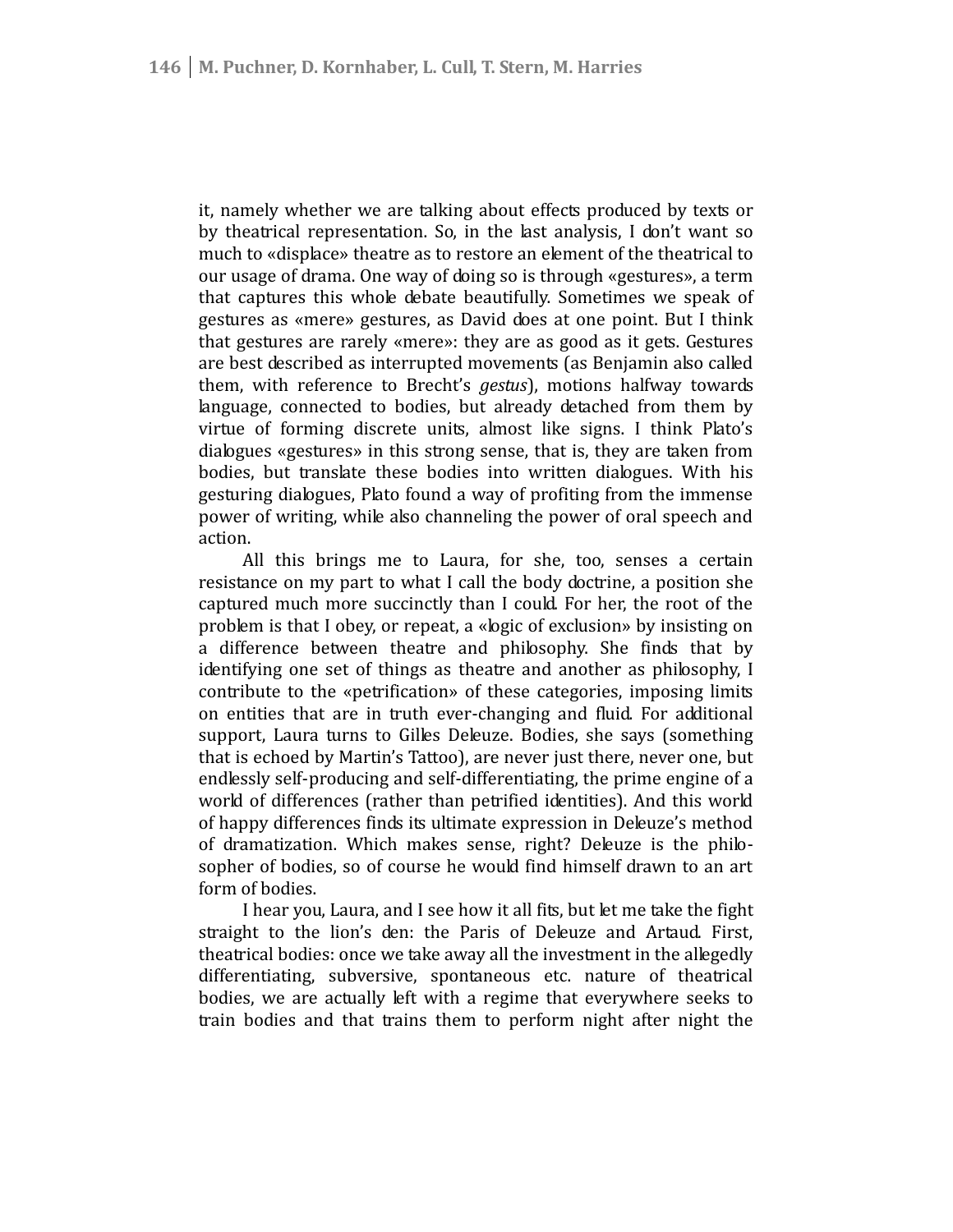same set of acts. This, in any case, describes 95% of real existing theatre practices. Deleuze, I would claim, actually sensed this, which is why he went back and forth about theatre throughout his career. Most theatre he readily (and correctly, in my view) identified as a «theatre of representation», which is about the worst term of abuse in the Deleuzian vocabulary (worse, probably, than «petrification»). Occasionally he would fantasize about an alternative theatre, one that would exemplify his philosophy of differentiation, but the only theatre he could come up with was Artaud's *Theatre of cruelty*, which wasn't a theatre at all, really, but just a bunch of manifestos (did I say, 'just'? I love manifestos!). But soon enough, even this fantasy didn't work for Deleuze, and he started to dismiss all theatre as «Freudian» (which is much worse than petrification), turning to cinema instead. Towards the end of his career he came back to his old interest in theatre, developing a method of dramatization, but what did he want to dramatize? Concepts. He was working on «conceptual personae», on doing philosophy not in the theatre, nor doing philosophical theatre (which he had dismissed early on), but of doing philosophy with conceptual figures.

This brings me to a final point about the evils of «petrification», the petrification of things like philosophy and theatre (a charge echoed by Martin's Tattoo). To the best of my knowledge (and I defer to Laura, who knows Deleuze infinitely better than I do), Deleuze never said anything about «theatre» and «philosophy» being unstable categories, categories we should avoid using for fear of solidifying or even petrifying them. As far as I can see, he used both of these terms quite happily, quite precisely, without qualms and caveats, without hoping to let them bleed into each other. Indeed, his late return to the dramatic method was in a text called *What is philosophy?* – and the answer to this question wasn't: well, we can't really say because philosophy is never itself, because it is always changing, self-differen tiating and morphing into other things, like theatre, which is why we can't ever speak of 'theatre' and of 'philosophy' except provisionally, in quotation marks, in a non-petrifying and non-exclusive way so as to keep things open and fluid etc.

Nor should he have. Yes, cultural products, made by humans, are subject to change, but the surprising thing about both theatre and philosophy is how incredibly stable they have been as activities,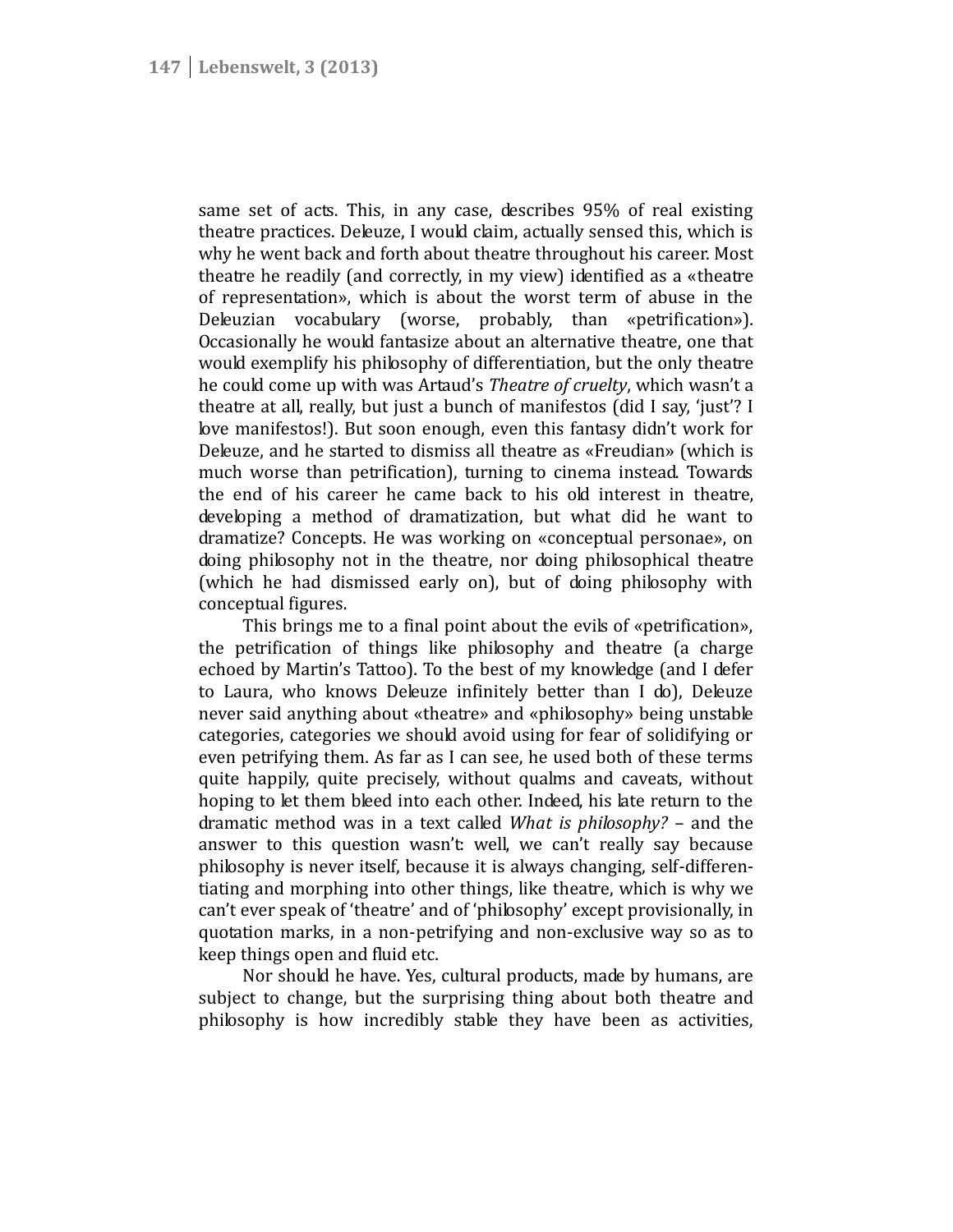traditions, and institutions. Both of them are proud of their long histories and continue to be crucially involved with them. Just as Alfred North Whitehead once said that the history of philosophy is just a series of footnotes to Plato, so theatre could be said to be just a series of footnotes to Aeschylus. There are many genuinely fluid cultural entities around, for example the 'novel', which is so fluid that 'novel' was the best term they could think of for it. This astonishing stability of both theatre and philosophy can also be gleaned from the fact that both theatre people and philosophers like to attack the entire history of their respective enterprises (more than they like to attack each other, even), hence the history of anti-theatrical thespians (Craig, Yeats, Beckett) and anti-philosophical philosophers (Marx, Heidegger, Wittgenstein). Even more impressively, both theatre and philosophy have been able to incorporate these 'haters' and have accorded them privileged places in their respective pantheons. To be sure, cultural inventions like theatre or philosophy are subject to change, but, to adopt Marx's own phrase, we can't change them as we please. So I for one am happy to keep talking about theatre and philosophy, as was Deleuze, as was Nietzsche, who wasn't for dissolving identities, either (after all, he called his eternal return the «eternal return *of the same*» [*ewige Wiederkunft des Gleichen*], not as Deleuze would have it, the eternal return of difference).

Deleuze, I have said, is a good example of a philosopher genuinely struggling with theatre, but he is not the only one. Nietzsche is another. His work is a veritable «cocktail» of attitudes, as Tom aptly puts it. This cocktail is an acquired taste, but I think the different ingredients are actually blended quite nicely. In any case, Nietzsche, like his aforementioned Parisian commentator, goes back and forth about theatre and articulates his philosophy as part of this vacillating process. He famously begins with a fantasy of an original Greek tragic impulse, which is said to have been brought low by philosophy, in particular by Socrates and Plato (or Plato's Socrates). Second story: the original tragic impulse is bound to be revived by Wagner. Third story: no, actually it can't because Wagner is too theatrical, too much of an actor; it was Bizet I meant (David, by the way, has written elo quently about this remarkable shift). So these are the statements about theatre, sometimes very pro theatrical, sometimes (as in the polemic against Wager), quite anti-theatrical (and Tom adds a very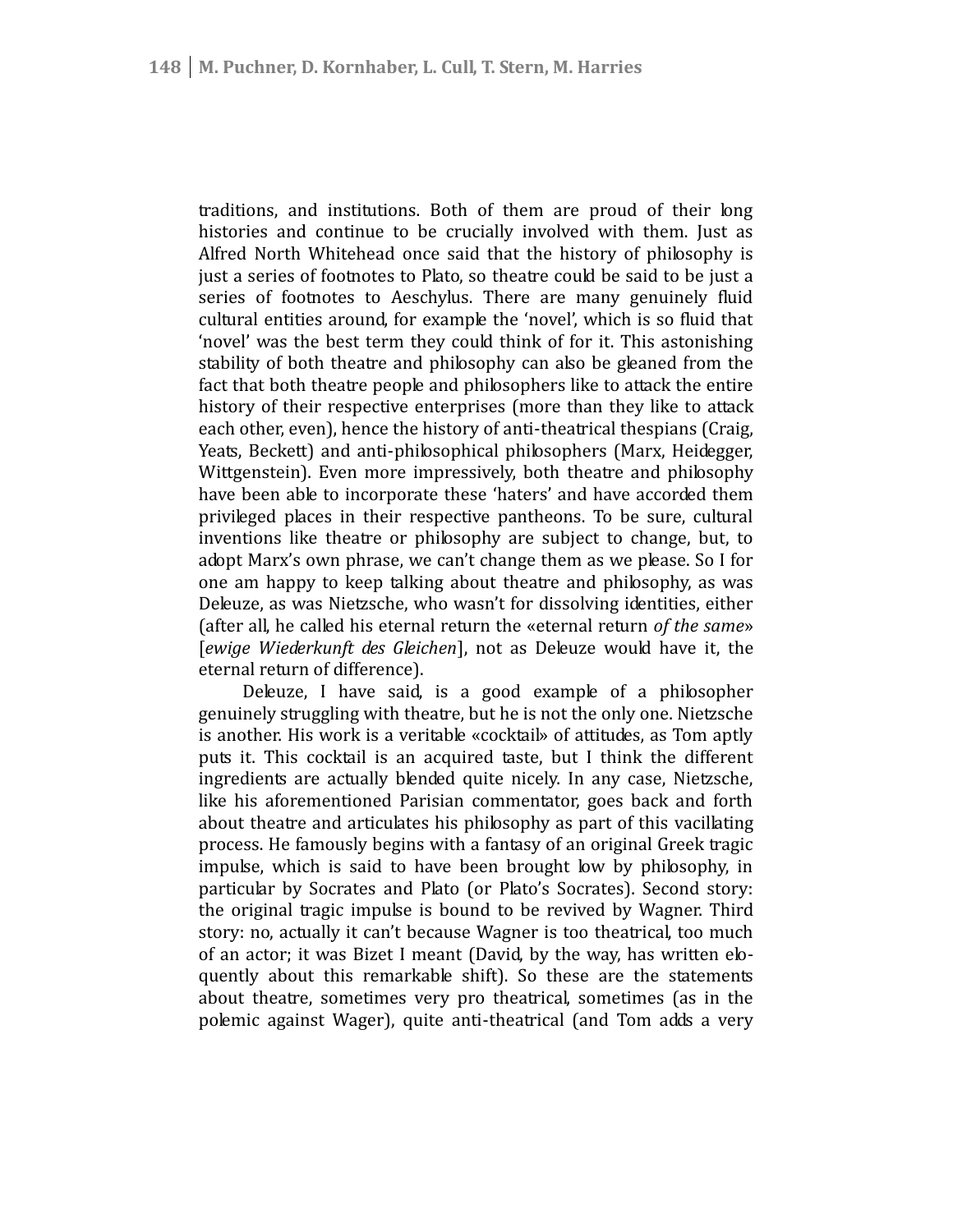useful distinction of anti-theatrical missives directed either at the audience or at performers).

But attitudes towards theatre do not manifest themselves only through direct statements. More important is what Nietzsche actually does, that is how he writes philosophy, and how that doing relates to what he says. Nietzsche begins by using figures – Socrates, Plato, Euripides – to populate his philosophy (this is what Deleuze had in mind, I believe, when he envisioned «conceptual personae»). But this was not enough. He wanted to be more dramatic or perhaps I should say, differently dramatic. In any case, what he does is not only to conceive of his most conceptual of personae, *Zarathustra*; he is so taken with the drama of this personae that he starts to write this text as an actual play. A play, Tom, not just something that happens to suit my admittedly vague and abstract definition of the dramatic, but a honest-to-god (I mean the god Dionysius, of course) play. It wasn't the first play that Nietzsche tried to write. He had experimented with an Empedocles play earlier. So my argument about *Zarathustra* is that he conceived of this project as a dramatico-philosophical experiment and only later changed course, preserving some of these dramatic features, but finally deciding on a different final form. I also want to add that I am not invested in the success of Zarathustra and in fact share Tom's skepticism overall. What would it mean for Zarathustra to achieve a state free from confusion? Is Zarathustra learning from the cycles of repetition? I don't know. Different things seem to happen as we proceed; I think there is some kind of trajectory, if not outright pro gress. I don't think Nietzsche quite knew, either. I don't want to make a claim about the success of the experiment. I'm only invested in the fact that it was a dramatic one.

This is perhaps a good occasion to answer a point about the theatrical turn, a term on which I don't place a lot of emphasis because it became clear to me that I didn't want to describe a turn from an anti theatrical position to a pro-theatrical one. Rather, what seemed important was to identify the way I envisioned the histories of theatre and philosophy as intertwined histories (intertwined, but not dissolved or indistinguishable). In this connection, I like very much Tom's question about a hypothetical philosopher (an alternative to Nietzsche) who wants to hold on to a true metaphysic of the beyond, but uses, somehow, theatrical means of articulating it. My first answer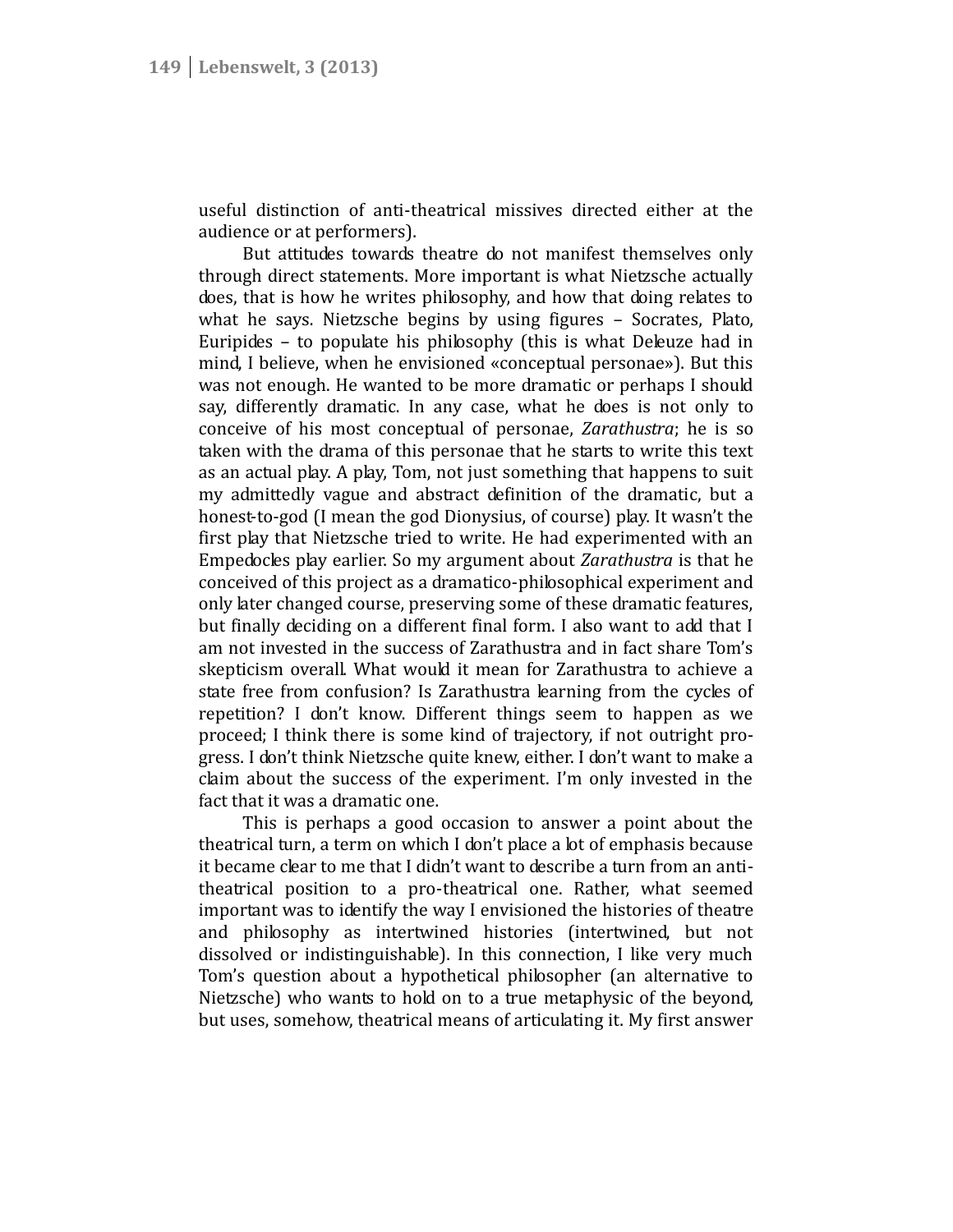is that, yes, absolutely, the analysis of such a philosopher would require precisely the kind of double history of theatre and philosophy, an analysis of how theatre works in or for or against this particular philosopher, that I «hesitantly» called for. Such a hypothetical philo sopher would probably be quite anti-theatrical in attitude (much more thoroughly anti-theatrical than Nietzsche), using theatre primarily against itself, that is, as a bunch of appearances that must ultimately be done away with. Come to think of it, isn't this more or less Plato's position, a metaphysician if ever there was one, who couldn't help making references to theatre and even using some dramatic form for articulating his position?

Here we come to Tom's point about the passage from *Gay science*. Tom's right, of course, that the passage should read 'Socratic' rather than 'Socrates', and Nietzsche does therefore not «conflate» the two as I speculate in a parenthesis. The larger point I make about this passage remains the same, however, or is even reinforced by this welcome correction, for what Nietzsche does is to offer a very different and unusual new assessment of Plato and Plato's philosophical idealism (in a manner reminiscent of the way Nietzsche suddenly speaks about the «music-making Socrates» towards the end of the *Birth of tragedy* after having denigrated him for the larger part of that text: it is this similarity that I had in mind, the villain suddenly be coming the savior). No longer simply a sickness (as it usually is for Nietzsche), Plato's idealism now becomes a «cunning» strategy against a culture of health. «Perhaps […] we are […] not healthy enough to need Plato's Idealism?» Nietzsche asks (see DOI, p. 148). Tom thinks the passage a «mystery», and it is admittedly surprising, but in the end I find it makes sense when understood this way: idealism, it turns out, is not simply a belief in the theory of forms, it is not simply a theorem, but a cunning (read: strategic) operation, a turn against the body *in a body-centric culture*. Now for Nietzsche, who rails against the pervasive denigration of the body that is the result of Christianity and a Christian-inspired idealism, such a cunning idealism is beside the point for his own time. We, Nietzsche says, don't need it. We already have so much idealism around that we don't need any more, cunning or otherwise. Okay, point taken. But I believe that we in the early twenty-first century do need it; we need it because we (unlike Nietzsche) live in a culture that has elevated the body to a supreme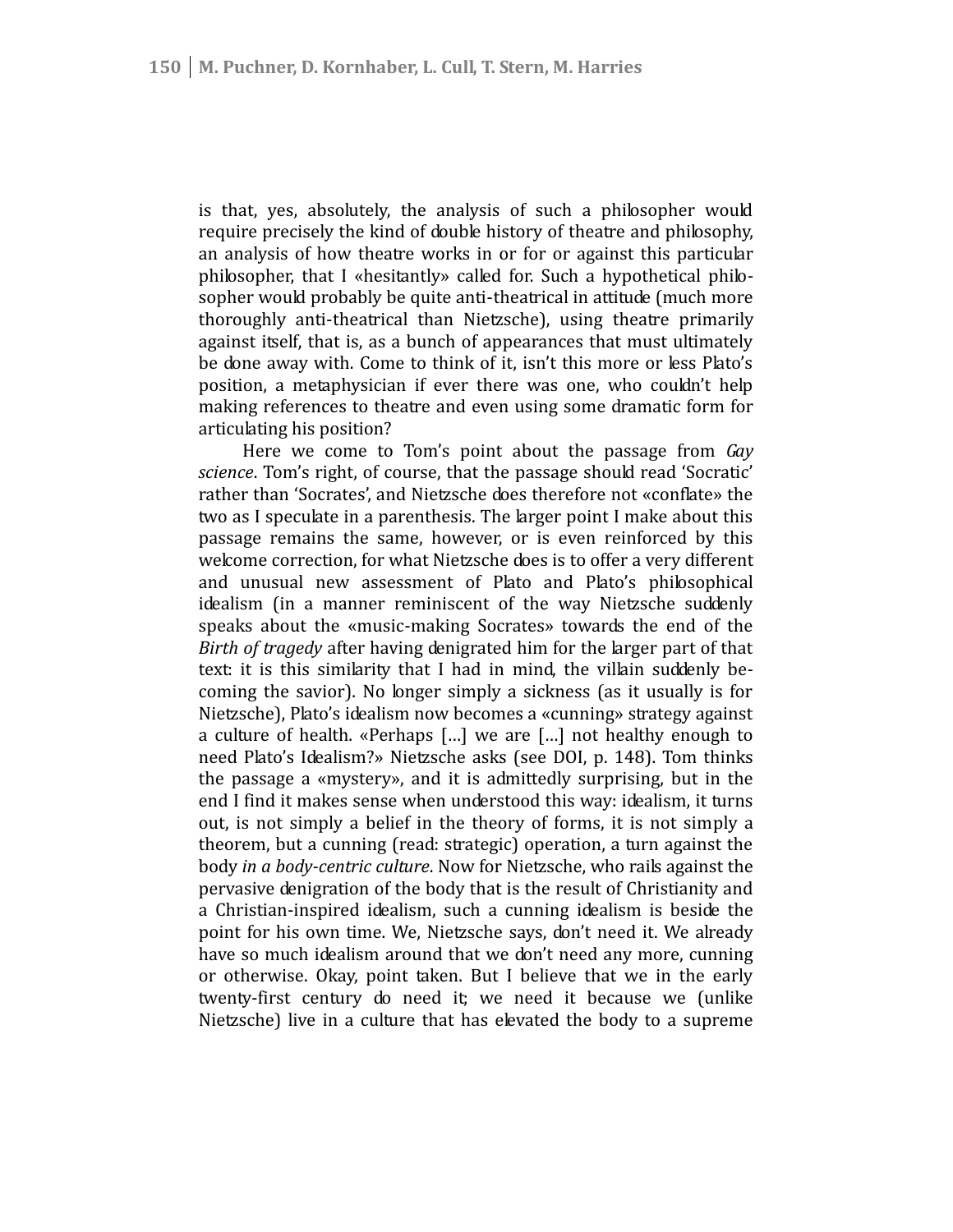position, both inside and outside academia. In this respect we are much closer to the gyms of Plato's Greece than to nineteenth-century idealism. Indeed it seems to me that most respondents, in one way or another, pay homage to this Grecian belief in the body, be it theatrical (Kornhaber), tattooed (Harries), Deleuzian (Cull) or otherwise. I say that in this context, we have a need, once again, of a cunning idealism of the kind Plato proposed, not an idealism as doctrine, but idealism as strategy and antidote.

I see such a cunning idealism at work in a particular use of drama (which may or may not include theatrical representation). The good thing about drama and theatre is that the status of characters and bodies, their ontological status if you will, is uncertain, much more uncertain than that of real bodies, even, I would think, for a hard-core monistic Deleuzian. So we have an opportunity here to use drama and theatre as a place where bodies, in our body-centered culture, will seem shot through with something else. Let's call this something else ideas. But we don't need ideas to do this, several respondents will say. «Bodies need not look beyond themselves to find ideas» (Cull), while Kornhaber advocates a return to philosophy to real theatre (not just drama), and Tattoo remarks «The bodies I know are not so self sufficiently complacent». To which I would respond that we do have a rich vocabulary for uppity bodies, but we have no horizon for talking about anything else. This strikes me as an impoverishment, especially when it comes to theatre, where so much more is at stake than bodies, complacent or otherwise. Which brings me back to the Ong argument about our conception of drama and theatre being part of a culture of writing, whether we like it or not. Our current attempt to think of true theatre as post-dramatic (or pre-dramatic) is not just a misunder standing of the central role of all kinds of scripts and writes in twentieth century theatre (and cinema), but a misunderstanding of theatre as such. I'm not imagining a body-less theatre, but a theatre that does not rely on bodies to be nothing but bodies. Badiou says somewhere that in the theatre, the body of the actor is eaten by the words of the text. I like that.

And now to Martin's dialogue, which I must confess, put the fear of god into my soul. When Tattoo says «Can't a play have ideas without telling me over and over again that it has so many ideas», I thought: ouch. Because all throughout writing *The drama of ideas*, I had this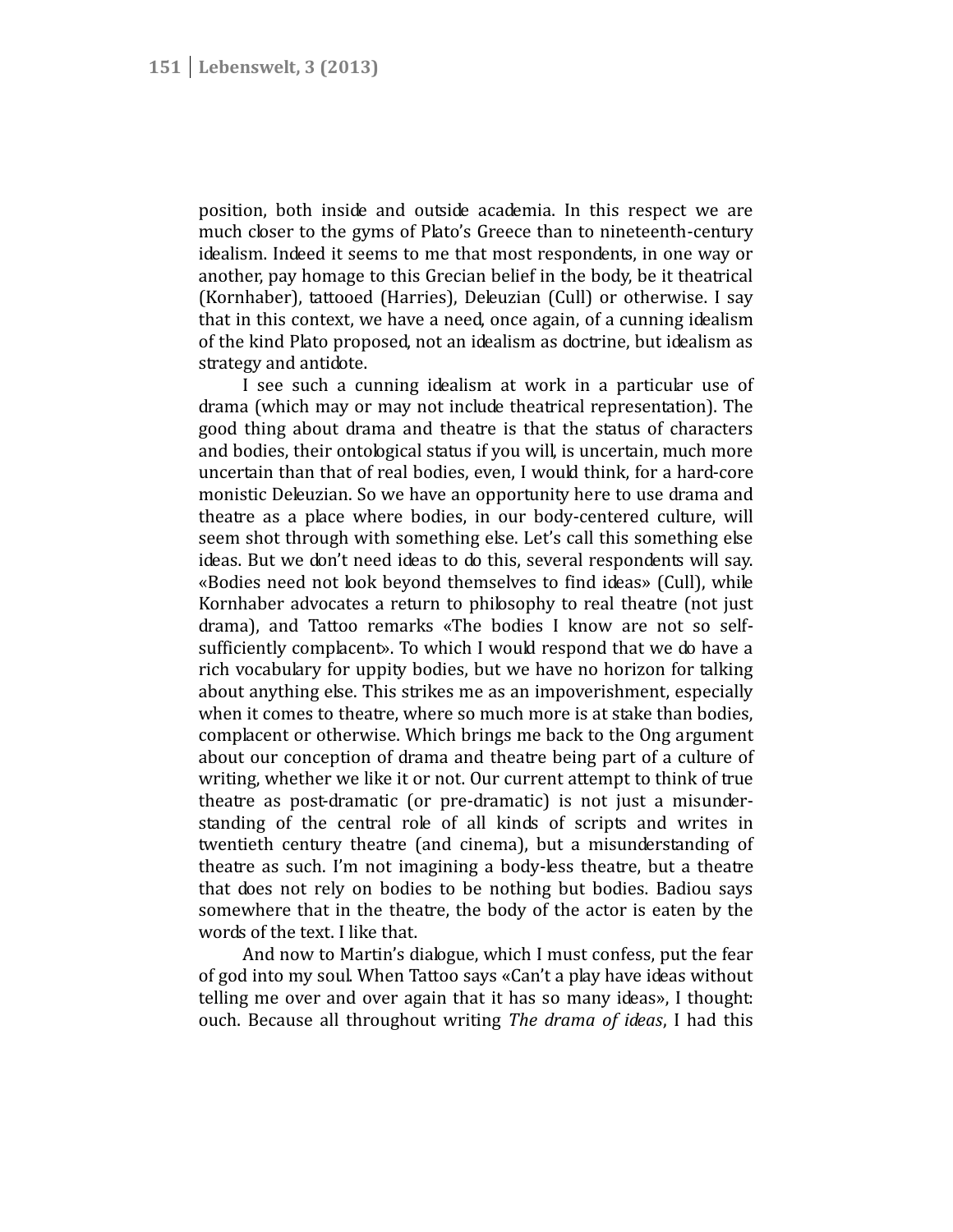nagging suspicion, which I more or less repressed, that there was one obvious problem with my argument, and that was that most actual dramas of ideas were simply bad: they were bad theatre, and they were bad philosophy; they were quite simply bad everything. Our mutual friend Una Chaudhuri is starting a project that goes in the same direction; I think it is actually called *Drama of bad ideas*. What was I doing in coming up with arguments about why they were so great, the dramas of ideas, despite all the evidence to the contrary? Without doubt, I found myself wanting to like most dramas of ideas; I was becoming partial to them, these awful Socrates plays, Shaw – all these nerdy plays for and by bearded men. My defense is that I like the *idea* of the drama of ideas and that I like it much better than most *practices* of it… I know, that's not an especially good argument.

This nagging feeling was a bit like my nagging feeling that it would be neat to have a beard even though I don't like beards, or, even better, that it would be great to have a tattoo even though I think that tattoos are a big mistake. But then again, Annie Lennox didn't have any tattoos, certainly not when I went to a Eurhythmics concert in the early eighties. Anyway, all this makes me wonder who in this forum actually has a tattoo: David, do you have a tattoo? Martin, admit it!? Tom? Laura: I bet, Laura has a tattoo. Claudio…?

By the way, what is Tattoo's tattoo? Martin, it seems, has kept this crucial piece of information to himself. In any case, let us just imagine that the tattoo is a form of writing and that our body culture in its current and perhaps late phase (I am probably overly optimistic here) has produced a pretty unprecedented fad for writing on bodies. Could it be that bodies are tired of just being bodies? That they want to become… texts? That they are, if not eaten by the words of the text, then at least marked by them? Why are tattoos becoming widespread at the precise time when we are experiencing a revolution in writing, a time when «text» has become a verb? Let this texted body, then, stand in, as an allegory, for this whole debate and as a confirmation for my insistence of writing.

Which is not to say that I have answered all or most of the arguments and charges brought against *The drama of philosophy*, some of which have reinforced my nagging feeling of its weaknesses (like the general badness of the drama of ideas). There is, however, one glimmer of hope and that is not Tattoo's implicit complaints, but